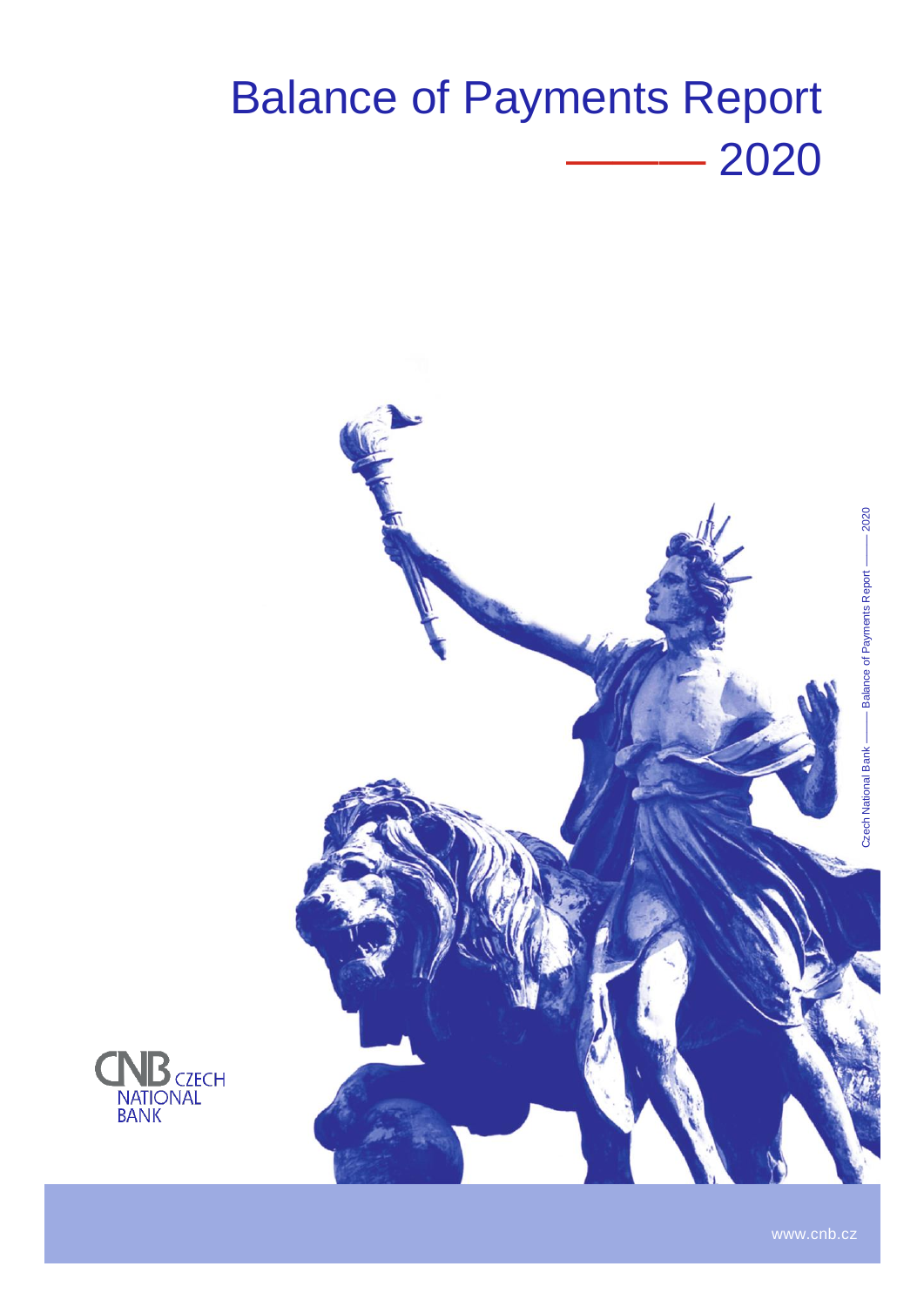# **Contents**

|        | <b>I. SUMMARY</b>                                                                                                                           | $\mathbf{3}$            |
|--------|---------------------------------------------------------------------------------------------------------------------------------------------|-------------------------|
|        | <b>II. CURRENT ACCOUNT</b>                                                                                                                  | $\overline{\mathbf{4}}$ |
| II.1   | <b>GOODS AND SERVICES</b>                                                                                                                   | 5                       |
| II.1.1 | Goods                                                                                                                                       | 5                       |
| II.1.2 | <b>Services</b>                                                                                                                             | 9                       |
| II.2   | <b>PRIMARY INCOME</b>                                                                                                                       | 11                      |
| II.3   | <b>SECONDARY INCOME</b>                                                                                                                     | 13                      |
|        | <b>III. CAPITAL ACCOUNT</b>                                                                                                                 | 15                      |
|        | <b>IV.FINANCIAL ACCOUNT</b>                                                                                                                 | 16                      |
| IV.1   | <b>DIRECT INVESTMENT</b>                                                                                                                    | 16                      |
| IV.2   | PORTFOLIO INVESTMENT                                                                                                                        | 18                      |
| IV.3   | <b>FINANCIAL DERIVATIVES</b>                                                                                                                | 20                      |
| IV.4   | <b>OTHER INVESTMENT</b>                                                                                                                     | 20                      |
| IV.5   | <b>RESERVE ASSETS</b>                                                                                                                       | 21                      |
|        | V. THE INVESTMENT POSITION OF THE CZECH REPUBLIC                                                                                            | 22                      |
|        | <b>VI.EXTERNAL DEBT OF THE CZECH REPUBLIC</b>                                                                                               | 25                      |
|        | <b>VII. THEMATIC ANALYSES</b>                                                                                                               | 26                      |
| VII.1  | CZECH MEMBERSHIP OF THE EU FROM THE PERSPECTIVE OF BALANCE OF<br><b>PAYMENTS STATISTICS</b>                                                 | 26                      |
| VII.2  | THE CZECH REPUBLIC'S CURRENT ACCOUNT DURING THE CORONAVIRUS PANDEMIC<br>IN THE EUROPEAN CONTEXT: A VIEW USING THE SYNTHETIC VARIABLE METHOD | 32                      |
|        | <b>VIII. STATISTICAL ANNEX: THE BALANCE OF PAYMENTS IN 2016-2020</b>                                                                        | 38                      |
|        | <b>ABBREVIATIONS</b>                                                                                                                        | 39                      |

This publication offers an analysis of the evolution of the main items of the Czech Republic's balance of payments in the past year, supplemented with short analytical articles focusing on the balance of payments and international trade. As we use preliminary balance of payments data subject to revisions, the data from previous years may differ in different issues of this publication. The electronic version, including the previous issues, can be downloaded from the CNB website https://www.cnb.cz/en/monetary-policy/

#### **Editors and authors**:

The publication is produced by the External Economic Relations Division of the CNB's Monetary Department and is freely distributable. Authors: Oxana Babecká (editor), Martin Kábrt and Vladimír Žďárský. In this issue, you can also read contributions from Jan Brůha and Jana Vaníčková.

**Cut-off date for data**: 30 April 2021 **Publication date**: 1 June 2021

2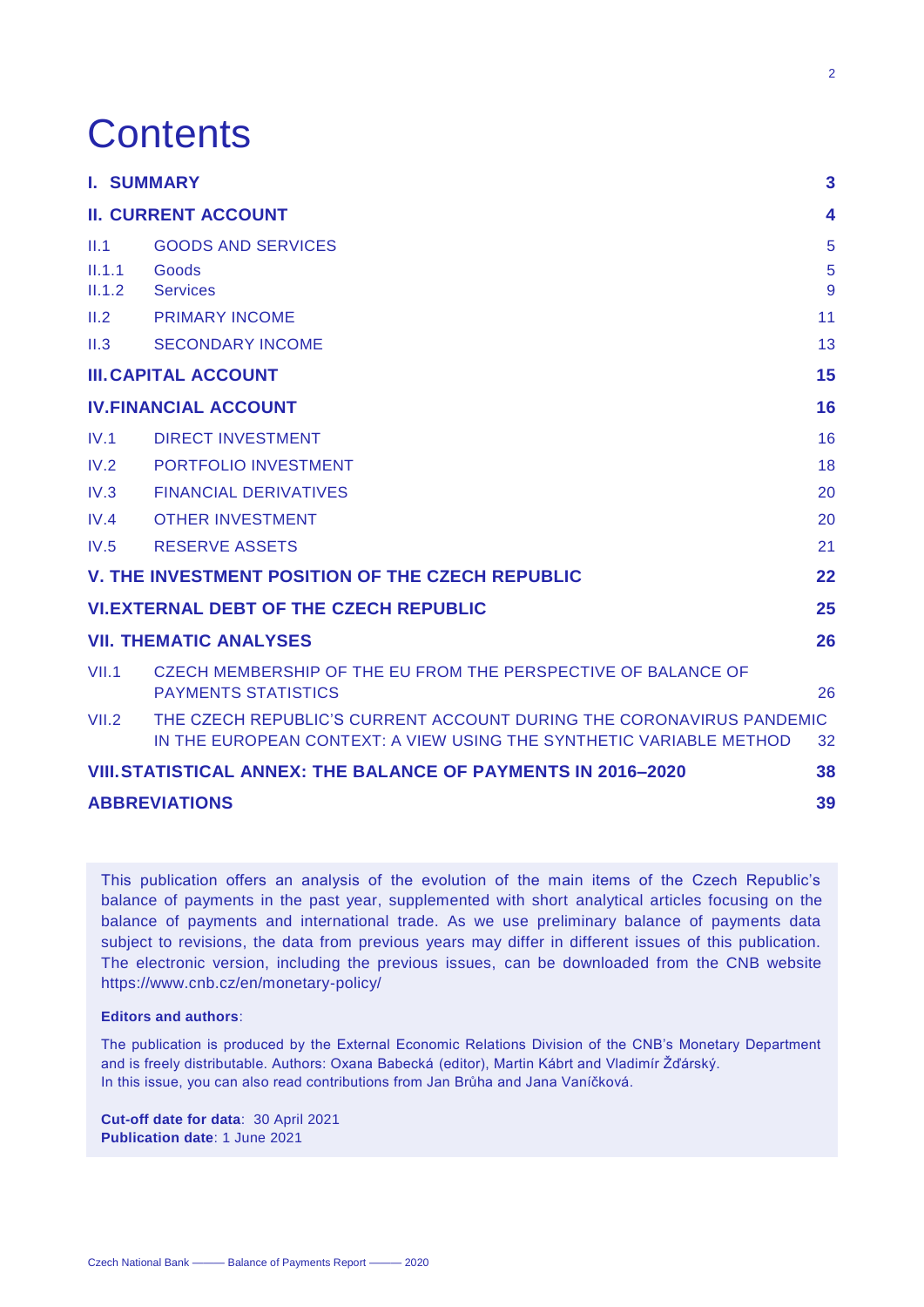## <span id="page-2-0"></span>**I. SUMMARY**

**In the pandemic year 2020, the current account recorded the highest surplus in the history of the Czech Republic, both in absolute terms and relative to GDP**. Multiple items contributed to this result. The main contributor to the record-high level of the current account was a reduction of the deficit on primary income as a result of a massive drop in the outflow of income on direct investment of nonresidents in the Czech Republic. This was primarily connected with lower profitability of enterprises under foreign control and economic uncertainty, which – together with the CNB's recommendations to the banking sector – led to lower dividend payments. The goods balance, which ended in a record surplus, also contributed to the overall surplus. Administrative closures and other pandemic measures only hit industry to a greater extent during the course of the spring months; for the rest of the year, we were witness to a robust recovery of this export-oriented sector. Price developments were the key contributor to the higher surplus. Prices of industrial goods increased and prices of raw fuels – of which the Czech economy is a net importer – dropped. Trade in services again ended in a surplus in 2020, as a sharp drop in the travel surplus was to a significant extent offset by a higher balance on computing and information services, for which the shift of activities from a physical to a digital environment represented a growth opportunity. The balance on secondary income remained in a slight deficit in 2020.

**With record credits and debits, the capital account recorded the highest surplus since 2015**. It was caused by high growth in the utilisation of funds from the EU budget and a sharp drop in net payments for emission allowances.

**A considerable net outflow of capital connected with the surplus on the current and capital accounts was evident on the financial account last year**. It had the form of a net outflow of capital from the Czech Republic, primarily as part of other investment, and to a lesser extent also the CNB's reserve assets. The total net outflow of capital was moderated by a net inflow of direct and portfolio investment. The net inflow of direct investment is predetermined to a considerable degree by the volumes of direct investment realised in the past by non-residents in the Czech Republic and by residents abroad; the ensuing reinvested earnings comprise most of the net inflow of investment. Last year was primarily characterised by a significant withdrawal of capital both by residents from abroad and non-residents from the Czech Republic. The overall development of the portfolio investment balance was primarily influenced by a significant increase in the scope of the banking sector's optimisation operations, decreasing the base for the calculation of payments to the Resolution Fund. On the contrary, the sharp increase in government sector debt was not, due to the ability of domestic banks to finance this deficit, significantly reflected in an increase in external debt.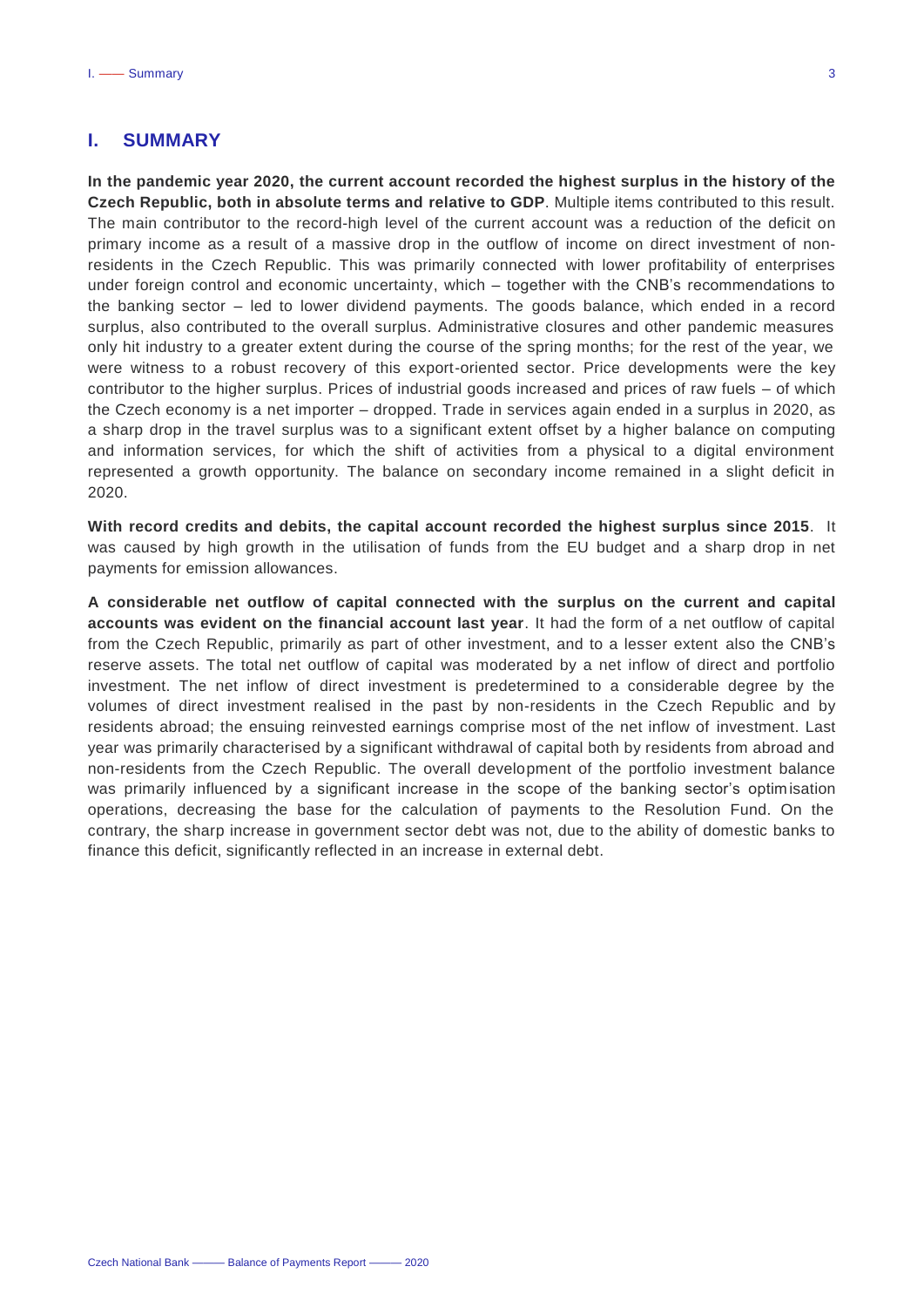## <span id="page-3-0"></span>**II. CURRENT ACCOUNT**

**The current account ended 2020 in the highest surplus ever recorded in the modern history of the Czech Republic. The value of last year's surplus more than doubled the previous record high of 2016.** The current account balance – a surplus for the seventh year in a row – increased by CZK 184.4 billion year on year to CZK 203.5 billion (see Chart 1).<sup>1</sup> Relative to GDP, the current account increased from 0.3% to 3.6% (see Chart 2). A sharp reduction of the primary income deficit, based primarily on a lower volume of dividends from direct investment paid to non-residents, contributed the most to the record growth. Trade in goods also had an important influence. Since exports decreased less than imports in the pandemic year, the trade surplus rose to an all-time high. Price developments played a significant role in this, especially lower prices of imported oil and natural gas. By contrast, credits on services trade dropped to a similar extent as debits, so the services surplus remained stable year on year. Though inbound travel was hit harder by the pandemic than outbound tourism, the impact on the overall balance was largely evened out by a higher balance on business, telecommunication and information services.

Over the long term, the success of domestic foreign-owned businesses has led to a high surplus in the balance of goods and services, but also to a considerable outflow of profits belonging to non-residents. The opposite effects of these factors explained the relatively balanced current account in previous years. In 2020, the volume of net exports was preserved, while dividends paid to non-residents dropped significantly. The resulting sharp increase in the current account surplus is only temporary, however. The receding pandemic will lead not only to a return to the former profitability of enterprises under foreign control, but probably also to the payment of dividends deferred during the period of economic uncertainty in 2020.

#### **Chart 1: Current account and capital account**



#### (in CZK billions)



Source: CNB Source: CNB Source: CNB, CZSO, CNB calculations





<sup>1</sup> The original estimate discussed in the 2019 Balance of Payments Report pointed to a slightly negative balance of the current account in 2019. It follows from the later refinement of the statistical data that the current account ended 2019 in a slight surplus. Similarly, the 2020 data used in this publication represent the first statistical estimate and will be refined in further revisions.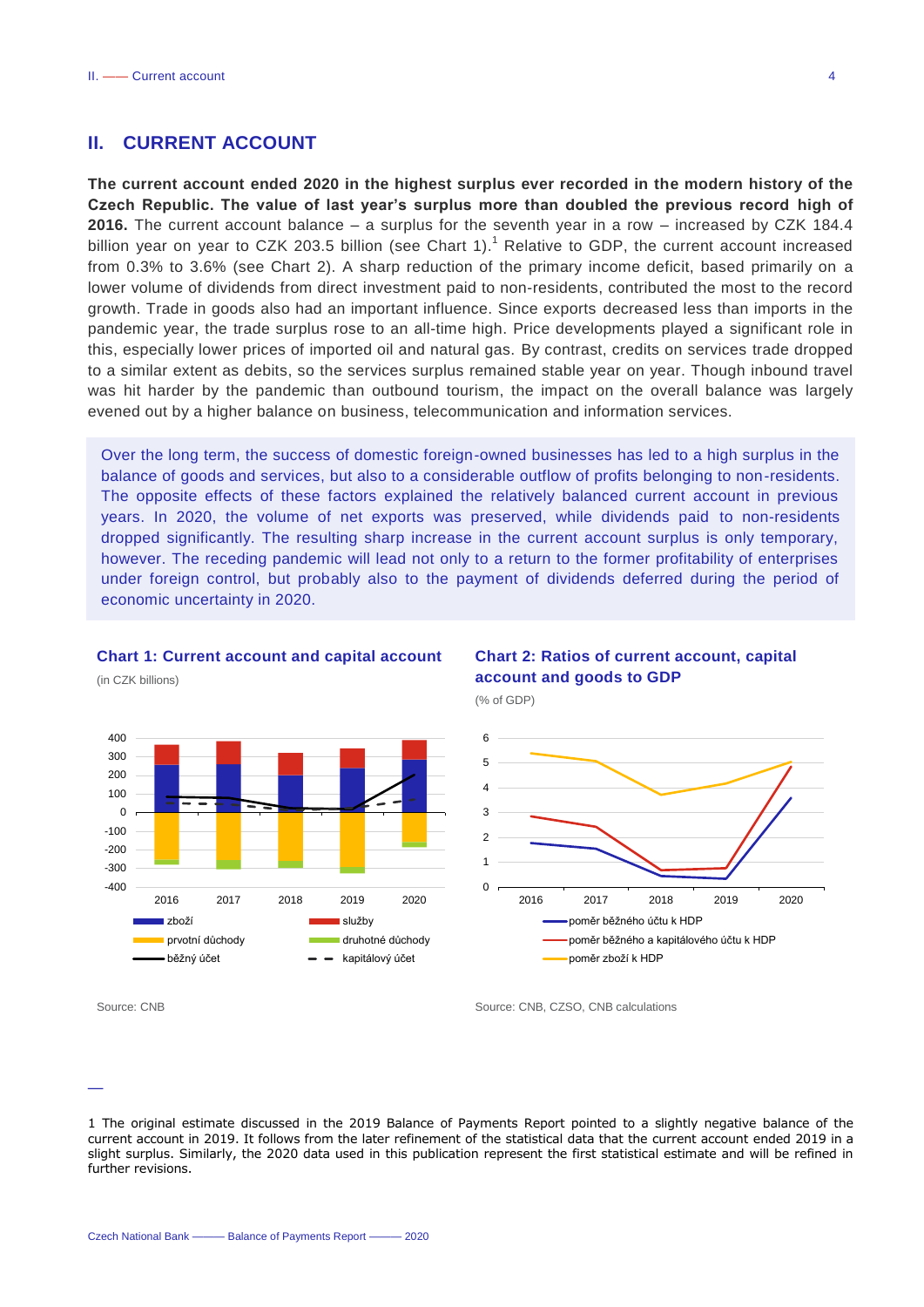### <span id="page-4-0"></span>II.1 GOODS AND SERVICES

**The balance of goods and services reached the highest surplus in history in 2020, its increase ensuing from developments in goods trade.** The overall goods and services trade surplus reached CZK 389.8 billion, with the goods surplus making up about two-thirds. In year-on-year terms, the surplus in goods and services increased by CZK 44 billion, the goods surplus increased by 45.3 billion, while the services surplus dropped slightly by CZK 1.3 billion. Meanwhile, the foreign trade turnover in goods and services dropped by 6.3% year on year as a result of the COVID-19 pandemic and related government closures and measures. The increase in the overall surplus resulted from a more significant drop in imports than in exports (by 1.6 pp), mainly as a consequence of improving terms of trade.

#### <span id="page-4-1"></span>**II.1.1 Goods**

—

**During last year, the balance of goods was influenced by an uneven impact of the pandemic developments on exports and imports.** The trade surplus in goods in the first half of the year first dropped to its eight-year minimum, while the subsequent developments in the second half of the year more than offset this loss and 2020 ended with a record surplus of CZK 285.2 billion. The year-on-year decrease in the surplus in the first half of the year was primarily related to the first wave of the COVID-19 pandemic, during which the blanket closures, especially in manufacturing, led to a year-on-year decline in exports of 26% in the period from March to May, while the drop in imports was 7 pp lower. The second half of the year, on the other hand, was characterised by a robust recovery in exports, while the dynamics of imports remained more subdued due to lower (dollar) prices and volume of imported raw fuels. The total year-on-year increase in the balance of goods amounted to CZK 45.3 billion in 2020.

**The record-high goods surplus was related to developments in export and import prices. In real terms, the balance actually decreased slightly year-on-year**. 2 A sharp drop in prices in the group of fuels and lubricants, which has a much larger share in imports than in exports, contributed most to the increase in the overall surplus at current prices. A simultaneous rise in prices in the key export group of machinery and transport equipment partially offset a real year-on-year decrease in the balance of this group. Moreover, in these and other groups with significant trade volumes, there was a positive year-onyear change in the terms of trade, which also contributed to a higher balance.<sup>3</sup> Although considerable exchange rate movements were recorded in 2020, the weaker koruna was not behind the price effects on the trade balance. This is because most export and import contracts are concluded in foreign currencies (usually the euro) and for longer periods of time. Thus, the weaker exchange rate in koruna terms led to a comparable increase in the price of exports and imports without a greater effect on the overall terms of trade. The balance in real terms, however, was likely influenced by the exchange rate, because depreciation lowers domestic demand for imports that are more expensive in koruna terms.<sup>4</sup>

<sup>2</sup> The breakdown into price and real factors is based on statistics on the international trade in goods and the export and import price index. The balance of payments statistics are based on current prices and do not allow this segmentation.

<sup>3</sup> The export price index for mineral fuels dropped less than the import price index for the same group. Similarly, the export price index for machinery and transport equipment increased more in year-on-year terms than the import price index for machinery. This was also true of the other categories of manufactured goods.

<sup>4</sup> As a result of frontloading by importers, the existence of longer-term contracts and partial exchange rate hedging by companies, an increase in import prices can be delayed. Demand for some imports, moreover, does not react flexibly to price changes (e.g. fuels).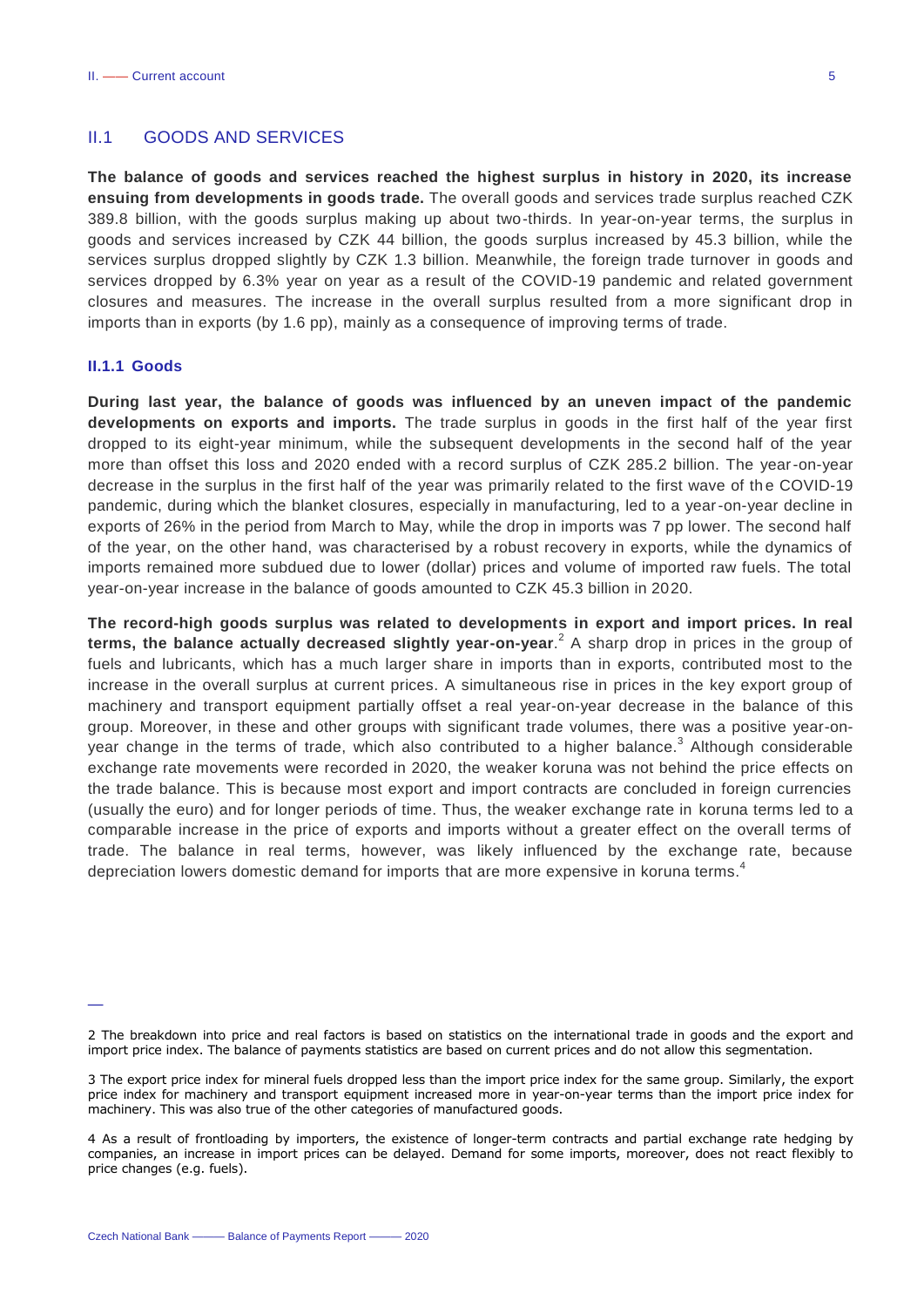### **Chart 3: Major commodity categories by surplus/deficit**

(CZ-CPA product classification; CZK billions)



(territorial structure; CZK billions)



Turning to the product classification,<sup>5</sup> the biggest contributor to the overall goods trade surplus **was the motor vehicle surplus, though it decreased year on year.** The trade surplus in motor vehicles reached CZK 435 billion after a year-on-year decrease of CZK 25 billion (see Chart 3). Other groups that recorded a lower trade balance in a year-on-year comparison include computers, electronics and optical devices (CZK -21 billion), electrical equipment (-20 billion) and textiles (-7 billion). The overall increase in trade surplus is explained by a significant decrease in the traditionally deep deficit on oil and natural gas (of CZK 56 billion) and base metals (of 23 billion). Such deficit is typical for an economy with highly limited raw material resources of its own.

**The trade surplus in goods and its year-on-year increase ensued from mutual trade with the EU, while trade with non-EU countries recorded a deep and increasing deficit.** The surplus in goods trade with EU countries exceeded CZK 682 billion and expanded by almost CZK 44 billion year on year. The highest surplus was as usual recorded in trade with Germany (almost CZK 294 billion, Chart 4). With a year-on-year increase of almost CZK 65 billion, it also contributed the most to the overall increase in the surplus on goods. Large trade surpluses were also recorded with Slovakia and France, though they were smaller year on year. These three countries are also the Czech Republic's three most important trading partners among the euro area countries. By contrast, trade with non-EU states recorded a deficit of CZK 479 billion, an increase of more than CZK 5 billion. Trade with China accounted for the largest part (almost CZK 390 billion) of this deficit. In year-on-year terms, the deficit with China increased by more than CZK 46 billion and thus was the biggest factor offsetting the increase in the overall surplus. Significantly higher imports of electronics and medical materials from China contributed most to this. The deficit with the Korean Republic and Japan, by contrast, decreased slightly.

**The dynamics of goods exports in the course of the year were significantly affected by the pandemic developments and the associated impact on external demand.** Exports exhibited a deep decline in Q1 and an even deeper one in Q2 as a result of the COVID-19 pandemic and the restrictions related to it in production and transport, and the decrease in both external demand and domestic supply.

<sup>5</sup> The analyses of the goods (product) and territorial structures are conducted on the basis of statistics on international trade in goods. The numerical values, therefore, need not always correspond to the summary goods trade statistics, which are presented in the methodologically slightly different balance of payments statistics.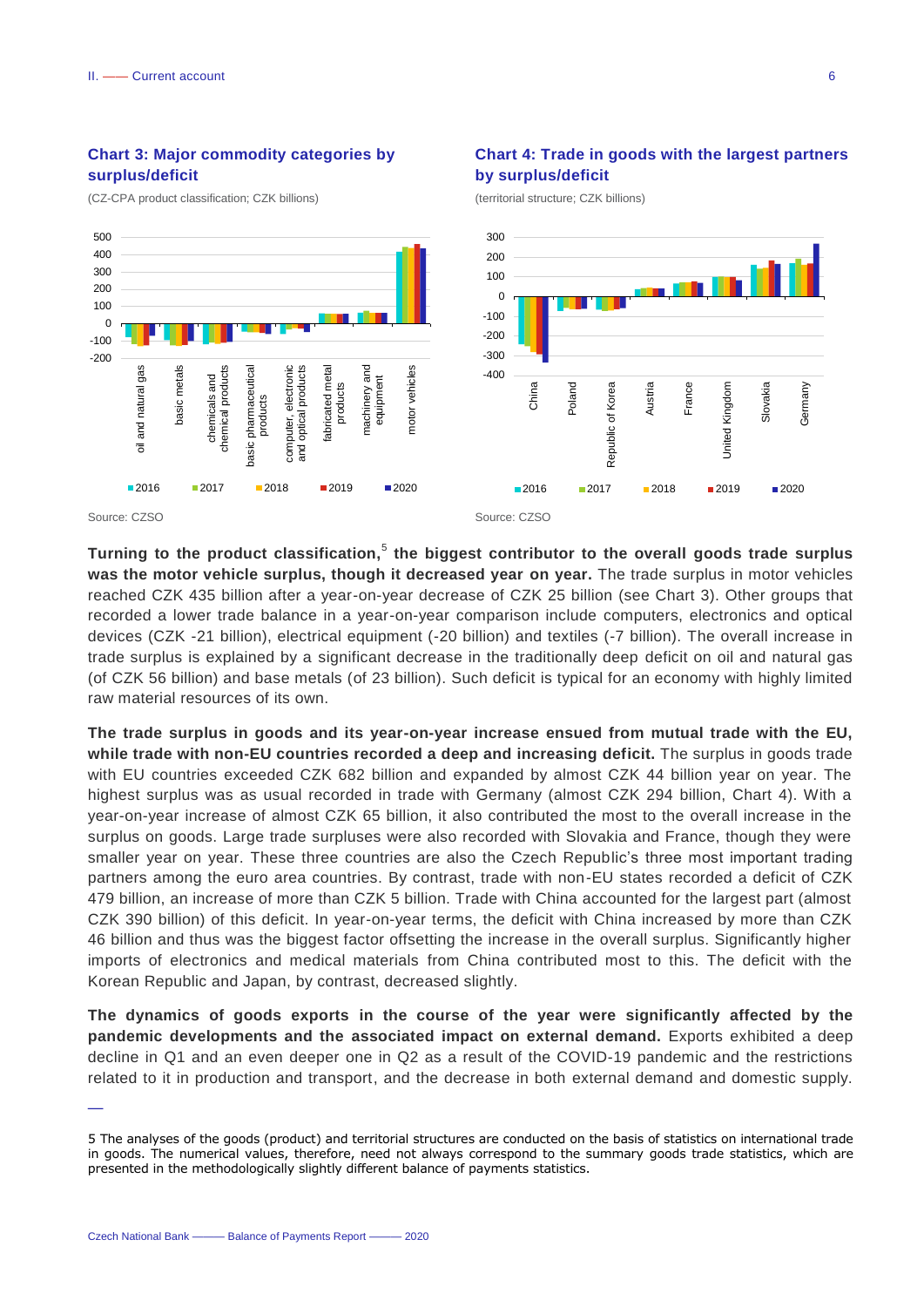In Q3 there was a recovery in external demand due to positive epidemic developments in Europe and a partial easing of restrictions. Domestic exports were moreover supported by delayed realisation of spring exports, so a relative year-on-year stability was achieved in Q3. Export dynamics kept their pace in the final quarter of the year, even reaching year-on-year growth of 11% despite the next wave of the pandemic and lower external demand<sup>6</sup>. This export resilience can be explained by the competitiveness of important Czech exporters supported by the weakened koruna, the increase in prices of key export categories and changes in the structure of external demand. The closing of services and the unavailability of culture, entertainment, sports and travelling probably led to a substitution of expenditure in favour of goods, especially durables.<sup>7</sup> Over the entire year, domestic exports decreased by a total of 4%.

**Motor vehicles represented more than one-quarter of the exports, though their share decreased year on year.** Motor vehicles (including car parts, excluding motorcycles) have long been the most important export product category. Their exports, however, dropped by almost 10% last year, while total exports recorded a considerably lower decrease. Thus, the share of motor vehicles in total exports dropped by 1.6 pp to 26.1% (see Chart 5). The lower export performance of the domestic automotive industry was primarily related to the first wave of the pandemic in the spring of 2020, during which production was interrupted for several weeks in all of the significant plants in this industry. The greatest drop was recorded in April 2020, when only one-fifth of the value of motor vehicles were exported compared to the same month of the previous year. In Q3, exports of cars almost recovered and in the final quarter of the year even posted a marked year-on-year increase supported by price effects. During the autumn wave of the pandemic, production in manufacturing did not stop, and on the contrary could benefit from the realisation of exports delayed during the spring closures, the favourable competitive position of domestic companies and the substitution of external demand from unavailable services to goods. It was not enough, however, to offset the spring decrease.

**Electronics moved to second place among the most important export categories, growing even in the pandemic year.** Computers, electronic and optical devices recorded a year-on-year increase of 5.5%. Thus, they became the most noticeable export driver and their share rose from 10.4% to 11.5% of total goods exports. Conversely, following a year-on-year decrease of 7.5%, machines and equipment became the third most important export product group, with its share falling from 11.2% to 10.8%. At the same time, after motor vehicles, this group contributed the most to the year-on-year decrease in overall exports. Coke and petroleum products, base metals and fabricated metal products also noticeably contributed to the decrease.

**The decisive share of goods exports traditionally headed to EU countries.<sup>8</sup>** Exports to the EU represented 79.6% of the total, and this share further increased by 0.3 pp. This was because exports to EU countries decreased considerably less than exports outside the union during the pandemic year. Germany, the Czech Republic's most important trading partner by a wide margin, contributed almost onethird to the total exports (31.6%). In addition, its share increased by 0.6 pp year on year. Two other important partners, Slovakia (9.2%) and Poland (6.5%), also saw their shares rise year on year. As regards non-EU countries, the largest exports were made to the United Kingdom (3.9%), Russia (2.4%) and the United States (2.3%). Declines in exports to Spain (CZK -34.8 billion), Germany (-30,8 billion) and the United Kingdom (-18,1 billion) contributed the most to the year-on-year drop in total exports. The

<sup>6</sup> The GDP of the effective euro area recorded a year-on-year decrease of 4.1% in the 4th quarter.

<sup>7</sup> According to statistics on the cross-border movement of goods, which enable the most detailed structural segmentation, motor vehicles and parts, computers, telephones and other telecommunication devices are behind more than half the growth in Q4.

<sup>8</sup> Only 27 countries excluding the United Kingdom are counted as EU Member States in the year-on-year comparisons.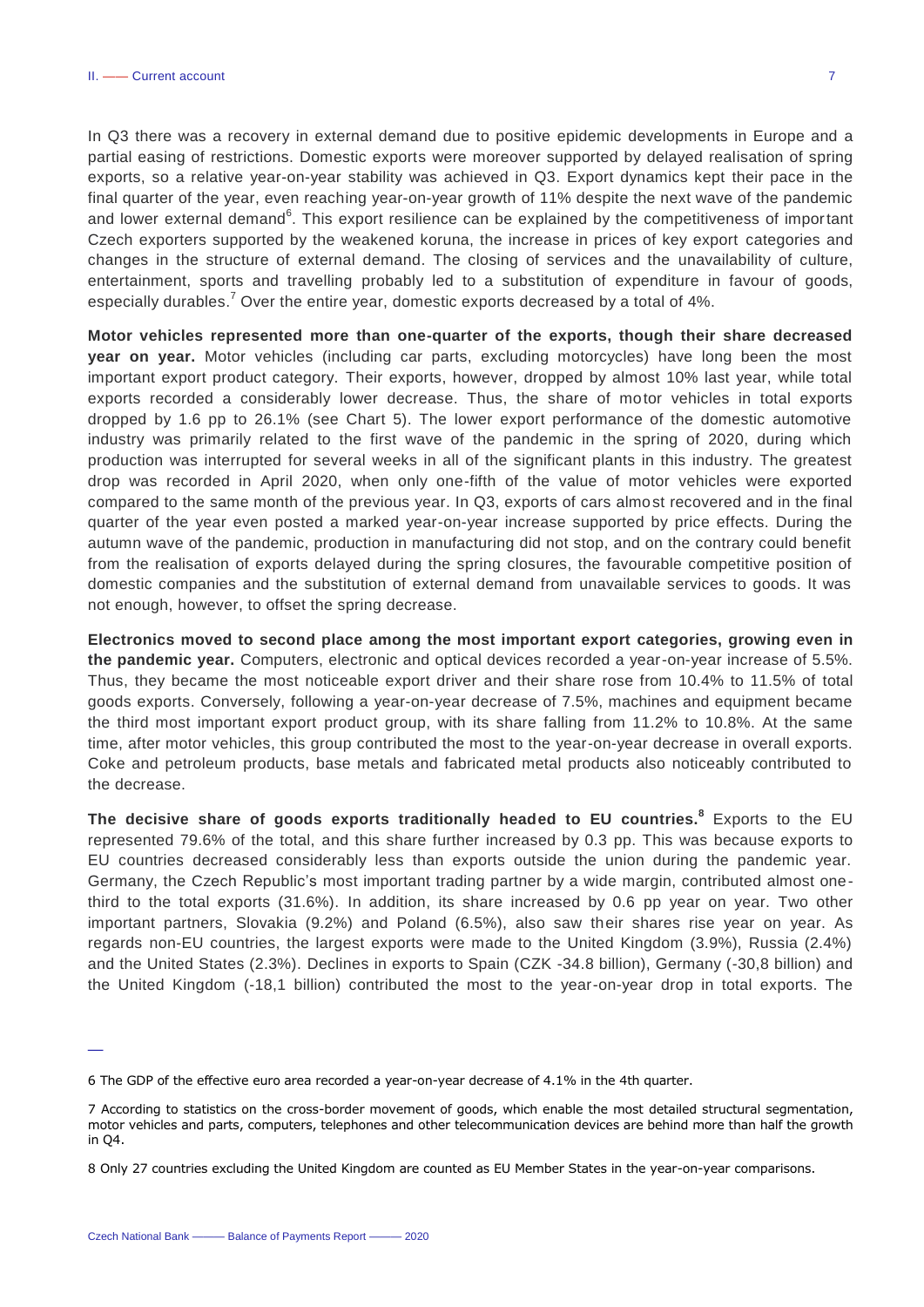decrease was dampened, however, by exports to Turkey (CZK +9.8 billion), the Netherlands (CZK +3.6 billion) and South Korea (CZK +1.4 billion).

#### **Chart 5: Commodity structure of goods exports Chart 6: Commodity structure of imports in in 2020 2020**



Source: CZSO, CNB calculations Source: CZSO, CNB calculations Source: CZSO, CNB calculations

**The decrease in imports was primarily influenced during the course of the year by a decrease in fuel prices and weaker domestic demand as a result of the pandemic and the restrictive government measures.** Similarly to exports, imports recorded a steep drop in the first half of the year (- 10.7%). Unlike exports, however, imports also decreased in Q3 (-4.1% year on year). Imports increased in the final three months of the year, but at a significantly lower rate than exports (3%, i.e. 8 pp slower). The weaker recovery was primarily related to a drop in prices of mineral fuels, especially oil, which is represented more in imports than in exports. The weaker exchange rate, which generally reduces domestic demand for imports, also could have played a role. A decrease in imports for investment use, related to a sharp year-on-year drop in the gross fixed capital formation in domestic enterprises, also contributed to the overall decrease in imports. Goods imports fell by 5.6% over the entire year.

**Naturally, changes in the structure of imports were also closely connected with the pandemic**related developments. Motor vehicles were the most important import group as usual, though their share was lower than in the case of exports. Imports of motor vehicles (including parts, excluding motorcycles) contributed 14.5% to last year's overall imports (see Chart 6). In year-on-year terms, this share fell by 1.3 pp as a result of a sharp drop in imports of motor vehicles of 13.3%. Similarly to exports, the share of electronics increased significantly, with their import rising by 10.2% year-on-year and the share in total imports increasing from 11.7% to 13.6%. In addition to motor vehicles (CZK -74 billion), oil and natural gas (-56 billion) also contributed significantly to the overall year-on-year drop in imports, as did base metals (CZK -35 billion), machinery and equipment (CZK -30 billion) and coke and petroleum products (CZK -15 billion). The lower imports of fuels and commodities were primarily related to the decrease in their prices on the world markets during the course of the COVID-19 pandemic. The overall decline in imports was cushioned, on the other hand, not only by electronics (CZK +42 billion), but also electrical equipment (+13 billion) and pharmaceutical products (+8 billion). This was again likely due to pandemic developments, which supported domestic demand for medicines and devices enabling study and work from home.

**Goods imports from the EU remained predominant, though in contrast to exports this share has dropped in recent years.** As in the previous three years, the share of imports from the EU in overall imports decreased by 1 pp. Thus, it has dropped from 67% to 63.6% since 2017. Last year, this was again primarily related to a significant increase in imports from China. While total imports decreased by 5.6% year-on-year, imports from China increased by 12% and the share of our second most important trade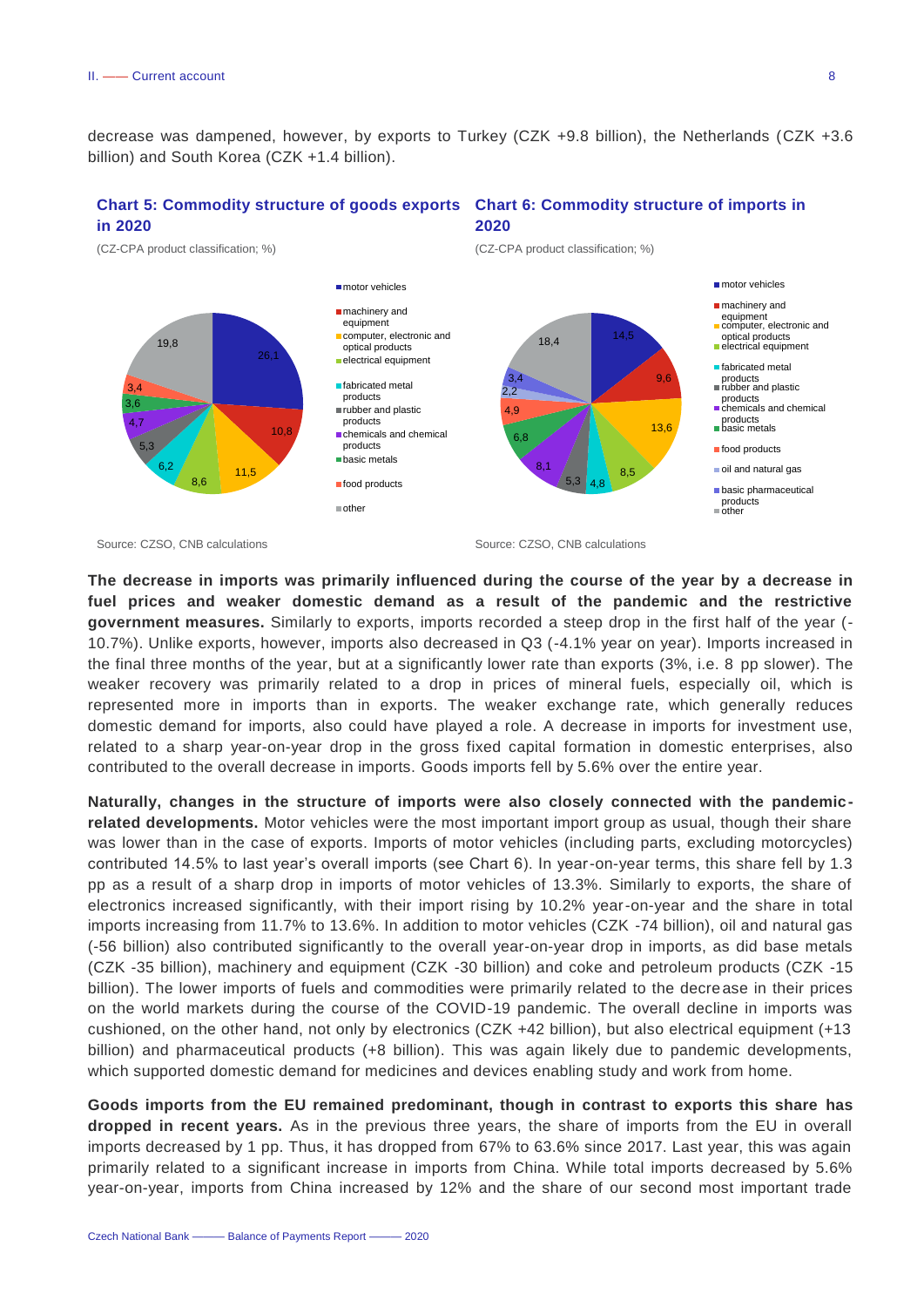partner in total imports therefore rose by 2 pp to 13%. Germany remained the most important importer by a significant margin (24.5%), but its share fell by 1.3% last year. At the same time, imports from Germany contributed most significantly to the overall year-on-year decrease in imports (CZK -96 billion); Russia (CZK -48 billion) had the second-largest effect. Chinese imports, on the other hand, offset these developments to a considerable extent (CZK +46 billion).

In a year characterised by the pandemic, imports and exports of goods slightly increased their product diversification but further strengthened the already considerable territorial concentration. Moreover, the long-standing and expanding imbalance with key trade partners has deepened sharply. The surplus and deficit in the international trade in goods is thus increasingly concentrated in a small group of territories.<sup>9</sup>

#### <span id="page-8-0"></span>**II.1.2 Services**

—

**The impact of the pandemic on the services sector was felt especially hard. Trade in services decreased more than the flows of goods but continued to contribute significantly to the overall trade balance.** After a considerable year-on-year decrease in both credits and debits, trade in services represented just about one-seventh of the overall foreign trade turnover.<sup>10</sup> The trade surplus in services, however, recorded broad year-on-year stability. At almost CZK 105 billion, it accounted for more than onequarter of the overall balance of goods and services. The evolution of the overall surplus was connected with a slightly sharper decrease in imports than exports (2.2 pp).

**After the spring slump, services credits did not recover by the end of the year, unlike goods exports. Travel played a dominant role in this development.** A slight year-on-year increase in services credits in Q1 (1.8%) was followed by a record drop of almost 20% in Q2 and only a slightly weaker decrease in Q3 (19%) and Q4 (16%). After six years of growth, services credits for the year as a whole decreased by 13.4%. Travel, previously the most significant export group, bore the brunt of this result. Credits on incoming tourism decreased by one-half by comparison with the previous year (to CZK 84.2 billion) due to the pandemic restrictions.<sup>11</sup> Thus, services in the area of transportation (148.9 billion) became the greatest export component in 2020, recording a relatively slight decrease of 7.3% despite air transport being hit hard by the pandemic. This was because its weight in exports is small in comparison with road freight transport, whose decrease was relatively smaller (6.6%). The pandemic probably did not have a great effect on credits arising from "other" business services (including, for instance, accounting, auditing, legal and consulting services), which also ended in only a slight decrease. Unlike most of the other categories, telecommunication and information services, especially in the area of computers, did not interrupt their long-term growth in 2020 and dampened the overall decrease services exports with a yearon-year increase in credits of 15% to CZK 21.6 billion.

**EU countries accounted for most of the credits (58%), though their share decreased (by 2 pp).**  Germany remained the most significant trading partner, but its share decreased by 1.6 pp to 17.5%. It was followed by the USA, Slovakia and the United Kingdom. However, services exports to these countries also

<sup>9</sup> In 2020, the trade surplus with Germany exceeded the overall surplus of foreign trade with goods. Conversely, the deficit with China was one-half larger than the overall surplus.

<sup>10</sup> This share decreased from 15.7% in 2019 to 14.4% in 2020.

<sup>11</sup> The greatest drop can be observed in private trips (-54%). The decrease in business trips, which have a lower volume, was smaller (-36%), because the pandemic did not have an obvious influence on the acquisition of goods and services by cross-border and seasonal workers (+3%), which comprised approximately half of all the income from business trips in previous years. Other business trips, on the contrary, plummeted by 84%.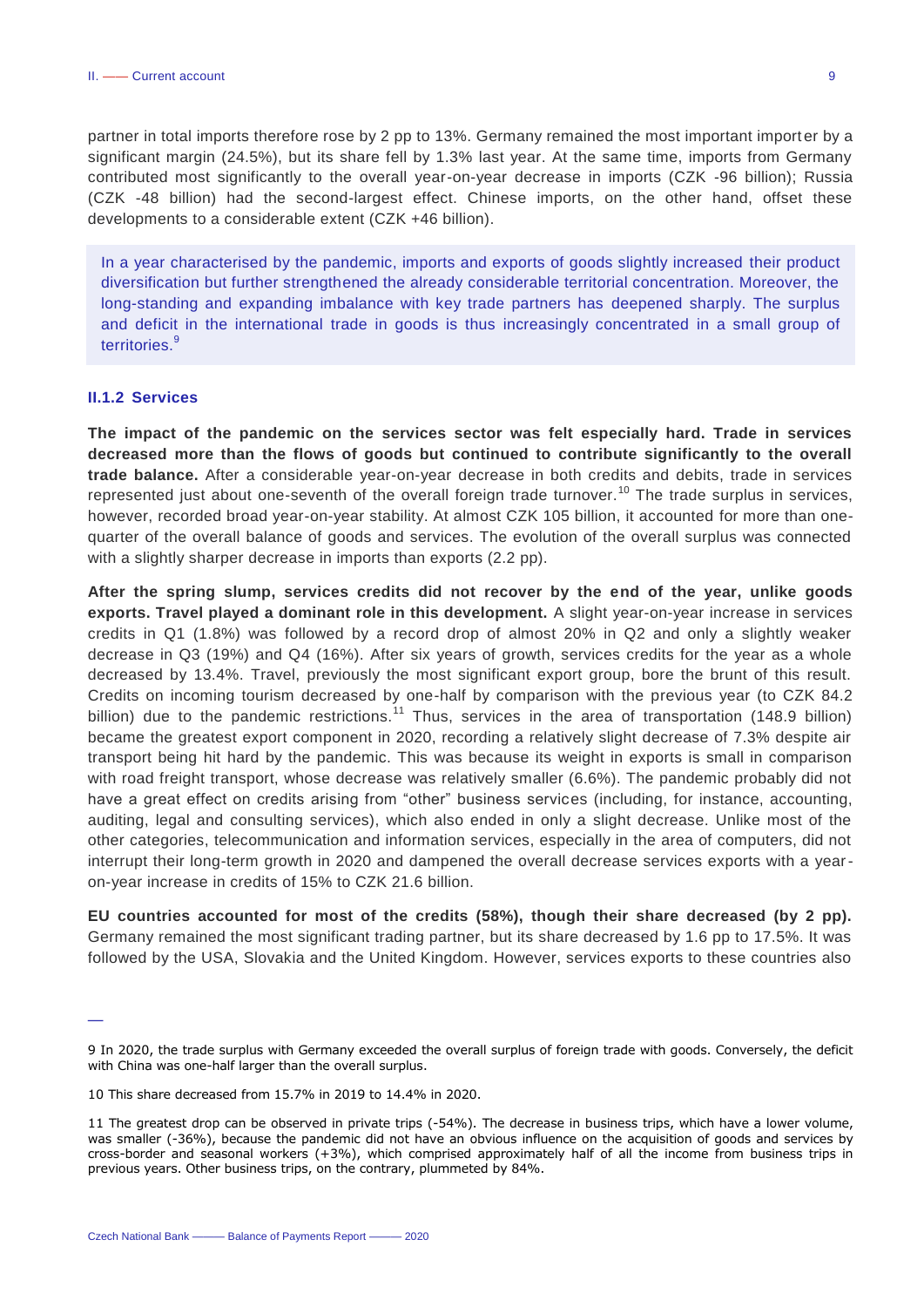dropped more sharply than total services exports. The shares of these countries therefore decreased and territorial diversification of credits further strengthened.

**Services debits developed similarly to credits during the course of the year.** A deep year-on-year drop during the first wave of the pandemic was not followed by a recovery. On the contrary, services credits continued to fall in the second half of the year. After six years of growth, they decreased by 15.6% in 2020. As in the case of credits, travel was hit the hardest. Tourism of Czech residents abroad decreased less significantly than incoming tourism, but even so, the year-on-year decrease exceeded 41% and debits on travel (CZK 79.4 billion) reached the lowest level since 2007. Like in the case of credits, "other" business activities (especially expert and consulting services) and transport (especially road transport) were the most significant components of total services debits. A substantial year-on-year fall in expenditure on research and development was primarily related to base effects related to unusually large debits in 2019 associated with the development of electromobility.<sup>12</sup> Telecommunication services play a smaller role in debits than in credits, but like credits, they increased robustly in the pandemic year and thus offset part of the overall decrease.

**The territorial diversification of debits also increased.** Almost two-thirds of services debits (64%) were attributable to EU countries, which is 3 pp less than in 2019. The shares of many significant trading partners stagnated or decreased, most markedly in the case of Germany, whose share dropped from 25.5% to 23.2% (especially in connection with the fall in debits related to research and development). China's share, on the other hand, increased considerably by 1.5 pp (especially owing to transportation services). With a share of 6.7%, China thus became the second most significant exporter of services to the Czech Republic ahead of the United Kingdom and Slovakia.



#### **Chart 7: Balance of services**

## **Chart 8: Trade in services with the largest partners by surplus/deficit**

(in CZK billions)



<sup>12</sup> It is, however, likely that the high debits of the automotive industry related to services in this area will increase again after the pandemic subsides.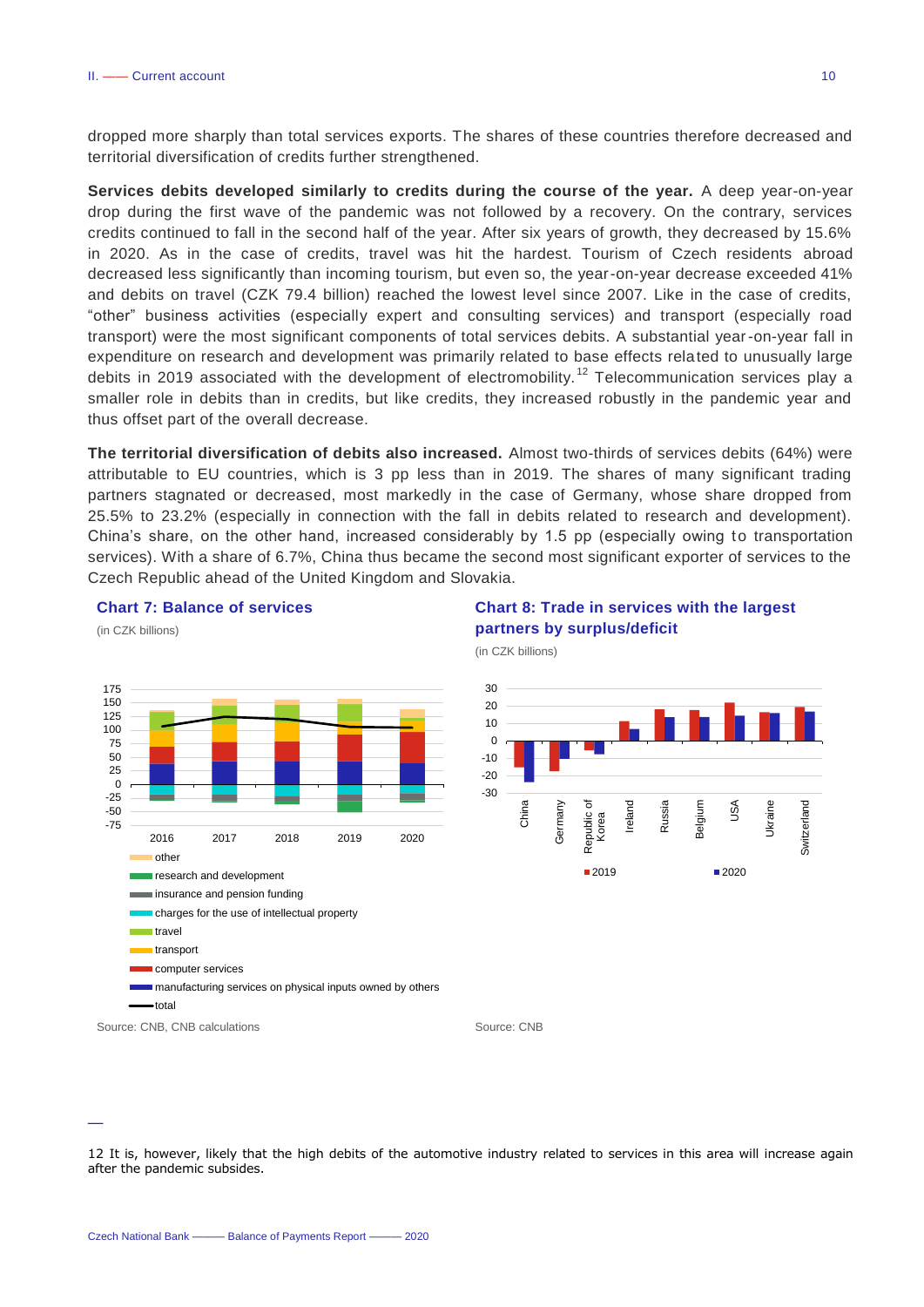**As in previous years, the trade surplus in computer services (almost CZK 56 billion) and the surplus in manufacturing services<sup>13</sup> (totalling CZK 39 billion) contributed to the overall surplus.** The balance of transport services also ended in a considerable surplus. Unlike in previous years, travel only contributed slightly to the overall balance. Even so, the overall surplus remained at a level similar to 2019, due mainly to a lower year-on-year deficit on research and development services (see Chart 7). The largest debits recorded in 2020 were related to the use of intellectual property and insur ance services.

**Similarly to previous years, the trade surplus with non-EU members primarily contributed to the overall services surplus.** The largest trade surpluses were recorded with Switzerland (CZK 17 billion), Ukraine (CZK 16.1 billion) and the USA (CZK 14.6 billion). On the other hand, the largest deficits were recorded with China (CZK -23.5 billion) and Germany (CZK -10.2 billion; see Chart 8). While the balance with Germany showed the greatest year-on-year increase (the deficit decreased by CZK 7.2 billion), the balance with China posted the largest year-on-year decline (the deficit increased by CZK 8.4 billion).

Both credits and debits in services trade are more diversified territorially and less dependent on EU markets than exports and imports of goods. Moreover, most of the services trade surplus is usually created in non-EU markets. Before the COVID-19 pandemic, the surplus was also diversified in sectoral terms. The pandemic shock illustrated the advantages of a lower concentration for resilience to changes in the external environment. The restrictions related to the pandemic brought about a significant negative shock to credits and debits in services trade, but the total surplus remained broadly unchanged. The drop in the travel surplus was to an extent offset by the higher balance in computer and information services, for which the shift of activities from a physical to a digital environment represented an opportunity for growth.

## <span id="page-10-0"></span>II.2 PRIMARY INCOME

**The deficit on primary income fell by almost one-half as a result of a decrease in returns on investment of non-residents in the Czech Republic.** Primary income records the wages and capital income of residents from abroad and the income of non-residents from domestic labour and investment. The primary income balance has long been in a deep deficit as a result of the high income of nonresidents from domestic investment. In 2020, the total deficit amounted to CZK 157.8 billion and, as in previous years, was due mainly to direct investment income. In year-on-year terms, however, the deficit dropped by almost CZK 135 billion. The key contributor was a lower outflow of dividends abroad, related to the economic uncertainty during the pandemic year and lower expected profits of non-financial businesses under foreign control. In the banking sector, the delayed payout of dividends was also based on CNB recommendations. Lower income on portfolio and other investment of non-residents, connected with a decrease in CNB interest rates, also contributed to a higher primary income balance, but to a lesser extent. A year-on-year increase in compensation of domestic employees from abroad also contributed to the higher balance. Primary income credits decreased by 6.3% overall, while debits dropped by 25.7%. However, a revision to primary income to be published next March may significantly affect the growth in credits and debits as well as the total deficit, due mainly to a revision to direct investment income based on the CNB's regular annual survey of foreign direct investment stocks in the Czech Republic.

<sup>13</sup> i.e. services associated with the processing of goods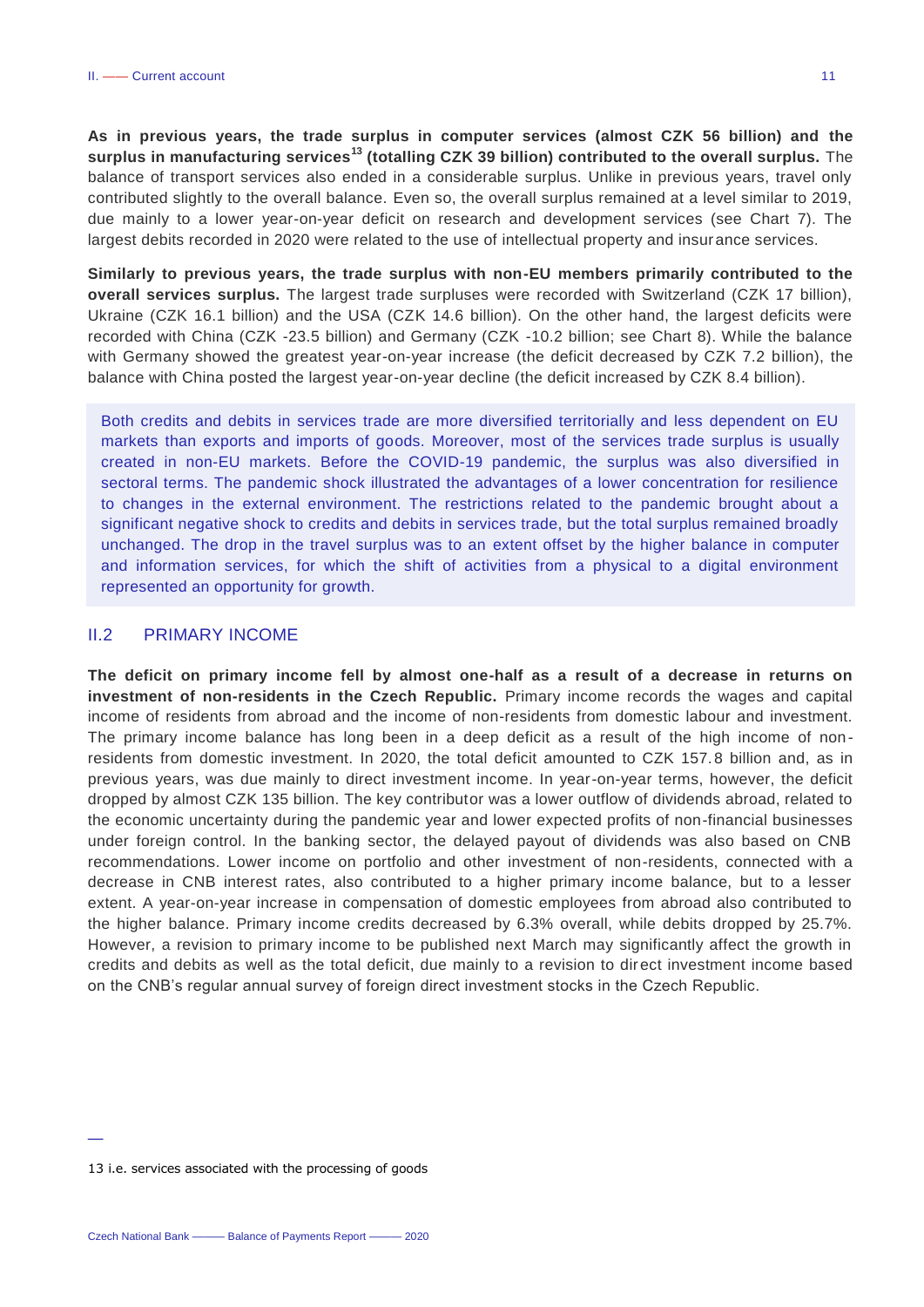-400 -350 -300 -250 -200 -150 -100 -50 0 50 100



2016 2017 2018 2019 2020 other primary income (links with the EU)

> investment income compensation of employees total primary income

# **Chart 10: Component balances under**

Source: CNB Source: CNB **The direct investment income deficit recorded the lowest value since 2008.** It exceeded CZK 226 billion and as usual was higher than the total primary income deficit. However, it decreased by more than CZK 111 billion year on year. The most significant part of direct investment income was again a net outflow of dividends (CZK -162.2 billion). Due to the considerably greater volume of investment of nonresidents in the Czech Republic than of residents abroad, the deficit was predominantly connected with the payment of dividends to non-residents. Lower dividend payments to non-residents also explain the decline in the net outflow of dividends of more than CZK 120 billion compared to 2019. Turning to a sectoral breakdown, the manufacturing sector, and the manufacture of motor vehicles in particular, was predominant in the overall outflow of dividends.<sup>14</sup> By territory, the largest part (almost 92%) of the payment of dividends from direct investment headed to the EU27 region, especially to Luxembourg, the Netherlands and Germany (see Table 1). While the deficit on dividends decreased considerably year on year, the estimated deficit on reinvested earnings (of more than CZK 52 billion) increased by almost CZK 13 billion. These developments, based on preliminary data, seem to reflect a persisting attractiveness of some economic activities in the Czech Republic associated with real investment and reinvested funds from extraordinary income on transactions made in the given year. Income on interest (from debt instruments),

-300 -250 -200 -150

dividends on direct inv.

dividends on direct inv.

reinvested earnings on reinvested earni

 $\overline{5}$ 

earnings

interest on direct inv.

nterest on direct

 $\geq$ 

**2019** 2020

portfolio inv. income

 $\geq$ 

portfolio

income

other inv. income

 $\geq$ other i

income

income on reserve assets

ncome on reserve

**Portfolio investment income also recorded a deficit. By contrast, other investment income and income from reserve assets ended in surpluses.** The portfolio investment income deficit exceeded CZK 20 billion, down by almost CZK 9 billion year on year. The deficit was due mainly to interest on debt securities paid to foreign investors. The decrease in the deficit was attributable chiefly to a year-on-year drop in income of foreign investors from shares in domestic investment funds. By contrast, other investment income ended in a surplus (of over CZK 11 billion). Income on reserve assets also recorded a fairly large surplus (of almost CZK 28 billion).

the third partial balance of direct investment income, also ended in a slight deficit.

<sup>14</sup> The formerly most significant component of financial and insurance activities played a lesser role in 2020 in connection with the CNB recommendations to the bank sector to delay the payment of dividends from 2019 profits.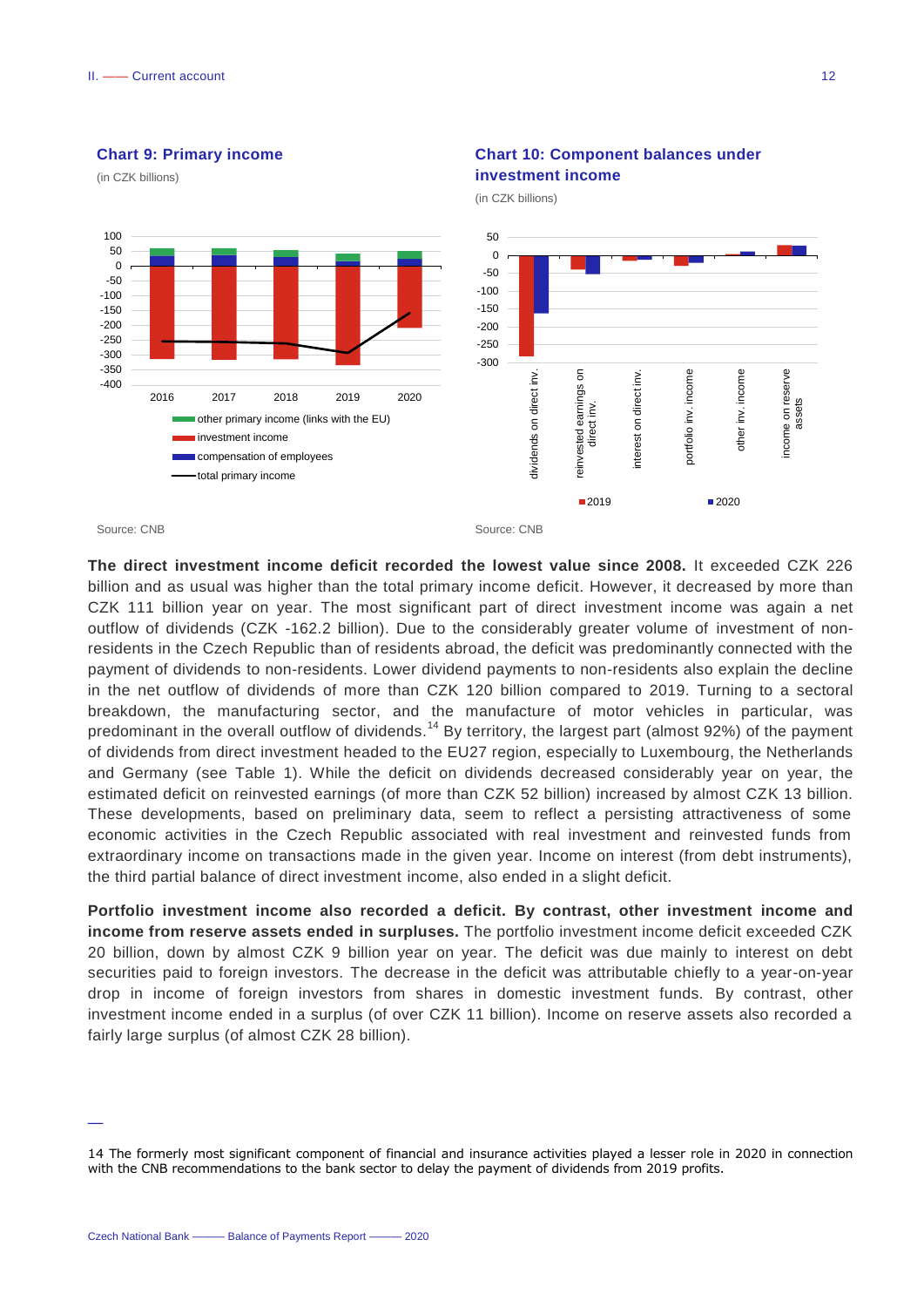| <b>SECTORAL BREAKDOWN</b>                                      |       | <b>TERRITORIAL BREAKDOWN</b> |       |  |
|----------------------------------------------------------------|-------|------------------------------|-------|--|
| Total                                                          | 100.0 | Total                        | 100.0 |  |
| <b>Manufacturing total</b>                                     | 46.6  | EU(27) total                 | 91.7  |  |
| motor vehicles (excl. motorcycles), trailers and semi-trailers | 19.8  | Luxembourg                   | 35.3  |  |
| oil, chemical, pharmaceutical, rubber and plastic products     | 9.2   | <b>Netherlands</b>           | 21.8  |  |
| Services total                                                 | 46.5  | Germany                      | 15.2  |  |
| financial and insurance activities                             | 20.4  | Austria                      | 7.3   |  |
| information and communication services                         | 11.4  | United Kingdom               | 3.6   |  |
| wholesale and retail trade; repairs of motor vehicles          | 10.0  | Switzerland                  | 3.6   |  |

 $\mathbf{u}$ 

## **Table 1: Structure of FDI dividend outflows in the Czech Republic in 2020** (in %)

Source: CNB, CNB calculations

**As usual, the total primary income deficit was partly moderated by a surplus in compensation of employees and a surplus in other primary income.** The surplus in compensation of employees, comprising mainly wages of cross-border and posted workers, amounted to almost CZK 24 billion, and increased by more than CZK 7 billion year on year due to growth on the credit side. Income from Germany and Austria increased the most. By contrast, the surplus in other primary income, consisting primarily of EU grants for the support of agriculture and rural development, reached a similar amount as in previous years (CZK 26.5 billion).

The primary income balance is affected mainly by a long-running high share of foreign ownership in the domestic economy. The direct investment income deficit is thus a key item of primary income. Lower profitability in the pandemic year of 2020 led to a marked but only temporary decrease in this deficit. The deficit has long been partly moderated by surpluses in compensation of employees and transfers from the EU.

## <span id="page-12-0"></span>II.3 SECONDARY INCOME

**The secondary income balance recorded a deficit for the fifth consecutive year, which eased slightly compared to the previous year.** Secondary income (previously current transfers) records unilateral transactions between residents and non-residents, i.e. those in which recipients do not provide payers with a quid pro quo (e.g. development aid, remittances and gifts). The secondary income deficit reached CZK 28.5 billion, representing a year-on-year decrease of almost CZK 6 billion (see Chart 11). Growth of credits, debits and the overall balance was primarily influenced by financial relations with the EU.

**The net drawdown of income from the EU budget, reported under secondary income, again recorded a low deficit.** Receipts from the EU, including above all non-investment subsidies from EU structural funds, increased, as did payments to the EU budget derived from VAT and GNI (gross national income). As in 2019, the net position vis-à-vis the EU thus recorded a small deficit (CZK 3.1 billion; see Table 2).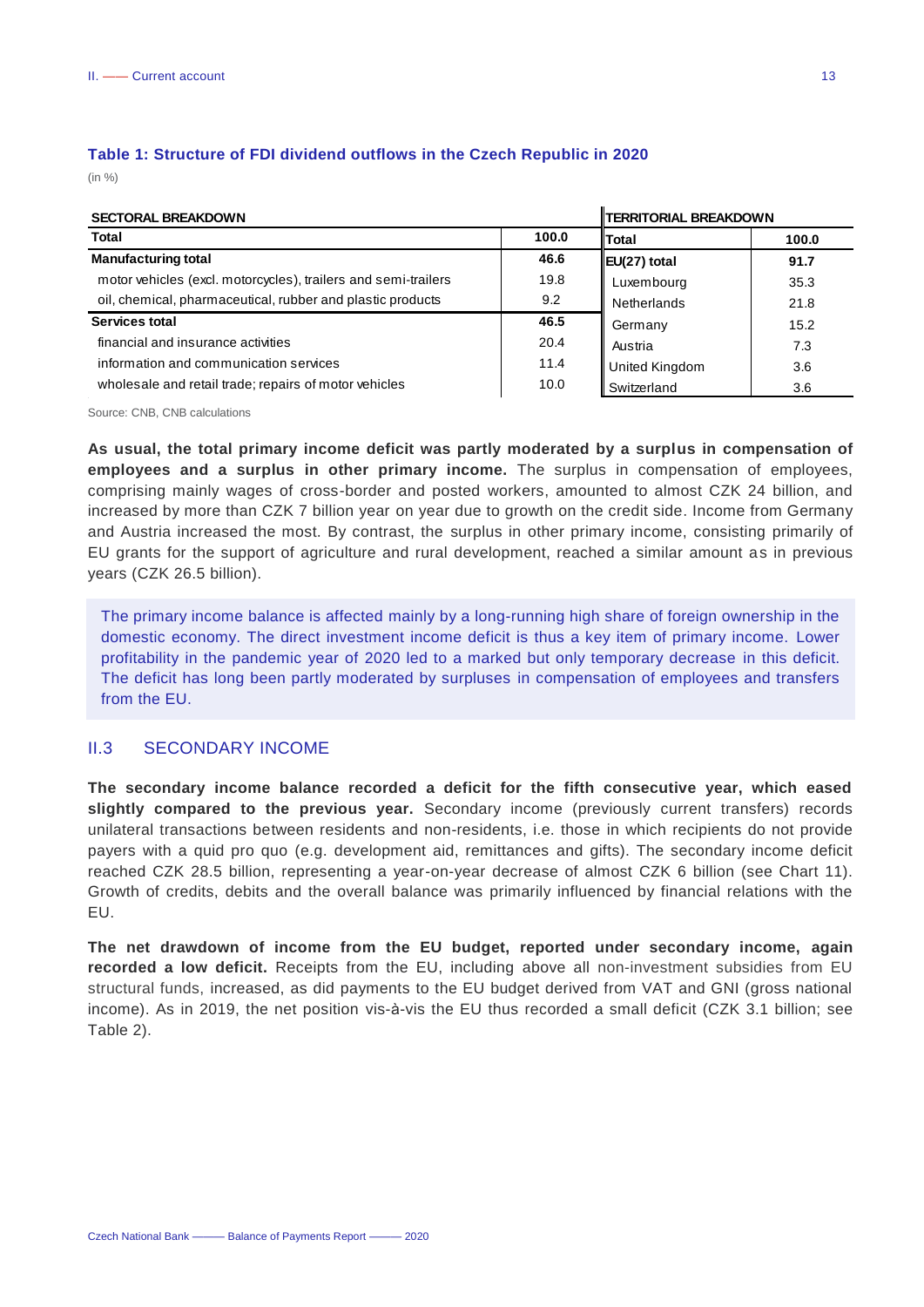

#### **Chart 11: Secondary income**

(in CZK billions)

## **Chart 12: Capital account**





Source: CNB, CNB calculations Source: CNB, CNB calculations Source: CNB, CNB calculations

**The overall secondary income deficit was mainly attributable to a deficit in income not connected with the EU budget, related mainly to income of other (non-government) sectors.** This exceeded CZK 25 billion and decreased year on year. It was due mainly to a deficit on social benefits amounting to almost CZK 12 billion. This item primarily includes social insurance contributions of cross-border employees. Its deficit is a natural consequence of the positive balance on compensation of employees within primary income.<sup>15</sup>

## **Table 2: Czech Republic's transfers with the EU in 2020**

(in CZK billions)

|                                       | 2020    |        | difference 2020-2019 |         |        |         |
|---------------------------------------|---------|--------|----------------------|---------|--------|---------|
| Name                                  | credits | debits | balance              | credits | debits | balance |
| Other primary income                  | 33.1    | 6.6    | 26.5                 | 0.6     | $-0.8$ | 1.4     |
| Taxes on production and on imports    | 0.0     | 6.6    | $-6.6$               | 0.0     | $-0.8$ | 0.8     |
| Subsidies on production               | 0.4     | 0.0    | 0.4                  | 0.0     | 0.0    | 0.0     |
| Other subsidies on production         | 32.7    | 0.0    | 32.7                 | 0.7     | 0.0    | 0.7     |
| Secondary income                      | 52.1    | 55.2   | $-3.1$               | 11.2    | 9.2    | 2.0     |
| Current international cooperation     | 52.1    | 1.6    | 50.5                 | 11.2    | $-0.4$ | 11.6    |
| EU's own VAT- and GNI-based resources | 0.0     | 53.6   | $-53.6$              | 0.0     | 9.6    | $-9.6$  |
| <b>Capital transfers</b>              | 62.1    | 0.0    | 62.1                 | 16.3    | 0.0    | 16.4    |
| Investment subsidies                  | 62.1    | 0.0    | 62.1                 | 16.3    | 0.0    | 16.4    |
| <b>TOTAL</b>                          | 147.3   | 61.8   | 85.5                 | 28.2    | 8.4    | 19.8    |

Source: CNB, CNB calculations

—

The secondary income balance is affected chiefly by a gradually increasing deficit in private transfers and fluctuations in financial relationships between the Czech Republic and the EU (fluctuations in credits amid slightly increasing debits).

15 Domestic residents receive more in wages from abroad than non-residents earn in the Czech Republic. At the same time, however, they also pay more to the public social security system in the country where they work.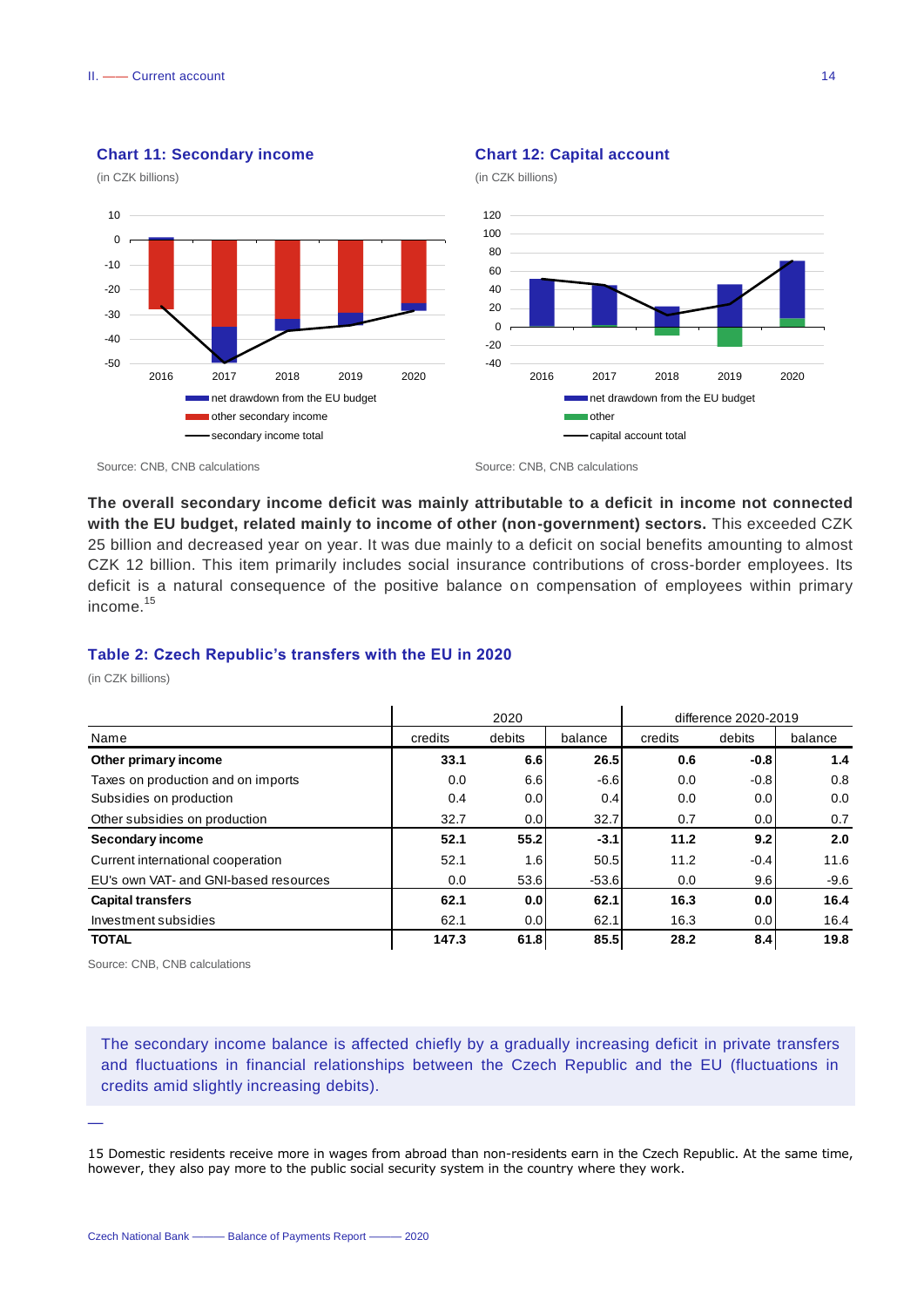## <span id="page-14-0"></span>**III. CAPITAL ACCOUNT**

**With record credits and debits, the capital account posted the highest surplus since 2015**. As in previous years, the capital account was mostly affected by drawdown of funds from the EU<sup>16</sup> budget and emission allowance trading. The overall surplus reached CZK 71.2 billion and almost tripled year on year (see Chart 12).

**Net income from the EU budget remained the largest item of the overall capital account balance.**  It reached CZK 62.1 billion, which represents the largest volume of investment subsidies since 2015.

**In recent years, the role of non-produced non-financial assets associated mainly with emission allowance trading has increased significantly.** In 2018 and 2019, the balance on non-produced nonfinancial assets recorded a deficit, which partially offset the impact of the net drawdown from EU funds. In 2020, however, there was a sharp drop in net payments for emission allowances. As a result, balance of non-produced non-financial assets further increased the overall capital account balance.

Investment subsidies from the EU budget have the most significant effect on the capital account balance. Some one-off operations, such as write-offs of external debt and payments ensuing from international arbitration decisions, are also recorded on the capital account. In recent years, the importance of activities related to trading in emission allowances has been increasing rapidly.

<sup>16</sup> The representation of the financial relations between the Czech Republic and the EU in the balance of payments statistics is described in detail in a thematic article in section VII.1 of this publication.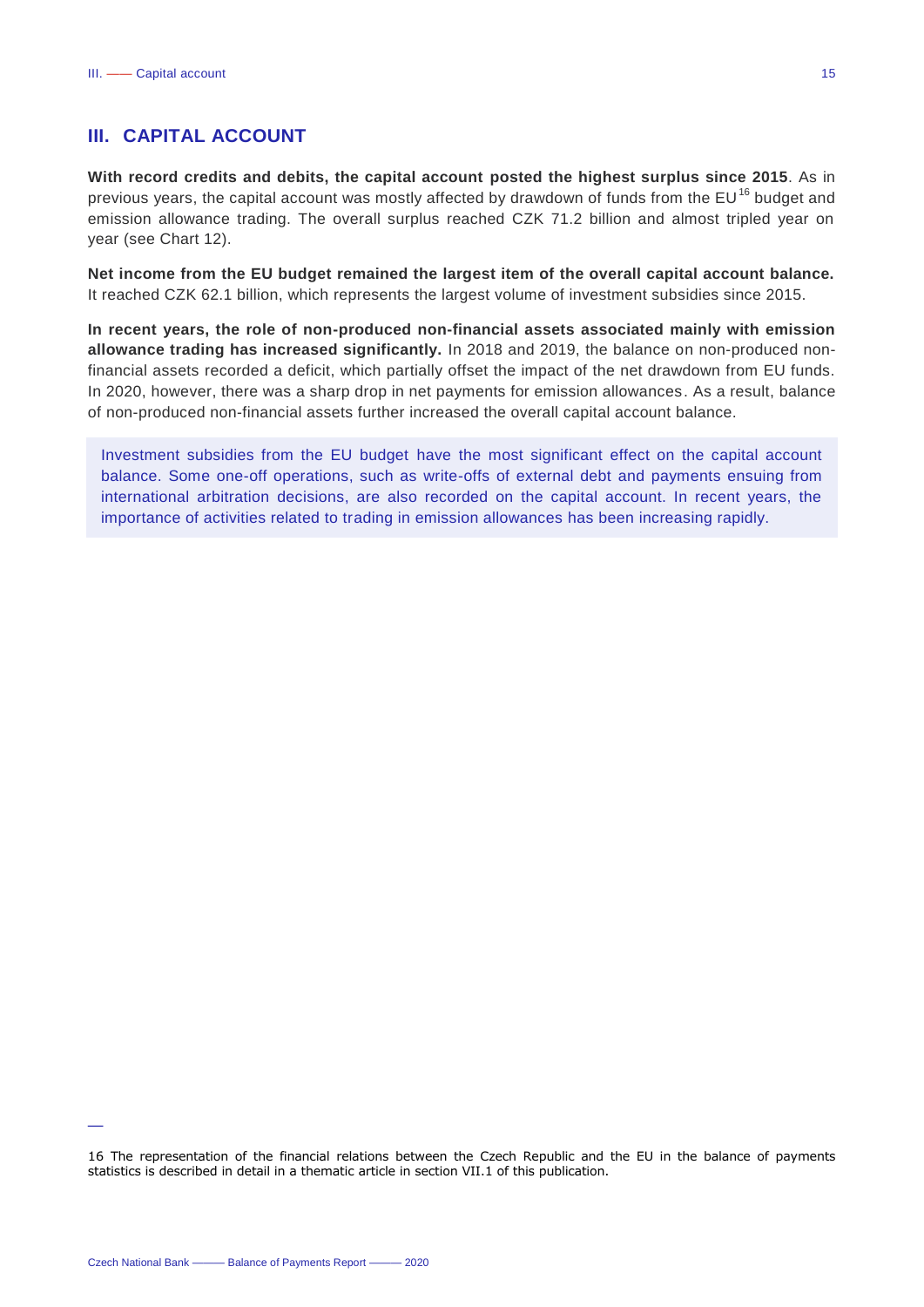## <span id="page-15-0"></span>**IV. FINANCIAL ACCOUNT**

The financial account recorded a significant net outflow of capital of CZK 243.9 billion last year (see Chart 13), around 4.3% of GDP (see Chart 14). This was primarily caused by a net outflow of capital as part of other investment, and to a lesser extent also by growth in the CNB's reserve assets and to a small extent by the settlement of transactions in financial derivatives. The total net outflow of capital was moderated by a net inflow of capital under direct and portfolio investment.

#### **Chart 13: Financial account**

(in CZK billions)

—



#### **Chart 14: Ratio of financial account and direct investment to GDP**



Note: A positive value represents a net outflow, a negative value a net inflow, or their ratio to GDP. Source: CNB, CZSO, CNB calculations

## <span id="page-15-1"></span>IV.1 DIRECT INVESTMENT

**A net inflow of direct investment to the Czech Republic continued, reaching CZK 73.1 billion. The estimated balance of reinvested earnings made up CZK 52.2 billion of this inflow. <sup>17</sup>** The positive balance on reinvested earnings reflected the formerly implemented and considerably higher investment of non-residents in the Czech Republic than that of residents abroad.<sup>18</sup> In addition, the net inflow of capital was further influenced by the net inflow of debt capital in the amount of CZK 70.2 billion. A significant amount of this inflow was probably connected with the optimisation of holdings of financial assets in accounts of multinational companies in the Czech Republic and abroad. By contrast, investment in equity capital (participating interests other than reinvestment), a net outflow of capital was predominant, reaching CZK 49.3 billion. This involved above all a decrease in the value of equity capital in the Czech Republic held by non-residents (see Chart 15).

**Reinvested earnings accounted for almost 87% of total investment on the side of capital inflows to the Czech Republic (CZK 144.9 billion; see Chart 16).** An inflow of other (debt) capital amounted to slightly more than 40% of the inflow. By contrast, investment in equity capital in the Czech Republic (CZK -43.3 billion) reduced the total inflow by almost 30%.

<sup>17</sup> The definitive figure for 2020 based on statistical statements will be available in March 2022.

<sup>18</sup> The value of non-residents' investment in the Czech Republic was almost three times the size of residents' investment abroad at the end of 2019.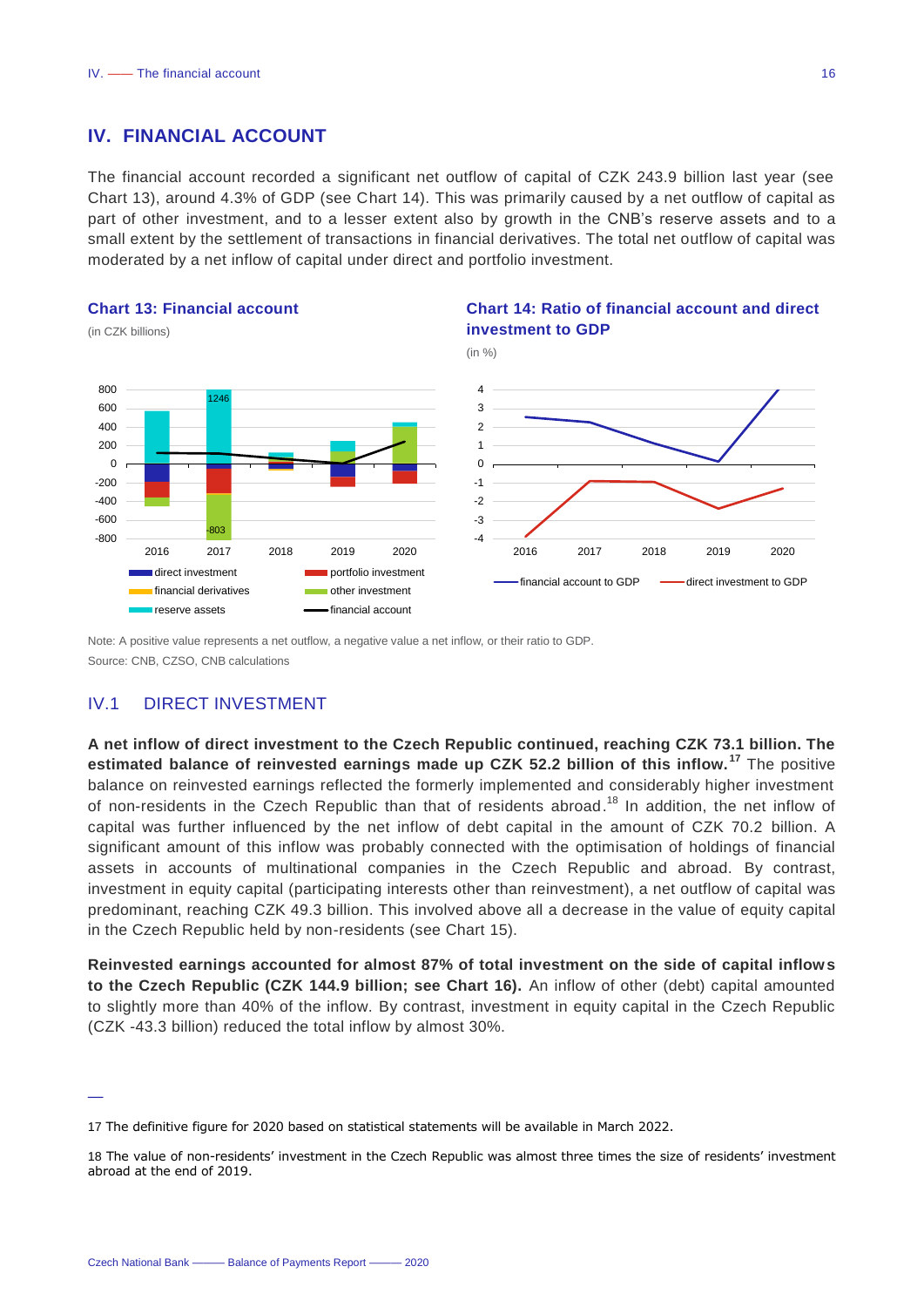(in CZK billions)



(in CZK billions)

#### **Chart 15: Structure of direct investment balance Chart 16: Direct investment structure**

**Reinvested earnings were also predominant in the outflow of direct investment abroad (CZK 71.8 billion), slightly exceeding the overall volume of residents' investment abroad.** Investment in equity capital abroad (assets) amounted to almost CZK 9 billion, while residents withdrew debt capital from abroad (liabilities) to the tune of almost CZK 11 billion.

## **Chart 17: Largest direct investment flows by sector in 2020**

(directional principle; NACE classification; CZK billions)



## **Chart 18: Largest direct investment flows by country in 2020**

(directional principle; immediate investor principle; CZK billions)



Source: CNB, CNB calculations **Source: CNB, CNB calculations** Source: CNB, CNB calculations

**As regards the sectoral structure of direct investment (see Chart 17), investment in services prevailed significantly with a share in the total inflow of almost 80%.** From the perspective of the individual sectors, by far the largest proportion of the funds, more than 45%, was placed in financial and insurance services. At around 21%, wholesale trade had the second largest share in the capital inflow. In industry, investment in the manufacture of motor vehicles was predominant with a total share of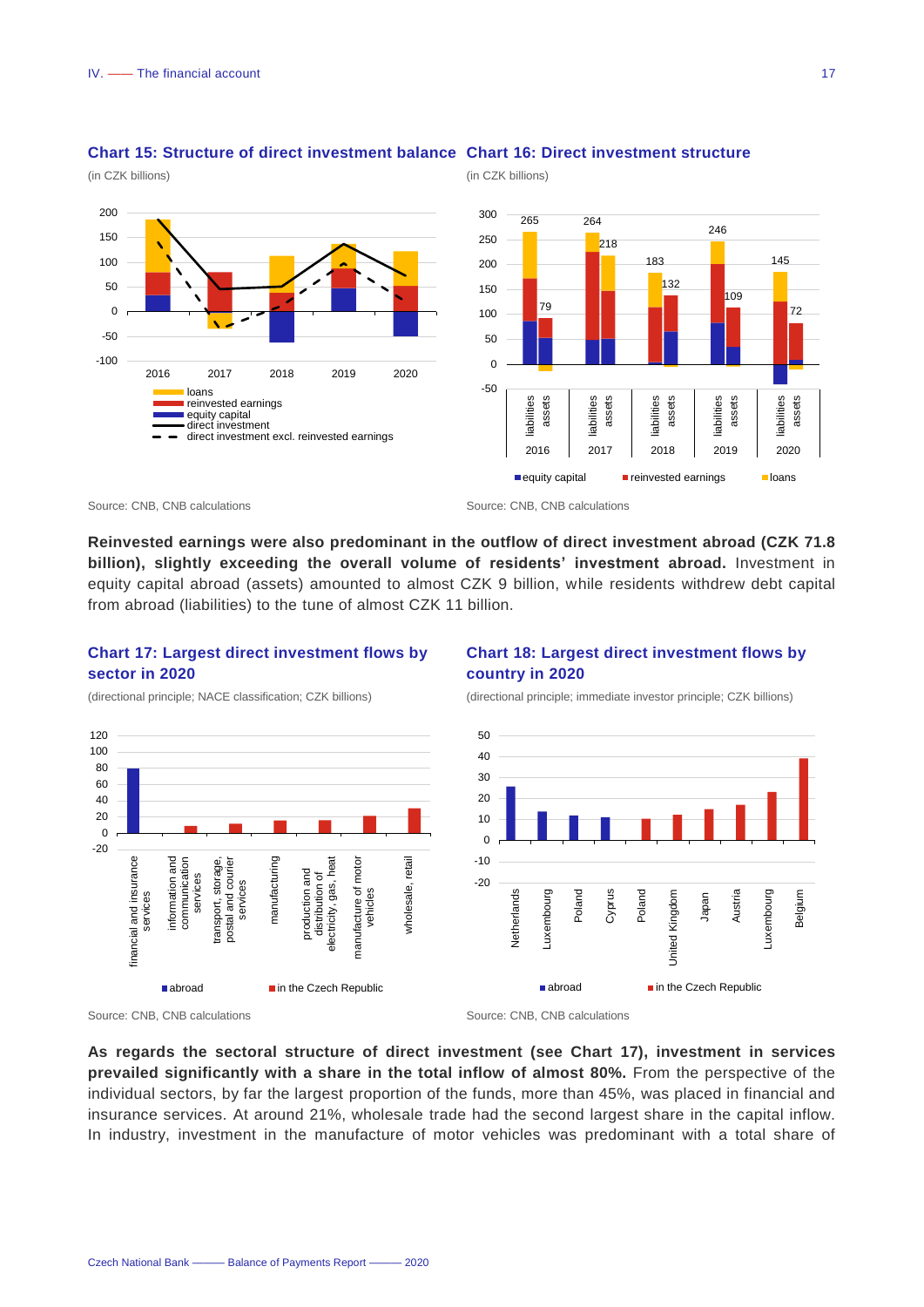almost 15%.<sup>19</sup> Significant amounts of direct investment also went to the production and distribution of electricity, gas and water, accounting for roughly 11%. **With regard to outflow,** investment in financial services slightly exceeded the overall capital outflow volume. On the other hand, there was a decrease in the volume of invested funds in the area of wholesale trade.

**As in recent years, EU countries dominated from the perspective of territorial structure.** In 2020, most direct investment (by country of the immediate investor) was channelled to the Czech Republic from Belgium, Luxembourg, Austria and Japan (totalling almost 65%). Czech investment abroad headed to the Netherlands, Luxembourg, Poland and Cyprus (totalling almost 86%).

The developments in the direct investment balance in individual years are linked to the volumes of direct investment realised in the past by non-residents in the Czech Republic and by residents abroad. The ensuing reinvested earnings account for the bulk of today's investment flows. However, they are not true cross-border capital flows. The inflow of new foreign direct investment to the Czech Republic has been constrained mainly by the reduction in the maximum value of investment incentives below the level in the other V4 countries in recent years. The more limited labour availability and slightly higher wages compared to the other V4 countries, which usually compete with the Czech Republic for investment, also play a role. The total net direct investment inflow has further been affected by fairly significantly increasing financial strength of domestic investors in recent years, which is reflected in a growing volume of acquisitions abroad and also in purchases of domestic firms from non-residents. These factors will continue to limit the net inflow of direct investment in the future. In 2020, an exceptionally high inflow of debt capital was evident on the liabilities side. It was influenced heavily by several transfers of funds by multinational companies to the Czech Republic, in some cases in a scope significantly exceeding their economic activity in the Czech Republic.

## <span id="page-17-0"></span>IV.2 PORTFOLIO INVESTMENT

**The net inflow of portfolio investment reached CZK 135.7 billion in 2020**. The main factor was an increase in the holdings of domestic bonds by non-residents, with small increases in the holdings of domestic shares by non-residents also contributing to a marginal extent. The total net inflow of capital within portfolio investment was moderated by residents' investment abroad, which was channelled predominantly into equity securities, although the holding of bonds also increased to a considerably smaller degree. On the liabilities side, the optimisation of bank sector operations leading temporarily to an increase in the holdings of domestic short-term bank bonds by non-residents played the most important role. The second, far less important factor was a slight increase in the holdings of domestic government bonds by non-residents.

**With regard to assets, there was a reversal in the investment behaviour of residents: after two years of gradually decreasing their holdings of foreign securities, a relatively significant net purchase was observed, totalling CZK 50.8 billion.** The capital flows were probably influenced by a change in the interest rate differential of the major currencies against the Czech koruna, which decreased significantly during the year (especially against the euro). On the asset side, this probably contributed to a renewed minor interest (after two years) in holding foreign debt securities. Their holdings increased by CZK 9.7 billion. A significant decrease in interest rates in advanced countries, including the Czech Republic, led to a relatively sharp increase in residents' interest in holding foreign shares. The net purchases of shares reached CZK 41.1 billion in 2020. From a sectoral perspective, a

<sup>19</sup> Meanwhile, the volume of investment in the manufacture of motor vehicles was higher than the total volume of investment in manufacturing, owing to disinvestment.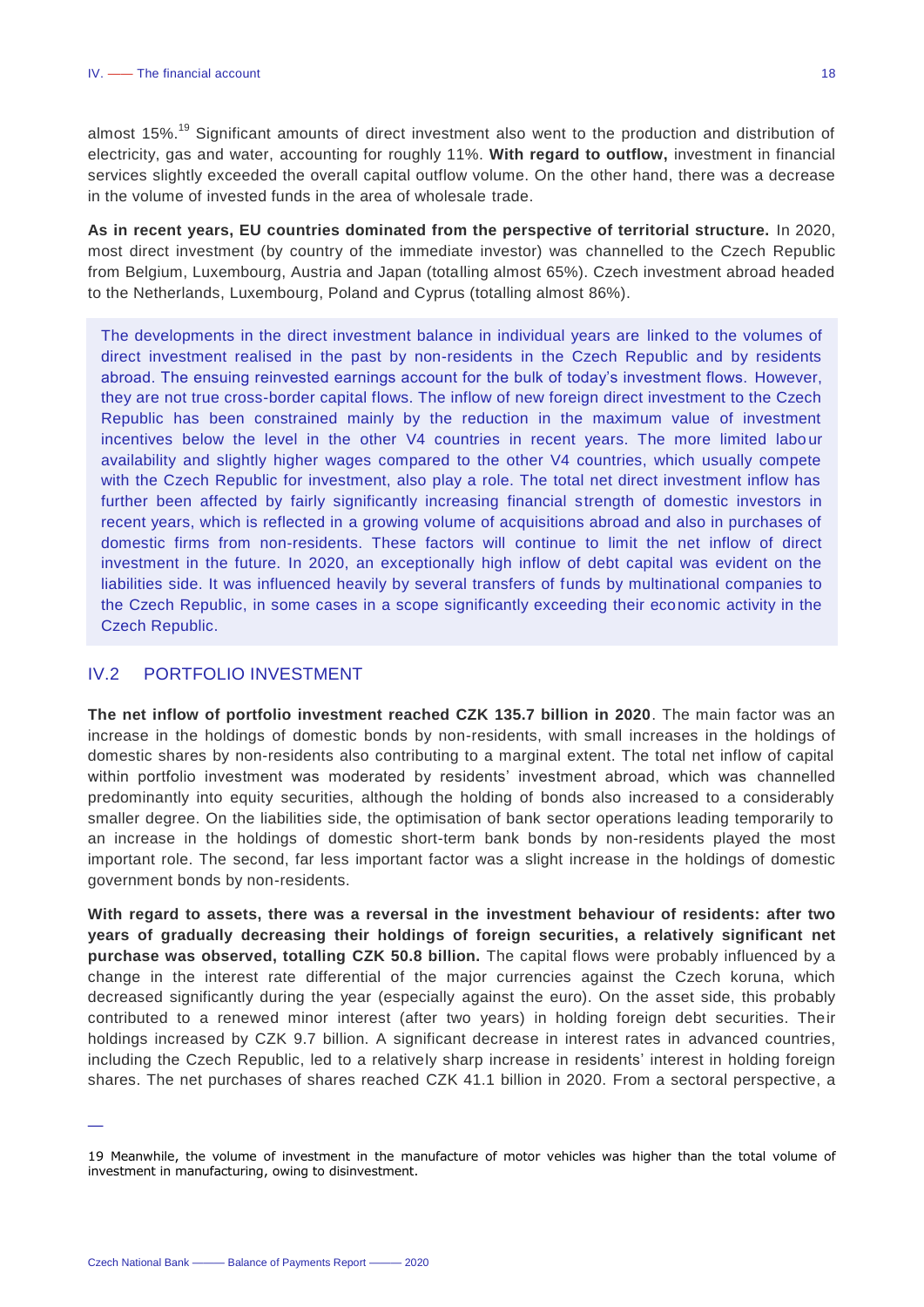very slight decrease in bond holdings and a negligible decrease in shares continued to be observed in the banking sector. Interest in cross-border investment was predominantly concentrated in other sectors (business) and was only apparent from Q2 onwards (see Chart 19).

**The liabilities side (which recorded a net inflow of capital totalling CZK 186.5 billion) was dominated by higher growth in non-residents' holdings of domestic bank and, to a considerably lesser degree, government bonds.** The marked net growth in holdings of bank bonds was connected solely with an extraordinarily large December optimisation of the base for payments to the Resolution Fund. This operation temporarily increased the value of non-residents' short-term bond holdings by CZK 382 billion (with a simultaneous decrease in short-term deposits from abroad). Other developments included relatively extensive repayments of formerly issued banking sector bonds, enabled by the large surpluses on the current and capital accounts in 2020. Growth in non-residents' holdings of government bonds of CZK 33.7 billion also contributed to the inflow of capital, in addition to the aforementioned optimisation operation. This was due solely to an increase in the volume of koruna issues, which was moreover concentrated in the first half of the year; in the second half of 2020, on the contrary, nonresidents' holdings of government bonds decreased rapidly.

## **Chart 19: Portfolio investment balance structure**



## **Chart 20: Portfolio investment balance by sector**



Note: DS – debt securities, EIFS – equity and investment fund shares (equity securities). Positive values represent a net outflow, negative values represent a net inflow.

Source: CNB, CNB calculations

Interest rate differentials of the koruna against the euro and the dollar are crucial for the evolution of **portfolio investment** flows on the **asset** side. The level of domestic rates itself also has an effect that reflects in residents' interest in equity investment (shares) abroad. The flows of capital placed by non-residents in domestic **equity securities** are significantly dampened by the very limited offer of liquid domestic stocks. The overall developments in the portfolio investment balance are further significantly influenced by changes in the size of the banking sector's optimisation operations connected with payments to the Resolution Fund in individual years. Last year, a major influence of the current and capital account surpluses on the balance of portfolio investment (an outflow of capital through the banking sector) was observed for the first time. By contrast, a sharp increase in government debt had no marked effect on external debt, as domestic banks were able to finance this deficit.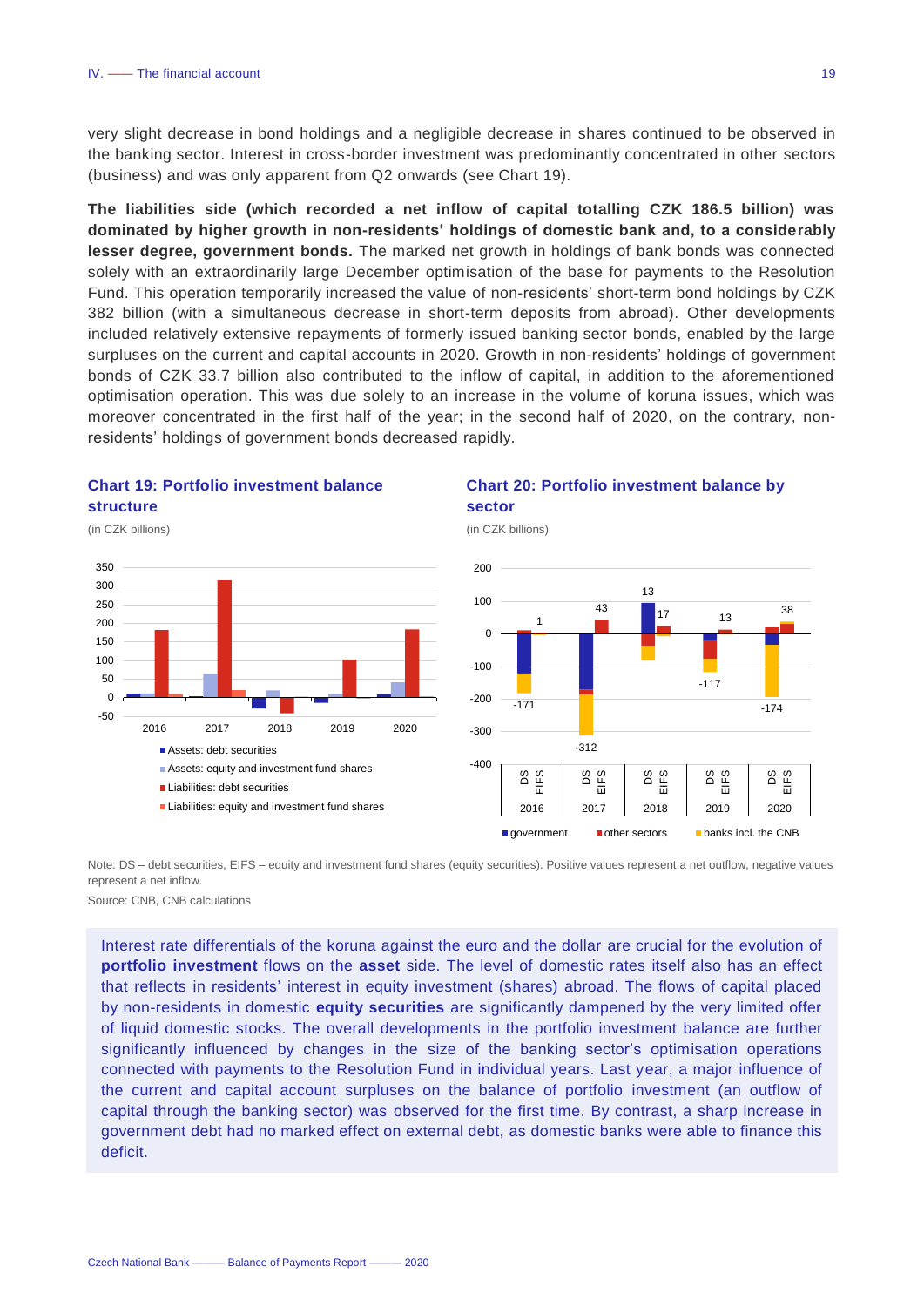## <span id="page-19-0"></span>IV.3 FINANCIAL DERIVATIVES

**Transactions related to the settlement of financial derivatives trading led to a net outflow of capital from the Czech Republic totalling CZK 12.2 billion in 2020. <sup>20</sup>** By the standards of this item, this was a relatively significant year-on-year increase. Such an extent of the net capital outflow is very unusual for this item.<sup>21</sup>

## <span id="page-19-1"></span>IV.4 OTHER INVESTMENT

**A net outflow of other investment amounting to CZK 392.7 billion was linked mainly with a decrease in the volume of non-residents' deposits in commercial banks at the end of the year.** This involved the aforementioned optimisation of bank operations temporarily replacing deposits with short-term bonds. A moderate net outflow of capital was recorded in the government sector and other sectors as well last year. The central bank was the only sector that recorded a slight temporary increase in short-term liabilities.

The **government sector** exhibited a decrease in the volume of foreign loans of CZK 18.7 billion. This was connected with the repayment of predominantly short-term and, to a considerably lesser extent, long-term foreign loans.<sup>22</sup>

The **central bank** recorded a very small net capital outflow of CZK 2.2 billion.

**Other sectors** recorded a net outflow of capital abroad of CZK 59.3 billion. This was due predominantly to net provision of trade credits (an increase in assets and a decrease in liabilities). A smaller part was linked to an increase in deposits abroad.

(in CZK billions)

#### **Chart 21: Other investment balance by sector**



**Chart 22: Change in reserve assets** 



(in CZK billions)

Note: Positive (negative) values represent a net outflow (inflow). Source: CNB, CNB calculations Source: CNB, CNB calculations

—

20 Primarily the settlement of derivatives transactions in the banking sector connected primarily with exchange rate hedging.

21 It only occurred once, in 2016.

22 The loans repaid were fully replaced by the increase in non-residents' holdings of koruna government bonds (within portfolio investment).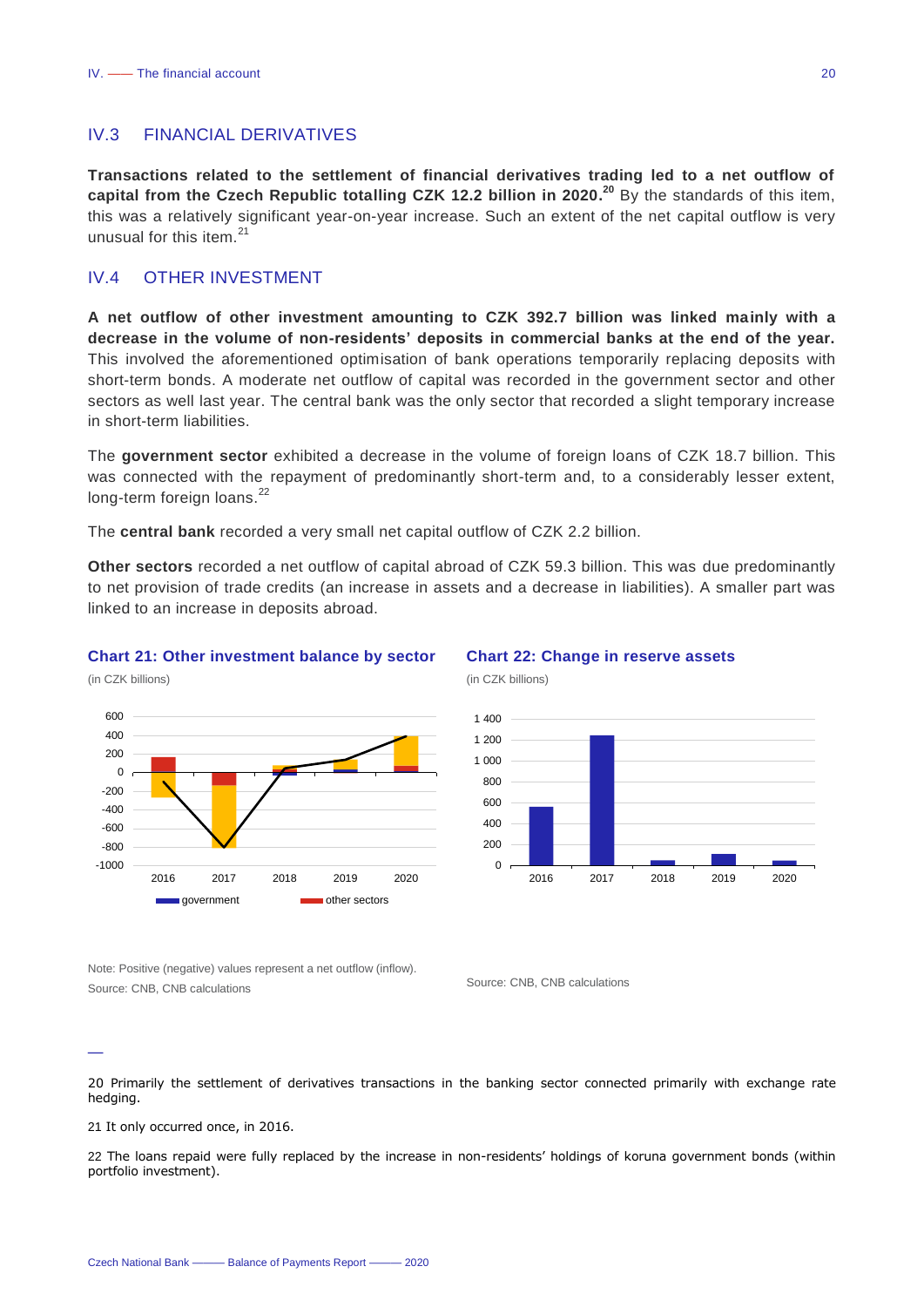The **banking sector** recorded a net capital outflow of CZK 316.8 billion. This was due chiefly to changes in deposits involving above all a decline in non-residents' deposits, especially short-term ones, with domestic banks. The change concerned mainly foreign currency transactions, whereas the decrease in non-residents' short-term koruna deposits represented less than CZK 33 billion. There were no significant changes in the domain of loans.

Most of the operations in other investment in 2020 can, similarly to 2019, be designated as technical (trade credits, deposits with the CNB) or expense optimisation (replacement of loans by bonds by the government, optimisation of the base for payments to the Resolution Fund by banks).

## <span id="page-20-0"></span>IV.5 RESERVE ASSETS

**The increase in reserve assets amounted to CZK 47.8 billion and reflected a positive balance of the Czech Republic's transactions with the EU, while income on reserve assets was negative (see Chart 22)** and decreased the CNB's reserves. In the case of income from the EU, it is purchased on the basis of an earlier agreement between the Czech government and the CNB aiming to prevent an impact on the supply of, and demand for, foreign currency and, in turn, the exchange rate of the koruna. $23$ 

The increase in reserve assets owing to transactions with the EU is based on the agreement between the Czech government and the CNB aiming to prevent an impact on the koruna exchange rate due to temporary net income from the EU. The marked fluctuations in the extent of the outflow in reserve assets are connected with the highly uneven drawdown of funds (cumulating at the end of the individual budgetary periods). In the new seven-year programme for 2021–2027, the net drawdown of EU funds is expected to fall markedly to around CZK 20 billion a year on average.  $^{24}$ Due to the COVID-19 pandemic, however, net aid from the EU is to be temporarily increased. Income on the CNB's international reserves is usually an additional source of growth in reserve assets. This income reflects above all changes in interest rates on the reserve currencies relative to their share in the CNB's reserves (EUR, USD, CAD, AUD, SEK, JPY, GBP) and dividend income on equity holdings. Due to the sharp drop in interest rates in the world at the beginning of last year, the long-standing negative ECB rates and efforts to maintain a very conservative structure of reserves, the income on the reserves was negative last year.

<sup>23</sup> Leaving this income on the market would generate appreciation pressures on the koruna, possibly pushing it above the level reflecting the competitiveness of the Czech economy. In the past, these operations were used e.g. to eliminate the influence of government income from sales of state assets to non-residents.

<sup>24</sup> Owing to a decline in the volume of subsidies (due to the United Kingdom, a net payer, leaving the EU) and a rise in Czech contributions (due to convergence of Czech GDP to the EU average).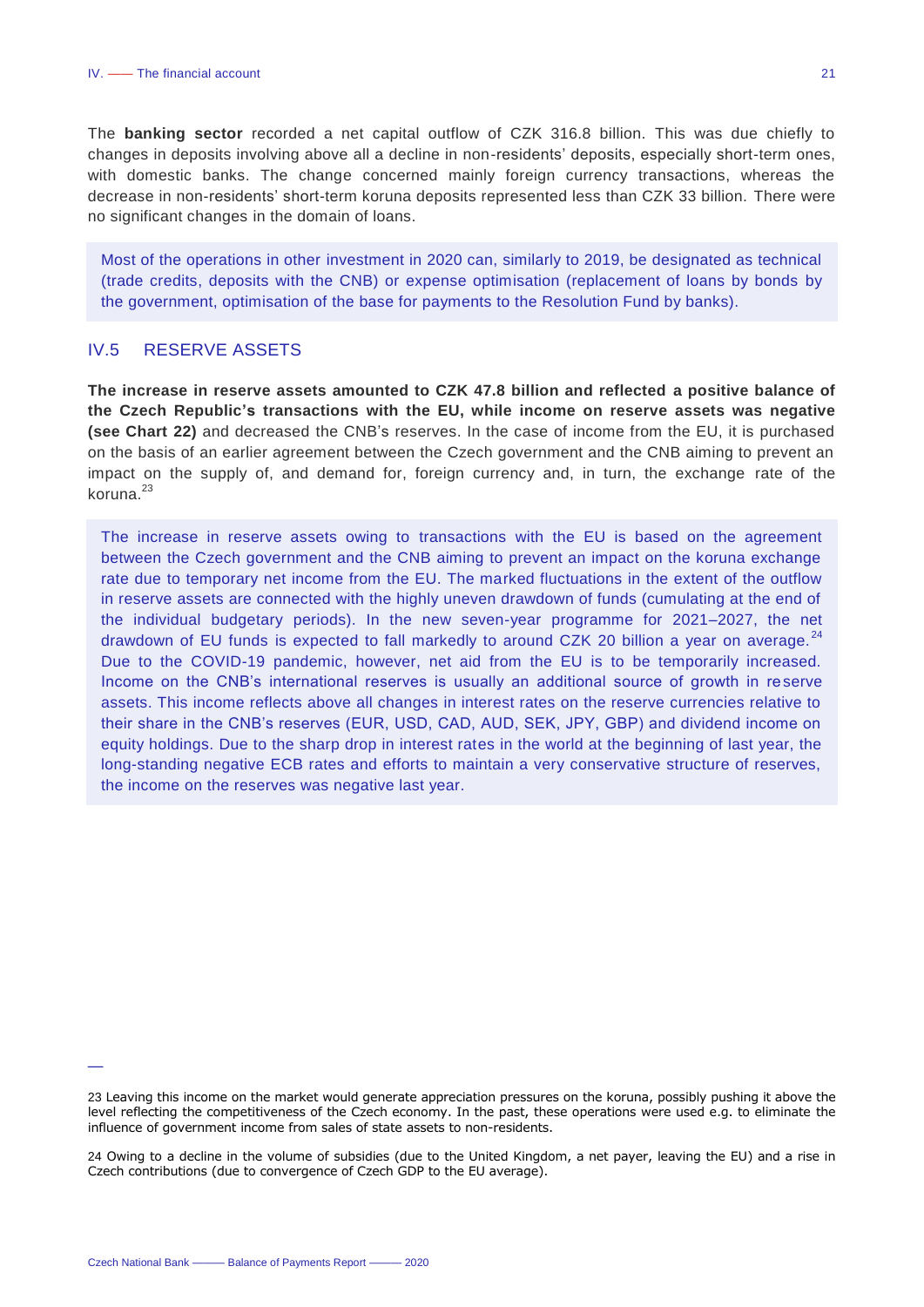## <span id="page-21-0"></span>**V. THE INVESTMENT POSITION OF THE CZECH REPUBLIC<sup>25</sup>**

**The Czech Republic's investment position stood at CZK -709.6 billion, i.e. -12.6% of GDP, as of 31 December 2020 (see Charts 23 and 24).**<sup>26</sup> The negative investment position continues to reflect the Czech Republic's high indebtedness in the area of direct investment, which is generally regarded as much less risky than indebtedness connected with the use of debt instruments. Abstracting from direct investment, the Czech Republic has a significant net creditor position totalling CZK 2.1 trillion.

## **and breakdown by debtor**



### **Chart 23: Czech Republic's investment position Chart 24: External debt and investment position relative to GDP**

(% of GDP)



(CZK trillions ; end of period balance)

**The change in the investment position in 2020 can be assessed as the largest-ever decrease in external indebtedness in a single year, even though it was largely caused by one-off factors.** Last year the Czech economy generated a record surplus on the current and capital accounts, which were connected with a sharp drop in non-residents' investment income<sup>27</sup>, growth in the trade surplus and a significant increase in the capital account surplus. It is, however, important to point out that a considerable amount of this surplus was caused by temporary or one-off effects. Revaluation of assets and also partly exchange rate effects (especially the weakening of the koruna against the euro<sup>28</sup>) also

—

26 For the purposes of an MIP (Macroeconomic Imbalance Procedure) assessment, values of up to -35% of GDP are considered safe.

27 mainly on account of the CNB's administrative decision to postpone the payment of dividends for 2019 in the banking sector to future years and owing to decreases in the CNB's monetary policy rates, which lowered the volume of the banking sector's profits from deposits with the CNB by tens of billions of korunas in 2020

28 amid a different currency structure of assets (almost exclusively foreign currency) and liabilities (predominantly koruna)

Source: CNB, CNB calculations **Source: CNB, CNB** calculations **Source: CNB**, CNB calculations

<sup>25</sup> In addition to a yearly view of the external balance of the Czech Republic, a look at the Czech Republic's investment position is also useful from the point of view of longer-term risks. The investment position reflects the total value of residents' financial assets in the form of receivables from non-residents and the value of residents' liabilities to nonresidents as of a given date. The difference between the values of these assets and liabilities is the country's net international (investment) position. Besides reflecting all past financial flows between residents and non-residents, it covers exchange rate effects and effects linked with other changes in assets and liabilities reflecting changes in their value over time (revaluation).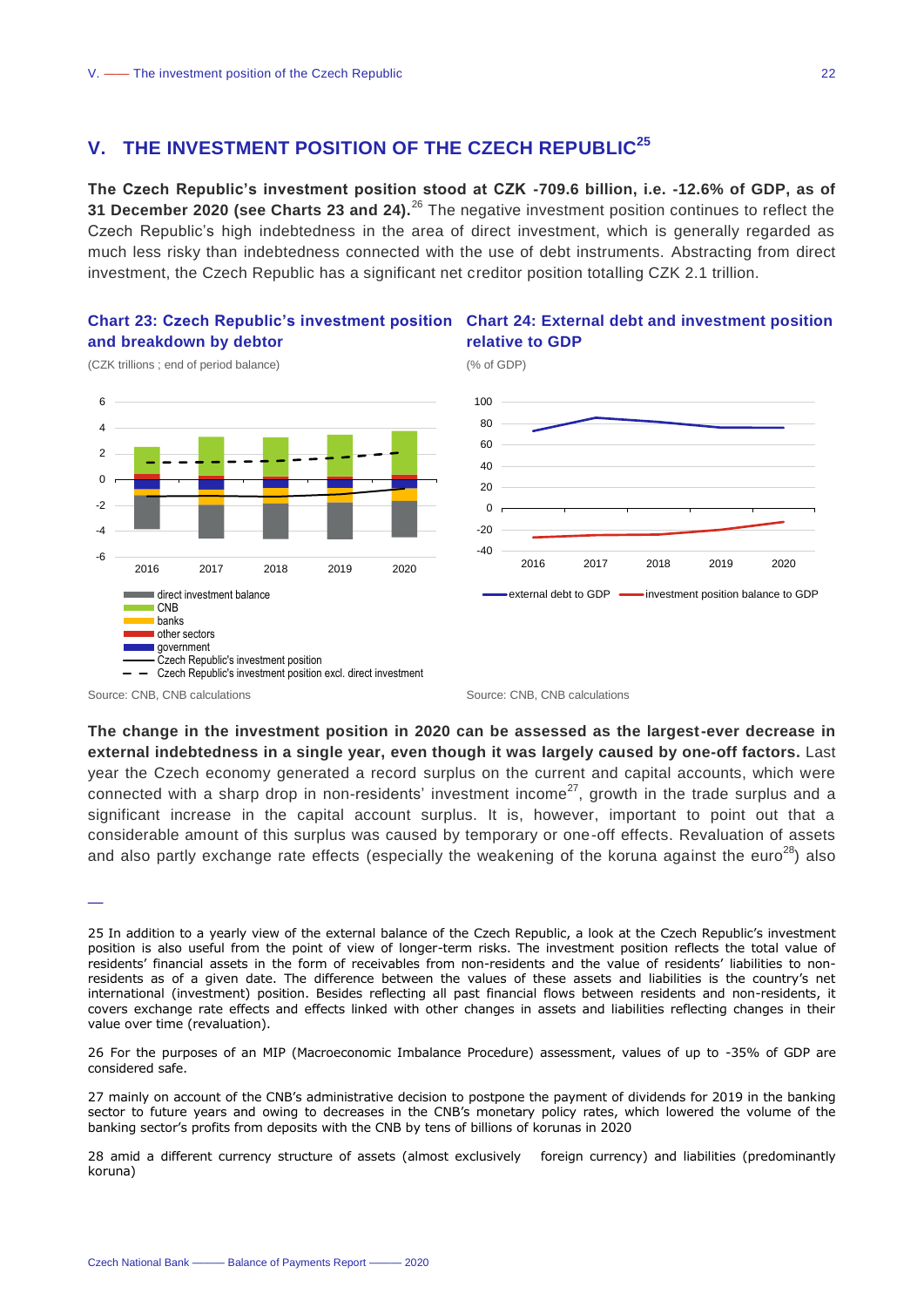contributed to the decrease in the debtor position in 2020. The Czech Republic's net debtor position fell by CZK 437 billion in 2020. All sectors of the economy except for the government contributed to the decrease in the net debtor position.

**As regards the individual investment positions, a decrease in the banking sector's net debtor position, which dropped by about CZK 170 billion to CZK 0.96 trillion, was the most significant.**  Within the overall position, liabilities to non-residents declined in particular, especially in foreign currencies. Non-residents' short-term koruna deposits at domestic banks also decreased slightly (by about CZK 30 billion). The continuing relatively large negative international position of the banking sector is not primarily due to a need for external financing of the Czech Republic's external deficit, but it reflects above all the different functioning of monetary policy in the Czech Republic compared with the euro area. The negative position was created in 2014–2017 in connection with the exchange rate commitment (especially in its final period). Almost 70% of it are koruna deposits of non-residents with domestic banks (placed largely by the foreign parent companies of domestic banks and by their affiliates under the pressure of long-standing negative deposit rates in the euro area and in expectation of exchange rate gains from koruna appreciation).

**The most significant debtor position within direct investment was virtually unchanged in 2020 (down by almost CZK 20 billion to CZK 2.83 trillion).** As these data are still subject to revision and revisions tend to be the largest in the area of direct investment, this development can for now be evaluated as continuing stagnation. The highly negative position on direct investment is mainly a result of the massive direct investment inflow from abroad between 1998 and 2008 and the related value of reinvested earnings in the subsequent years. As a consequence, the volume of non-residents' investment in the Czech Republic is more than two-and-a-half times the volume of residents' investment abroad. In recent years, however, the increase in the negative investment position has slowed significantly. The slowdown was due to growth in the financial strength of domestic entities reflected in their higher investment abroad as well as a decrease in the attractiveness of the Czech Republic in comparison with the other V4 countries (primarily due to the constraints on investment incentives from the EU, higher wages in the Czech Republic compared to the other V4 countries and the lack of available labour in the Czech Republic). Nevertheless, owing to its still large weight, this position is the cause of the Czech Republic's negative overall investment position.

**Unlike the two above-mentioned positions, the debtor position of the government increased slightly. The debt picked up by about CZK 37 billion to CZK 0.69 trillion.** Foreign financing, however, accounted for just around 10% of the overall growth in government debt last year. During the year, non-residents' holdings of government debt increased relatively quickly, but this was followed by a relatively sharp decrease that lasted from August until the end of the year. At the beginning of this year, however, non-residents' interest in domestic government debt resumed. We consider the decrease in the second half of last year to be temporary, connected with technical factors or expectations of higher yields. Domestic (koruna) bond issues contributed to the growth in the government's external debt, whereas the volume of foreign-currency bonds and loans declined slightly.

**The second most important change in the partial investment positions in 2020 (following the banking sector) was a rise in the CNB's creditor position of more than CZK 150 billion.** Real improvement in the position, however, represented less than one-third. The Czech Republic's balance on operations with the EU fostered a higher position<sup>29</sup>, while real income on foreign exchange reserves was slightly negative and thus led to a worsening of the position. The major part of the improvement in the CNB's position was caused by revaluation of assets, while exchange rate gains (predominantly from the weakening of the koruna against the euro) contributed to a lesser extent. The CNB's creditor

<sup>29</sup> On the basis of a formerly-adopted decision, the CNB eliminates operations towards the EU in its reserve balance without influencing the development of the exchange rate.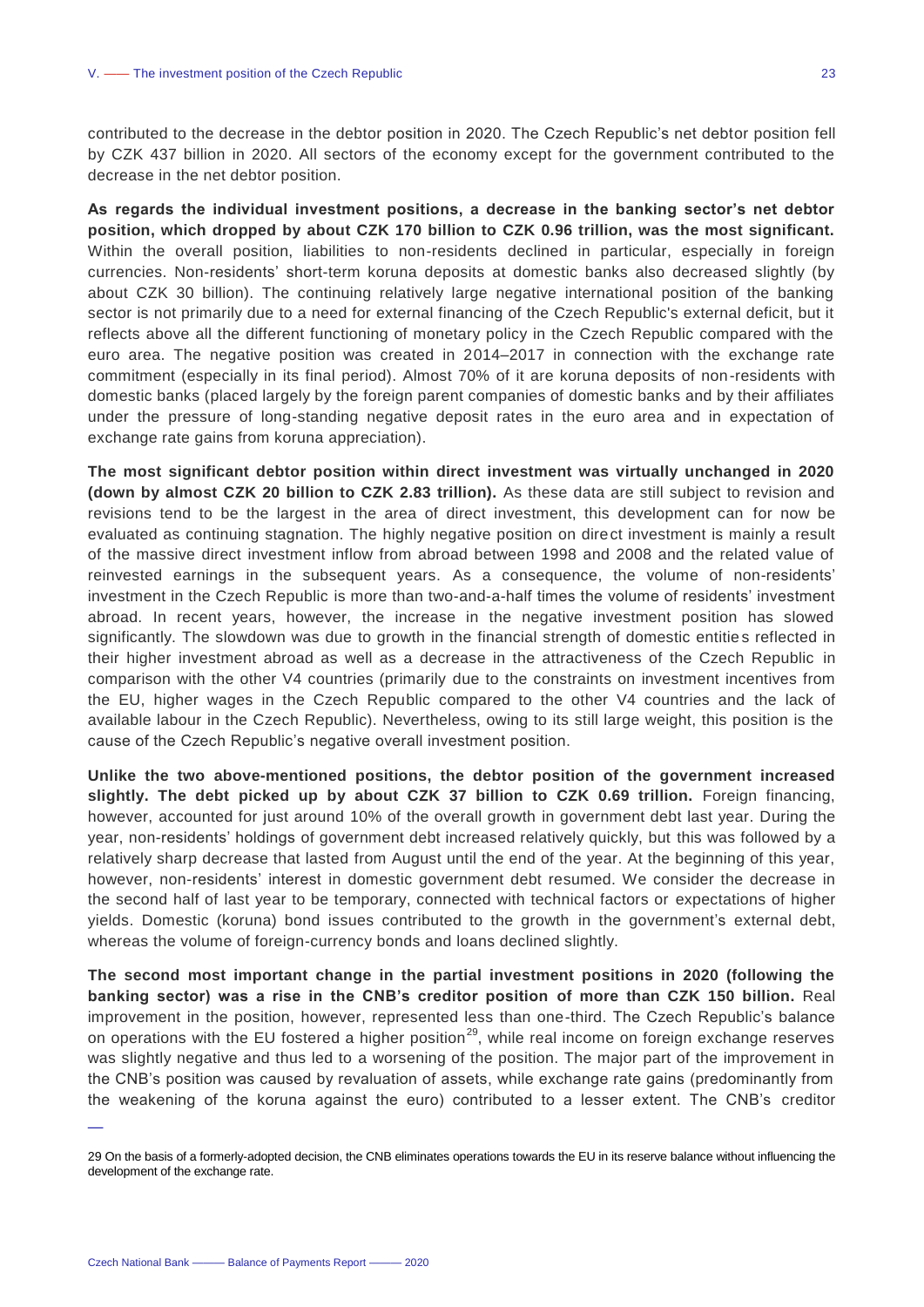position was a sizeable CZK 3.38 trillion at the end of 2020. By international comparison, it reached extraordinary values – taking into account the size of the economy – during the exchange rate commitment, and especially in the last six months before it ended in April 2017.

**The creditor position of the other sectors increased relatively significantly in 2020, up by more than CZK 125 billion to CZK 0.39 trillion.** By comparison with the peaks observed in 2017 Q2, however, the cumulative creditor position of the other sectors was still about CZK 100 billion lower. The higher creditor position last year was primarily reflected in an increase in foreign assets. Portfolio investment represented roughly two-thirds of this increase. The majority of it went to holdings of shares, while only a small part to bonds. Thus, it mainly reflected efforts to place free funds in assets ensuring positive returns amid the extremely loose monetary policies of central banks in advanced countries.

The Czech Republic's greatest-ever improvement in the investment position in 2020 should not be overestimated. It was significantly aided by some one-off effects, the marked drop in prices of raw materials on world markets connected with the global crisis and the positive impact of revaluation of assets and liabilities and some influences that will probably even worsen the investment position in the future (the temporary weakening of the koruna against the euro will likely subside with the end of the pandemic, the delayed payment of dividends for 2019 in the banking sector will be released in the future and the convergence of monetary policy rates in the Czech Republic to those abroad will also probably be temporary). Faster growth in domestic rates than in foreign ones will wors en the Czech Republic's investment position again.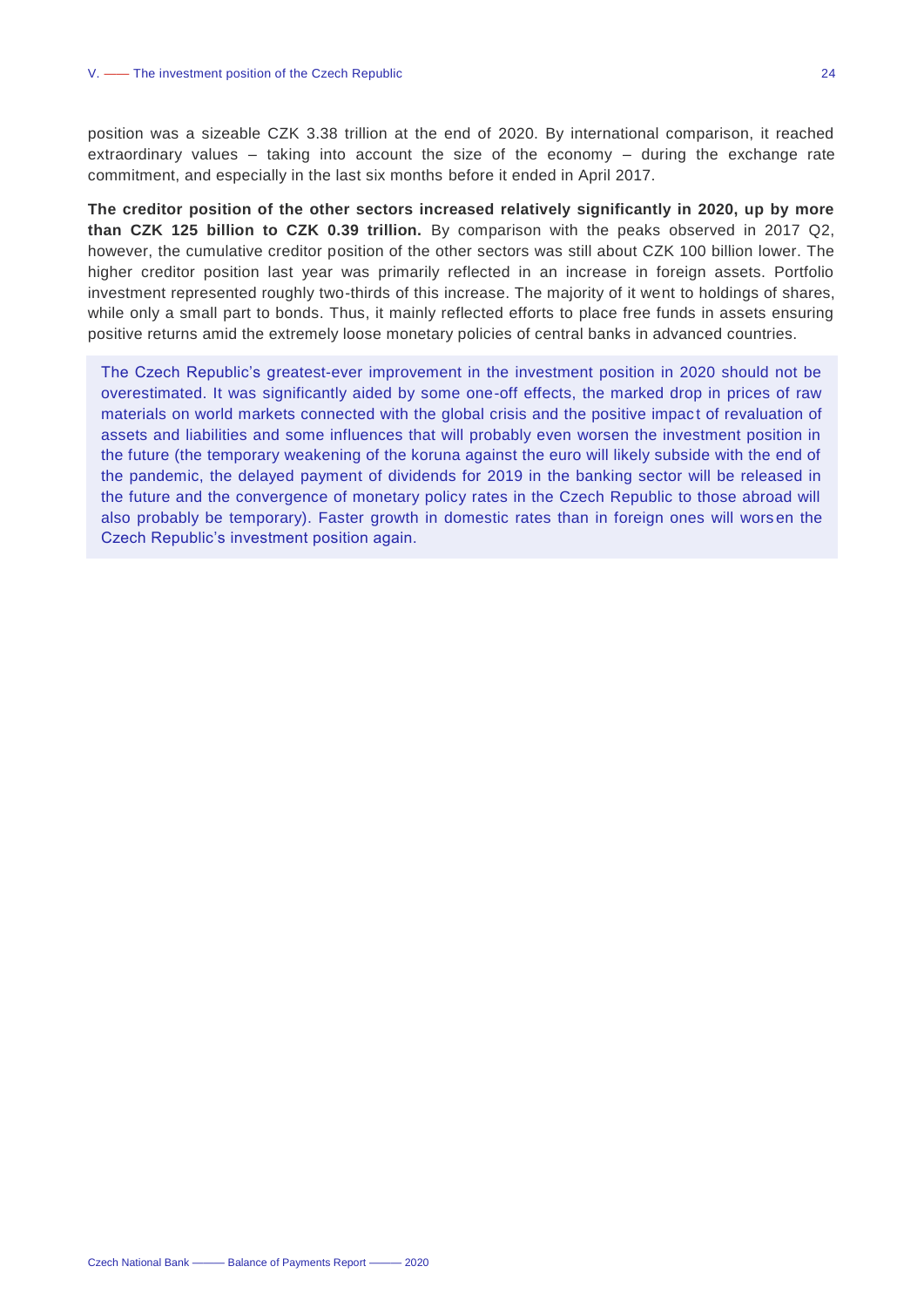## <span id="page-24-0"></span>**VI. EXTERNAL DEBT OF THE CZECH REPUBLIC**

**At the end of 2020, the Czech Republic's gross external debt was CZK 4.3 trillion, or 76.1% of GDP (see Chart 24). Compared with 2019, it was CZK 83 billion lower**. Short-term debt accounted for 56.4% of the total debt, falling by CZK 94 billion compared with 2019. By contrast, long-term debt rose marginally. Other sectors, whose overall debt during 2020 decreased slightly (by CZK 6 billion to CZK 1.83 trillion) contributed most significantly (more than 42%) to the total debt. By contrast, the debt of the financial sector fell significantly last year (by more than CZK 120 billion to CZK 1.57 trillion). Government debt increased by CZK 40 billion to CZK 0.73 trillion and the CNB's debt rose by CZK 4 billion to CZK 0.17 trillion). While short-term debt is predominant in the financial sector and the CNB, long-term debt is the most significant in the government sector.

**However, it should be stressed that gross external debt is not an ideal indicator for more advanced economies with significant integration in the international division of labour.** High debt can merely reflect a high degree of participation. Furthermore, one should bear in mind that besides payables there are also receivables, and that it is important to consider their structure and availability. In the Czech case, the CNB's international reserves alone covered almost 83% of all external debt liabilities of all domestic entities as of 31 December 2020. The banking and business sectors also have sizeable assets. In the Czech Republic, moreover, the current level of gross debt is significantly affected (by almost one-third) by the massive inflow of foreign capital during the exchange rate commitment period (especially in 2016 and 2017). The CNB purchased these funds into its reserves, where they still remain. The koruna funds acquired by non-residents through sales of these assets were placed in government bonds or deposits with the banking sector. They are still located there to a great extent, and thus are reflected in the present amount of the external liabilities of the financial sector and the government.



### **Chart 25: External debt** (CZK trillions; end of period balance)





Source: CNB, CNB calculations and Source: CNB, CNB calculations Source: CNB, CNB calculations

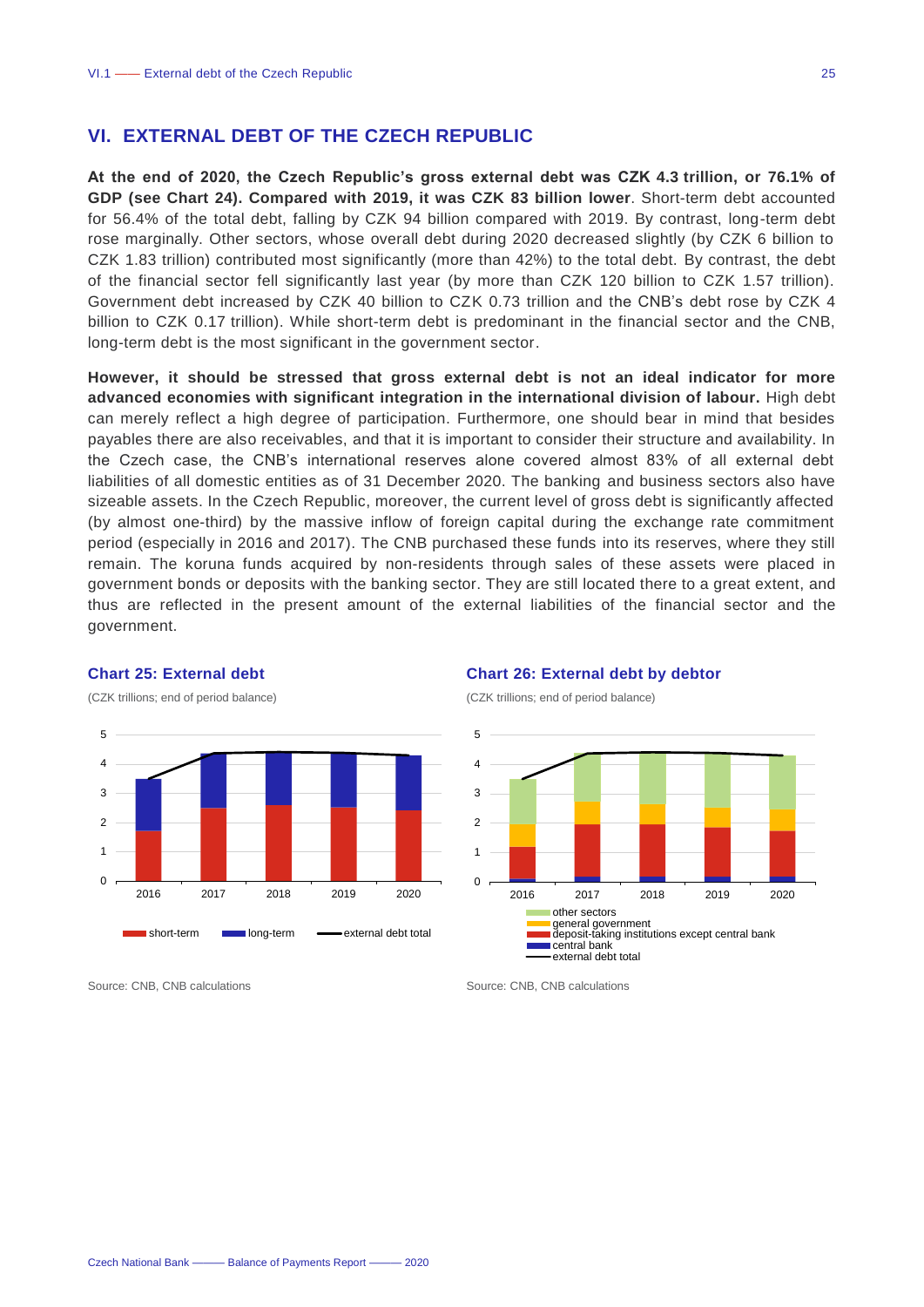## <span id="page-25-0"></span>**VII. THEMATIC ANALYSES**

## <span id="page-25-1"></span>VII.1 CZECH MEMBERSHIP OF THE EU FROM THE PERSPECTIVE OF BALANCE OF PAYMENTS STATISTICS<sup>30</sup>

*The financial flows between the Czech Republic and the EU are an important part of the balance of payments. The volume of these transactions is set to increase even further with the approved EU stimulus package for post-pandemic recovery. While the traditional perspective sorts the mutual financial flows according to EU policies, in balance of payments statistics they are structured according to the economic nature of the transaction. In the current account, receipts from the EU primarily include programmes for the support of agriculture and non-investment subsidies from structural funds; subsidies of an investment character, meanwhile, are reported in the capital account. Member States' payments into the EU budget are to a larger extent monitored as part of secondary income (payments based on GNI and VAT), and to a lesser extent primary income of the current account (collected customs duties). As a consequence of the principle of double-entry bookkeeping, all the current flows and capital transfers to the EU have their counterparts in the financial account.* 

### **Financial flows between the Czech Republic and the EU**

**So far, the Czech Republic has been a net recipient of resources from the EU.** The net position of the Czech Republic vis-à-vis the EU budget, which is regularly published by the Ministry of Finance of the Czech Republic (MF CR), totalled almost CZK 900 billion between our EU entry and the end of 2020.<sup>31</sup> Income from the EU for the given period amounted to 1.6 trillion, while payments to the EU reached 0.7 trillion. This corresponds to roughly 2.3%

—

**Chart VII.1.1: Breakdown of receipts from and payments into the EU budget by EU policy**





Source: Ministry of Finance of the Czech Republic, own calculations

(receipts) and 1% (payments) of the gross disposable income of the Czech Republic for the same period.

**Receipts from the EU budget are linked to European policies.** The most important items are grants and subsidies from European Structural and Investment Funds (ESIF), formerly divided among

<sup>30</sup> Authors: Martin Kábrt and Jana Vaníčková (both CNB). The views presented here are those of the authors and do not necessarily reflect the official position of the Czech National Bank. The authors would like to thank Petr Král, Rudolf Olšovský, Luboš Komárek and Pavla Netušilová (all CNB) for their valuable comments and remarks.

<sup>31</sup> The Czech Republic also received financial support from the EU budget before 2004 as part of several pre-accession programmes. The goal of the most extensive programme, Phare (a total of EUR 1.03 billion utilised by the Czech Republic), was to help states fulfil the conditions for EU accession, including institutional preparations. The programme also financed investment projects aimed at economic and social cohesion. The Ispa programme (EUR 244.3 million) focused on the support of investment projects in the area of the environment and infrastructure, while Sapard (EUR 66.1 million) provided financing for the development of agriculture and rural development. Part of the pre-accession financial support was drawn down in the first years of EU membership (CRR, 2019).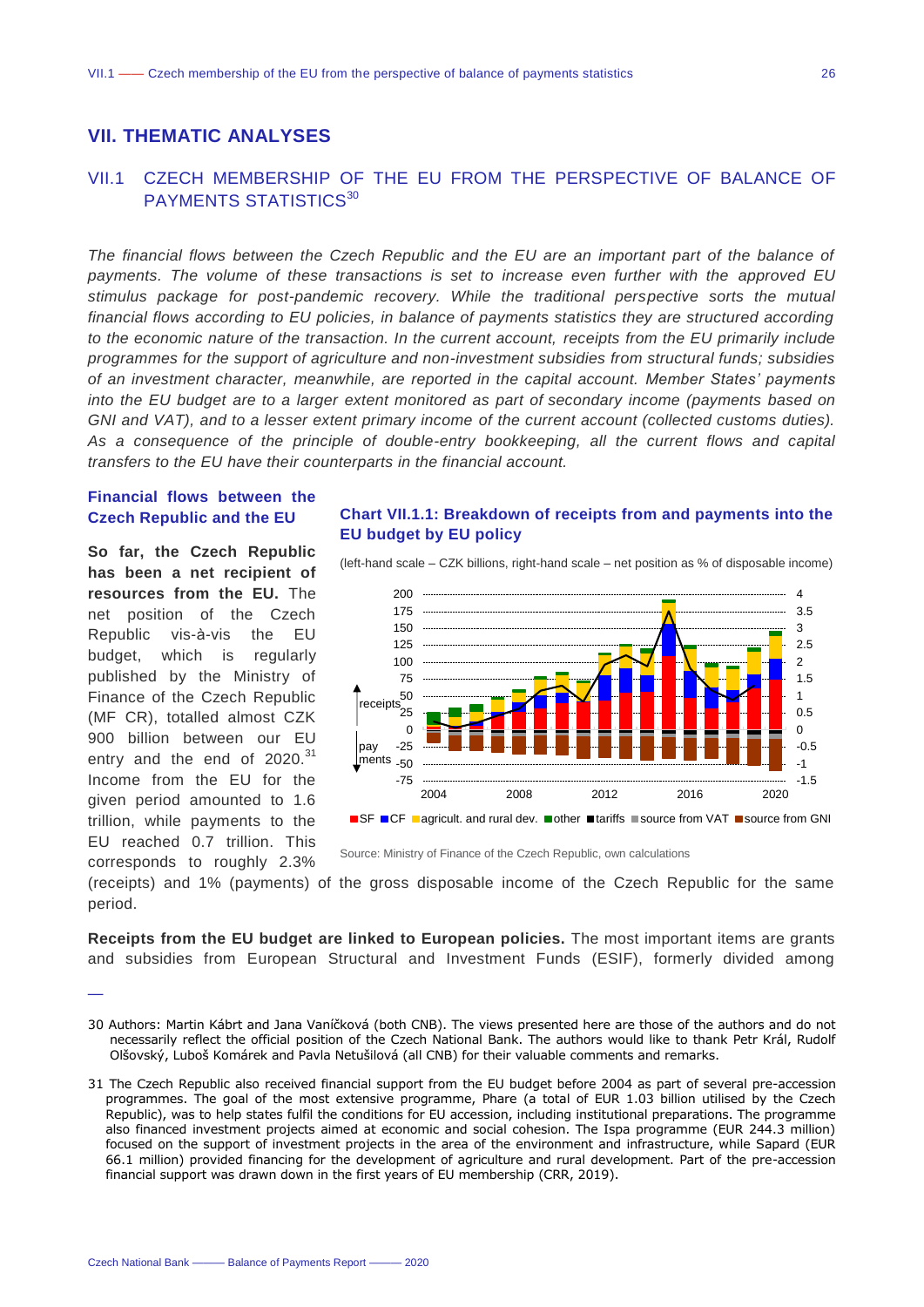structural funds (SF), cohesion funds (CF) and the support of rural development.<sup>32</sup> Another significant part is comprised of the support of agriculture financed from the European Agricultural Guarantee Fund. The remaining European programmes usually represent less than 5% of the whole (Chart VII.1.1). Unlike national budgets, which are prepared and approved every year, the EU budget is planned in a Multiannual Financial Framework (MFF) for seven years in advance. The current MFF runs from 2021 until 2027.

**The contributions of Member States to the EU budget are based on their gross national income (GNI) and to a lesser extent also on VAT**. <sup>33</sup> The GNI-based calculation method takes into account not only the economic prosperity of the country, but also the share of its residents in the wealth created. GNI adjusts GDP for resources that, while created in the Czech Republic, do not belong to residents.<sup>34</sup> These are primarily the profits created in enterprises under foreign control. Thus, from the perspective of the income of Czech residents, the Czech Republic is approximately 6% poorer than from the perspective of the economic performance of the country, and can therefore pay less into the EU

## **Chart VII.1.2: Current flows and capital transfers between the Czech Republic and EU institutions**

(CZK billions)



budget.<sup>35</sup> The significantly lower contributions on the basis of VAT are proportionate to consumption, so states with a higher share of consumption in GDP generally pay more. The Czech Republic is close to the EU average in this respect.

**Other payments into the EU budget are known as "traditional own resources".** These comprise almost exclusively of customs duties collected by national authorities on goods imported from non-EU countries. Since these tariffs are imposed at the point where goods enter the EU, a disproportionately large amount is collected in countries with large sea ports, especially Belgium and the Netherlands.<sup>36</sup> For the Czech Republic, which does not have a land border with any country outside the EU and goods

- 32 The Cohesion Fund is aimed at the development of less economically advanced Member States. These include states whose gross national income per capita is lower than 90% of the EU average.
- 33 The receipts from and payments into the EU budget that are part of primary income also influence GNI. The calculation of national contributions to the EU budget (as part of secondary income) thus depends partly on the amount of net credits in primary income.
- 34 Similarly, GNI also takes into consideration the income of Czech residents from their foreign investment, though this is considerably lower. The Czech Republic's net international investment position has been significantly negative over the long term.
- 35 From 2021, the Czech Republic's payments into the EU budget should continue to grow as a result of the increase in the MFF, the relative rise in the country's prosperity within the EU and Brexit.
- 36 This is advantageous for these countries, since they only have to pay 80% of the collected customs duties to the EU budget, while they can keep the remainder as a reward for collecting the tax. The actual expenses for the collection, however, are estimated to be considerably lower (IFS, 2016).

<sup>—</sup>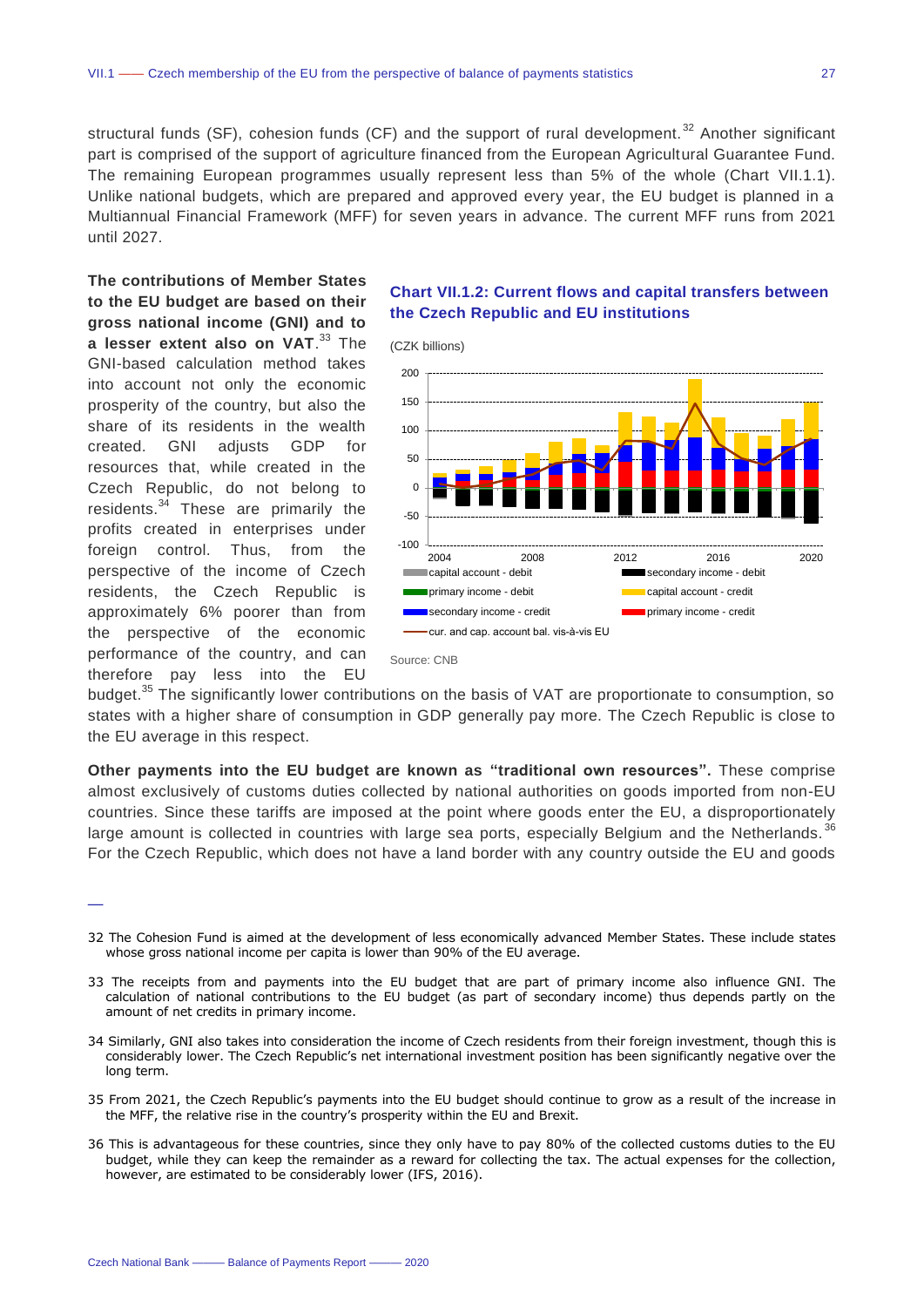arrive here, and therefore to the EU, only by air, the collected duties represent roughly one-tenth of the overall payments to the EU budget, which ranks slightly above the EU-27 average (EC, 2020).

#### **Financial relations with the EU through the lens of the balance of payments accounts**

**The balance of payments statistics do not differentiate financial flows according to EU policies, but according to the economic nature of the transaction.** The trade in goods and services between Czech residents and EU institutions is negligible. Financial flows between the Czech Republic and the EU therefore only influence the balance of primary and secondary income of the current account. The capital account includes unilateral transfers of an investment nature, while the financial account records changes in the accounts of the Czech Ministry of Finance and the European Commission at the CNB. Chart VII.1.2 depicts the same flows as Chart VII.1.1, though from the perspective of the balance of payments.

**The current account captures part of the receipts from the EU budget and almost all the payments to it.** On the credit side, primary income includes European subsidies directly connected with production, especially agriculture support. The debit side of primary income includes the import customs duties collected by Czech authorities and sent to the European Commission (a "traditional" resource of the EU). These are, however, far smaller in scope than agricultural subsidies. Therefore, the Czech Republic's balance of primary income with the EU is traditionally positive. Secondary income includes unilateral current transfers unrelated to production. On the credit side, this primarily includes noninvestment subsidies, e.g. from the EU structural funds or the EEA and Norway Grants. Payments to the EU budget on the basis of GNI and VAT comprise the predominant debit item of secondary income. Secondary income receipts and payments are broadly comparable, so the balance can be positive or negative. The balance was negative in a total of 11 out of 17 years of our EU membership.

**The capital account primarily records investment subsidies from the EU's structural and investment funds**. Debit items appear on the capital account only rarely and on a small scale, so the capital account balance vis-à-vis the EU is significantly positive over the long term. Table VII.1.1 shows the most significant current financial flows and capital transfers between the Czech Republic and the EU budget and their connection to EU policies.

| <b>Balance of</b><br>payments<br>account | Account<br>item      | Transaction example (credit/debit)                                       | EU policy (typical examples)                                                         |
|------------------------------------------|----------------------|--------------------------------------------------------------------------|--------------------------------------------------------------------------------------|
|                                          | Primary<br>income    | Member<br>Import duties<br>collected<br>by<br>States (-)                 | "Traditional" own resources of the EU                                                |
|                                          |                      | production from the EU<br>Subsidy on<br>budget $(+)$                     | Agricultural policy                                                                  |
| Current account                          |                      | Other subsidies on production from the<br>$EU$ budget $(+)$              | Agricultural policy                                                                  |
|                                          | Secondary<br>income  | Payments to the EU budget derived from<br>GNI and VAT $(-)$              | EU resources                                                                         |
|                                          |                      | Other transfers between government<br>institutions and EU bodies $(+/-)$ | EU structural funds, EEA and Norway grants<br>- subsidies of a <i>current</i> nature |
| Capital account                          | Capital<br>transfers | the EU<br>subsidies<br>from<br>Investment<br>budget $(+)$                | EU Structural and Cohesion Funds, subsidies<br>of an <i>investment</i> nature        |

**Table VII.1.1: Current payments and capital transfers between the Czech Republic and EU institutions** 

**All the flows recorded on the current and capital accounts have counterparts in the financial account as a result of the double-entry principle of the balance of payments**. Records on the financial account show how the current or capital transaction was financed. In the case of flows between the Czech government and EU institutions, the payments take place through the accounts of the Czech Ministry of Finance maintained at the CNB, i.e. in the accounts of clients at the CNB. The Czech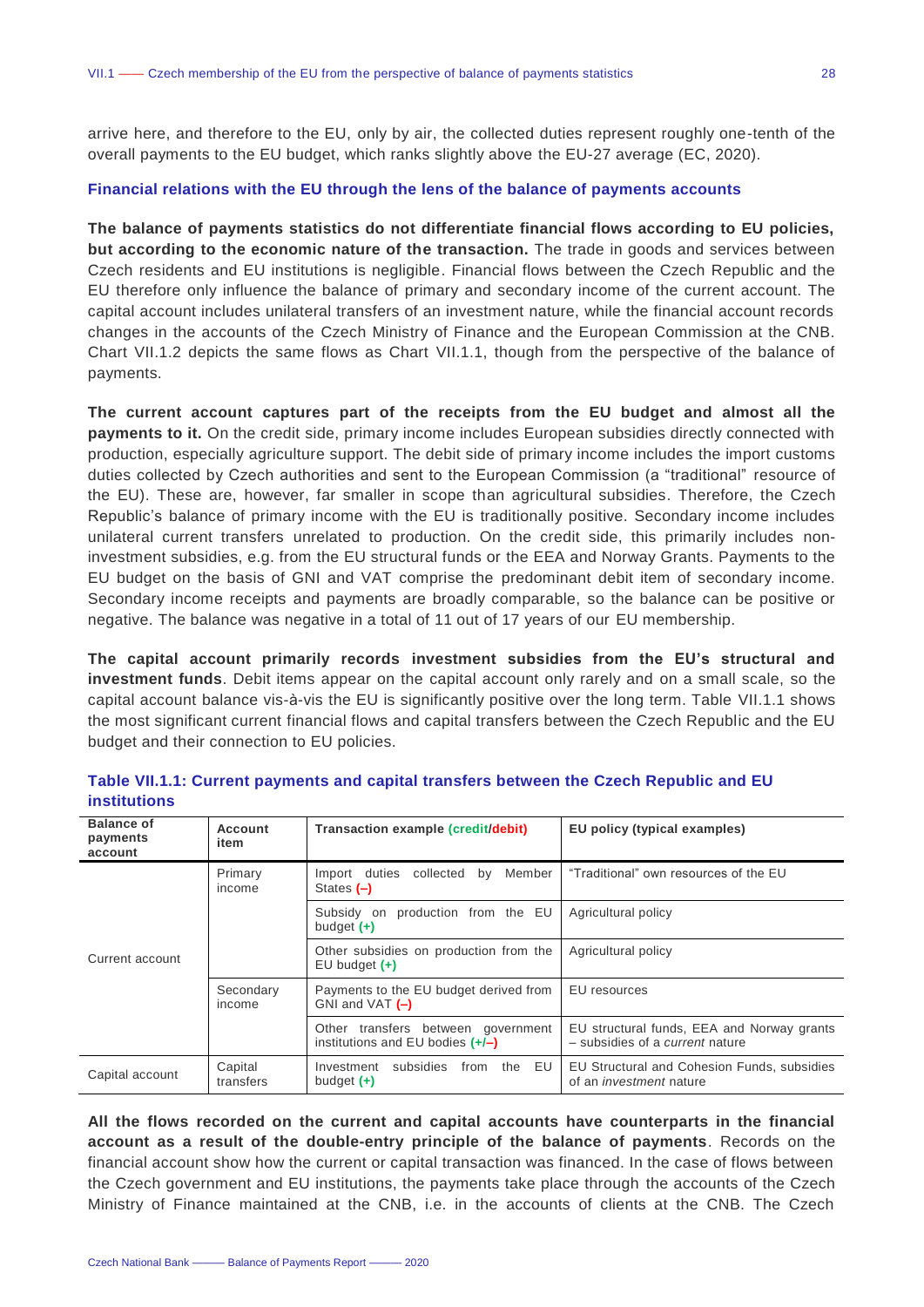Republic's position as a net beneficiary from the EU budget is reflected on the financial account as an increase in the official international reserves, which represents a net outflow of capital, i.e. net lending to foreign countries.

| <b>Balance of</b><br>payments<br>account | <b>Transaction type</b>                                  | Transaction examples (net acquisition of financial assets/net increase in liabilities)                                                                                                                                                                                                                                                                                    |
|------------------------------------------|----------------------------------------------------------|---------------------------------------------------------------------------------------------------------------------------------------------------------------------------------------------------------------------------------------------------------------------------------------------------------------------------------------------------------------------------|
| Financial                                | Paired<br>items<br>οf<br>current and capital<br>accounts | As a result of the double-entry bookkeping in the balance of payments, all the current and<br>capital account items have their counterparts in the financial account. For example, the<br>Czech government's payments to the EU budget on the basis of GNI are usually reflected<br>in the financial account as a decrease in the assets (of clients) of the CNB. $(+/-)$ |
| account                                  | Items paired only in<br>financial<br>the<br>account      | Capital investment in EU institutions (particularly ECB, EIB)                                                                                                                                                                                                                                                                                                             |

**Table VII.1.2: Financial transactions between the Czech Republic and EU institutions** 

**Some transactions with EU institutions are only paired in the financial account because they are not grounded in current account flows or unilateral capital transfers (reflected in the capital account)**. These are primarily contributions from Member States to the subscribed capital of European institutions. For example, after Brexit, the subscribed capital of the ECB remained unchanged, while the liabilities allocated to the Bank of England were divided among the other members of the European System of Central Banks. They then had to increase their capital contribution. Given that from the perspective of the balance of payments, such a transaction replaces one foreign financial asset with another (an international reserve asset in the form of a foreign currency deposit is exchanged for equity participation), the credit and debit part of the transaction is only paired in the financial account. Since the Czech Republic is not a member of the euro area yet, so far the relevant allocation key has only given it a relatively small share in the capital of the ECB. The Czech Republic has a higher relative participation in, for example, the European Investment Bank.

#### **International comparison**

**It is possible to look at the financial relations of Member States with the EU the other way around, i.e. from the perspective of EU institutions.** Chart VII.1.3 shows current transactions and capital transfers between EU institutions and individual Member States in 2020. Customs duties and payments to the EU budget derived from GNI and VAT naturally appear here on the credit side, while the support of agriculture, current and investment subsidies is on the debit side. In the chart, Member States are sorted according to the total balance visà-vis the EU budget. The Czech position of a net recipient is clear from the chart, similarly to all the other new Member States. This is due to lower payments to the EU budget, related to the relatively lower economic prosperity, as well as a higher allocation of resources from the





Source: Eurostat, own processing

EU budget, primarily connected with investment subsidies as part of EU cohesion policy.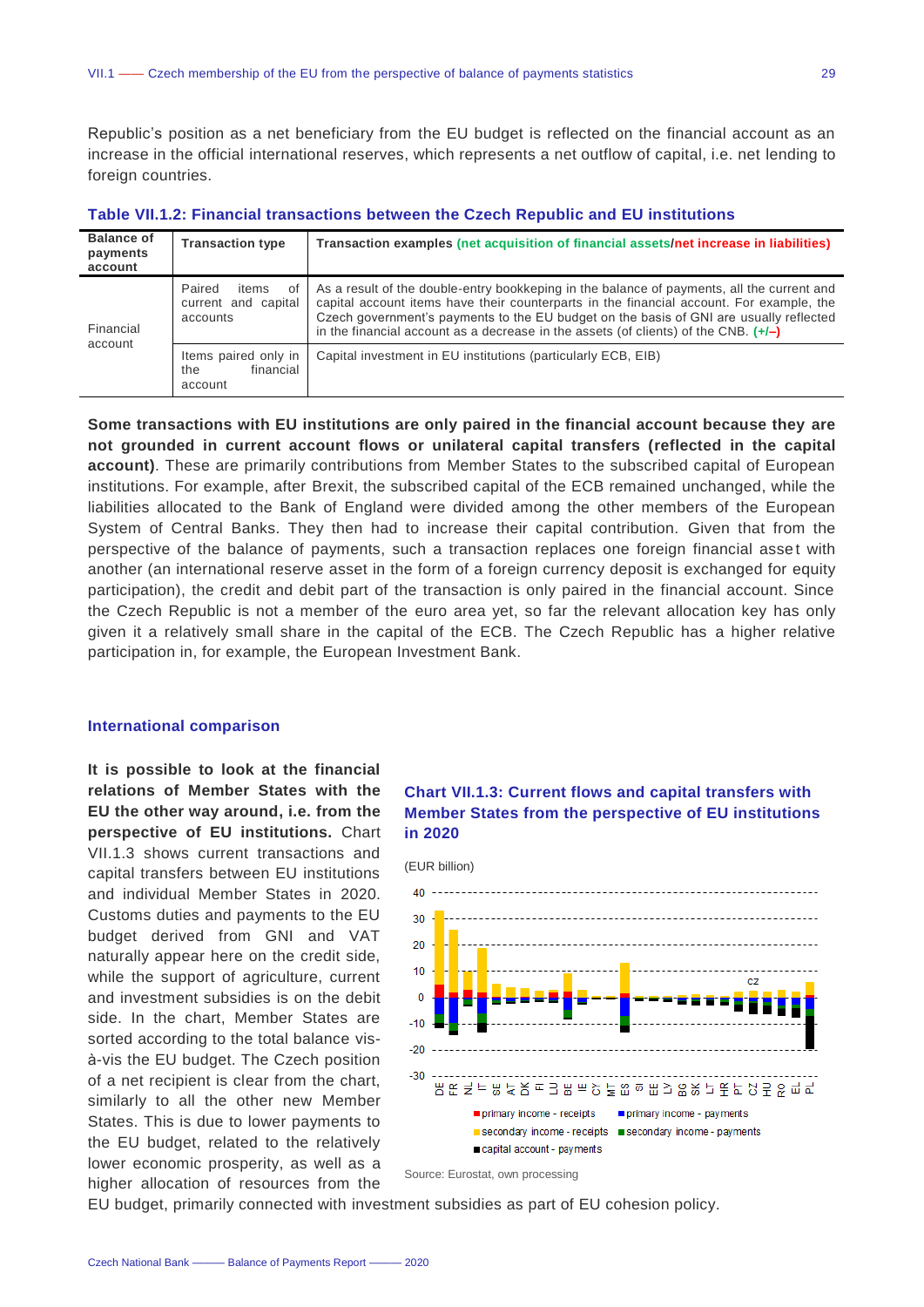#### **Developments following the COVID-19 pandemic**

**Over the coming years, the financial flows of Member States vis-à-vis the EU will simultaneously be influenced by the already adopted Multiannual Financial Framework and the National Recovery Plan for the economies of Member States following the COVID-19 pandemic.** The most important European recovery package, known as the Recovery and Resilience Facility<sup>37</sup>, was adopted in February 2021 and will comprise funds also for the Czech Republic, which are expected to reach CZK 171 billion (Ministry of Industry and Trade, 2021). These funds aim not only at reviving the economy following the downturn during the pandemic, but also at a long-term green and digital transformation.<sup>38</sup> Further support was approved for the Czech Republic through favourable loans from the SURE instrument<sup>39</sup>, which aims to ease the financing of temporary employment support schemes in extraordinary situations. In the case of the Czech Republic, it will represent, as approved so far, EUR 2 billion (EC, 2021). The European Commission raises funds for these loans to Member States through the issue of "social bonds" on capital markets, in which it guarantees investors the use of the resources for socially beneficial goals.

**The European instruments for post-pandemic renewal also represent a new phenomenon for statistical recording.** The most important Recovery and Resilience Facility will include traditional grants, which will as usual be represented as secondary income or capital transfers in the balance of payments depending on the nature of the programme. In addition, however, this Facility will also contain favourable loans, which will be a new phenomenon from the perspective of the balance of payments, moreover with an effect on the country's foreign indebtedness. Specific methodological guidelines for the statistical recording of the new programmes in the balance of payments and international investment position are still being formulated in Eurostat working groups.

#### **Bibliography**

—

Centrum pro regionální rozvoj ČR (2019), "Projekty předvstupní pomoci", [https://www.crr.cz/kontaktujte](https://www.crr.cz/kontaktujte-nas/projekty-predvstupni-pomoci/)[nas/projekty-predvstupni-pomoci/.](https://www.crr.cz/kontaktujte-nas/projekty-predvstupni-pomoci/)

Eurostat (2002), "Balance of payments of the EU institutions", Products Statistical working papers, [https://ec.europa.eu/eurostat/en/web/products-statistical-working-papers/-/ks-ao-02-002.](https://ec.europa.eu/eurostat/en/web/products-statistical-working-papers/-/ks-ao-02-002)

Eurostat (2012) COMMISSION REGULATION (EU) No. 555/2012 of 22 June 2012, amending Regulation (EC) No 184/2005 of the European Parliament and of the Council on Community statistics concerning balance of payments, international trade in services and foreign direct investment, as regards the update of data requirements and definitions, [https://eur](https://eur-lex.europa.eu/LexUriServ/LexUriServ.do?uri=OJ:L:2012:166:0022:0066:CS:PDF)[lex.europa.eu/LexUriServ/LexUriServ.do?uri=OJ:L:2012:166:0022:0066:EN:PDF.](https://eur-lex.europa.eu/LexUriServ/LexUriServ.do?uri=OJ:L:2012:166:0022:0066:CS:PDF)

European Commission (2020), "EU expenditure and revenue 2014–2020", [https://ec.europa.eu/budget/graphs/revenue\\_expediture.html.](https://ec.europa.eu/budget/graphs/revenue_expediture.html)

European Commission (2021), "The European instrument for temporary Support to mitigate Unemployment Risks in an Emergency (SURE)", https://ec.europa.eu/info/business-economy-

<sup>37</sup> Regulation (EU) 2021/241 of the European Parliament and of the Council of 12 February 2021 establishing the Recovery and Resilience Facility.

<sup>38</sup> As of 21 May 2021, 23 out of 27 EU Member States submitted their National Recovery Plan to the European Commission.

<sup>39</sup> Council Regulation (EU) 2020/672 of 19 May 2020 on the establishment of a European instrument for temporary Support to mitigate Unemployment Risks in an Emergency (SURE) following the COVID-19 outbreak.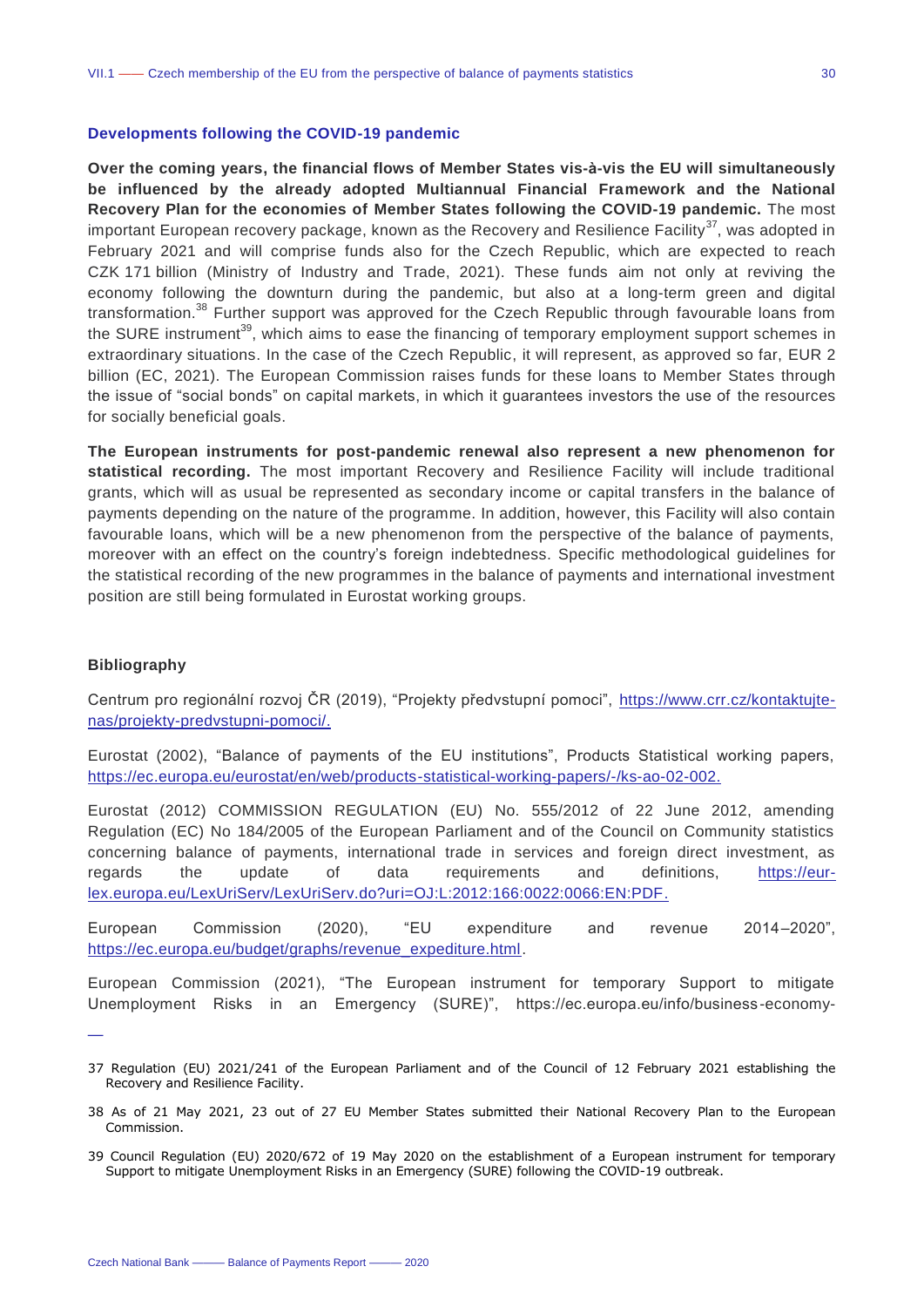euro/economic-and-fiscal-policy-coordination/financial-assistance-eu/funding-mechanisms-andfacilities/sure\_en.

IFS (2016), "The budget of the European Union: a guide", IFS Briefing Note BN181, [https://www.ifs.org.uk/uploads/publications/bns/BN181.pdf.](https://www.ifs.org.uk/uploads/publications/bns/BN181.pdf)

Sixth Edition of the IMF's Balance of Payments and International Investment Position Manual (BPM6). [https://www.imf.org/external/pubs/ft/bop/2013/bopman6.htm.](https://www.imf.org/external/pubs/ft/bop/2007/bopman6.htm)

Mandel, M.; Durčáková, J. Mezinárodní finance a devizový trh. Management Press.

Ministry of Finance of the Czech Republic (2020), "ČR schválila evropský program půjček za 100 mld. EUR, pomůže zaplatit kurzarbeit", Press Release, [https://www.mfcr.cz/cs/aktualne/tiskove](https://www.mfcr.cz/cs/aktualne/tiskove-zpravy/2020/cr-schvalila-evropsky-program-pujcek-za-38541)[zpravy/2020/cr-schvalila-evropsky-program-pujcek-za-38541.](https://www.mfcr.cz/cs/aktualne/tiskove-zpravy/2020/cr-schvalila-evropsky-program-pujcek-za-38541)

Ministry of Industry and Trade of the Czech Republic (2021), "Příprava Národního plánu obnovy vrcholí", Press Release, [https://www.mpo.cz/cz/rozcestnik/pro-media/tiskove-zpravy/priprava-narodniho](https://www.mpo.cz/cz/rozcestnik/pro-media/tiskove-zpravy/priprava-narodniho-planu-obnovy-vrcholi---259990/)[planu-obnovy-vrcholi---259990/.](https://www.mpo.cz/cz/rozcestnik/pro-media/tiskove-zpravy/priprava-narodniho-planu-obnovy-vrcholi---259990/)

Government of the Czech Republic (2021), "Příprava Národního plánu obnovy ČR", Press Release, [https://www.vlada.cz/cz/evropske-zalezitosti/aktualne/priprava-narodniho-planu-obnovy-cr-186743/.](https://www.vlada.cz/cz/evropske-zalezitosti/aktualne/priprava-narodniho-planu-obnovy-cr-186743/)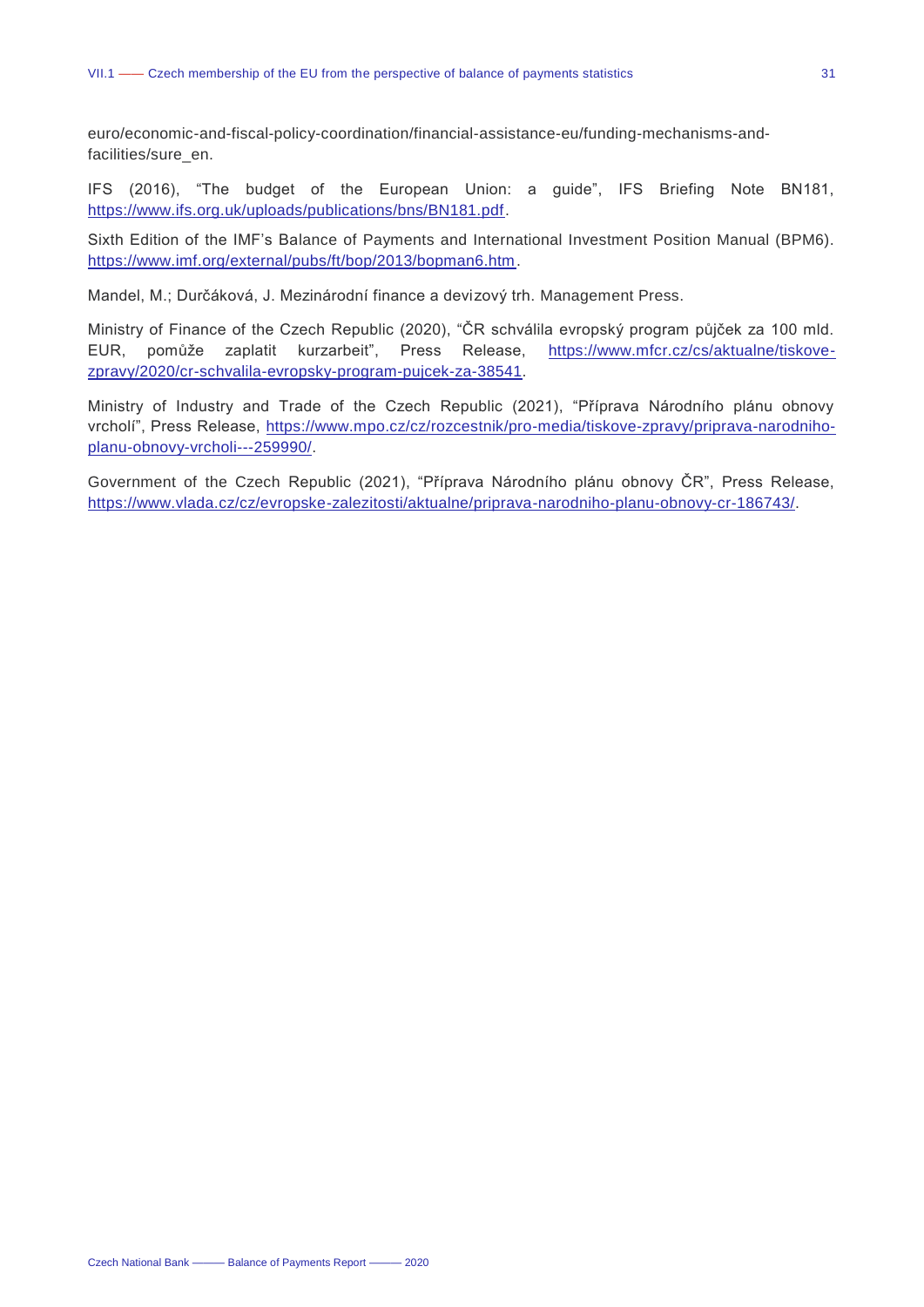## <span id="page-31-0"></span>VII.2 THE CZECH REPUBLIC'S CURRENT ACCOUNT DURING THE CORONAVIRUS PANDEMIC IN THE EUROPEAN CONTEXT: A VIEW USING THE SYNTHETIC VARIABLE METHOD <sup>40</sup>

*The objective of the article is to evaluate the development of the current account of the Czech Republic and its main components during the coronavirus pandemic and to show how different the situation in our country was from the other EU countries. First, the development of the Czech current account during 2020 is briefly compared to other countries. The synthetic variable method is then applied, identifying the countries whose characteristics are most comparable to the Czech economy. That helps to determine whether the movements on the current account differ from European economies with similar characteristics. An empirical analysis confirms that the domestic developments were not exceptional in the European context. Thus, it can be concluded that the transmission of the pandemic shock to the Czech external balance proceeded in a manner similar to other European economies.*

**The onset of the coronavirus pandemic in 2020 meant a strong shock across countries.** The administrative measures to prevent the spread of the pandemic caused a drop in production and consumption, as many economic activities were rendered impossible. Unlike in the recent international financial and economic crisis, various sectors of the economy were affected in varying degrees. The trade connections and financial ties between economies resulted in this pandemic shock spreading across economies. The complex links between national economic systems mean that the resulting effect of the coronavirus pandemic on the balances of the individual current account items is hard to estimate ex ante.

## **Chart VII.2.1: Real GDP**



Note on the legends of Charts VII.2.1–14: CZ – Czech Republic, DE – Source: Eurostat, CNB calculations Germany, SK – Slovakia, PL – Poland, IT – Italy.

Source: Eurostat, CNB calculations

—

**The decline in economic activity in Europe and in other territories was reflected in the dynamics of foreign trade in goods and services.** The government's administrative anti-epidemic measures, the adverse impact of the crisis on economic sentiment and the decline in demand in the rest of the world were manifested in a noticeable decline in the economic activity of the EU27 countries, where real GDP decreased in Q2 2020 by about 10% on average compared to the 2019 average (see Chart VII.2.1). In

<sup>40</sup> Authors: Oxana Babecká Kucharčuková and Jan Brůha. The views presented here are those of the authors and do not necessarily reflect the official position of the Czech National Bank.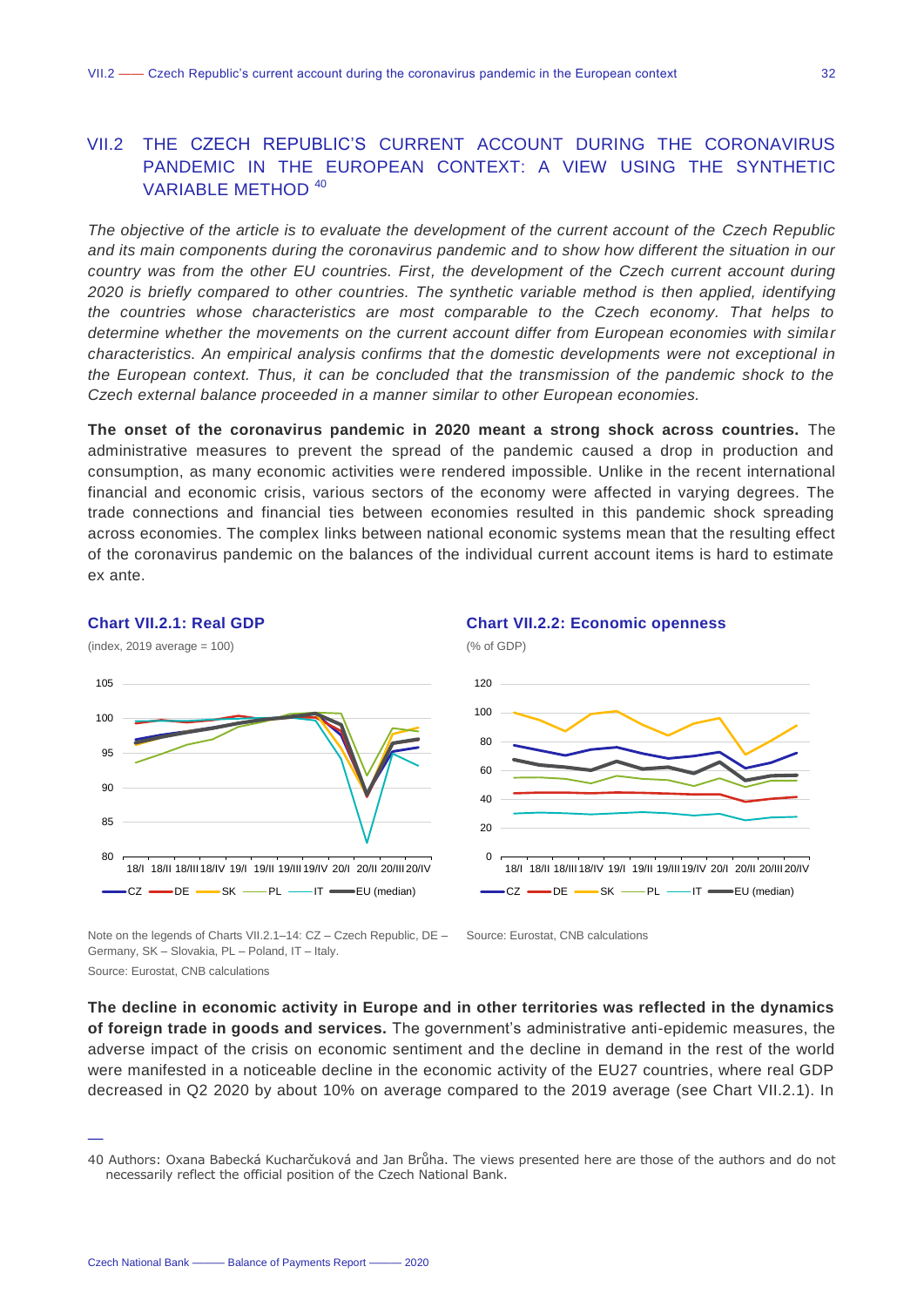light of the high elasticity of international trade<sup>41</sup>, there was a drop in the degree of openness of all economies (between 5 and 10 pp, see Chart VII.2.2) and a decline in international trade in both services and goods. This drop was primarily apparent in the first half of  $2020$ .<sup>42</sup> In the second half of 2020, a double-track trend in industry and services could be observed in European countries, with a significant revival in goods trade (Charts VII.2.3 and VII.2.4). On the other hand, a similar revival did not occur for trade in services and in most countries a downward trend in the share of trade in services in GDP was observed. This downward trend applies to both travel and other services (see Charts VII.2.5–VII.2.8), with a decrease in international travel and transport being the predominant factor underlying the decline in the services balance turnovers.

#### **Chart VII.2.3: Goods exports**



#### **Chart VII.2.4: Goods imports**



Source: Eurostat, CNB calculations **Source: Eurostat, CNB calculations** Source: Eurostat, CNB calculations

## **Chart VII.2.5 Exports of services excluding travel**

(% of GDP)

—



Source: Eurostat, CNB calculations Source: Eurostat, CNB calculations

### **Chart VII.2.6: Imports of services excluding travel**

(% of GDP)



41 As Babecká and Brůha (2018) show, the elasticity of international trade with regard to economic activity is still higher than 1, in spite of the slight decline in the past decade.

42 Babecká and Brůha (2020) analyze the drop in international trade in goods during the course of the first months of the administrative measures.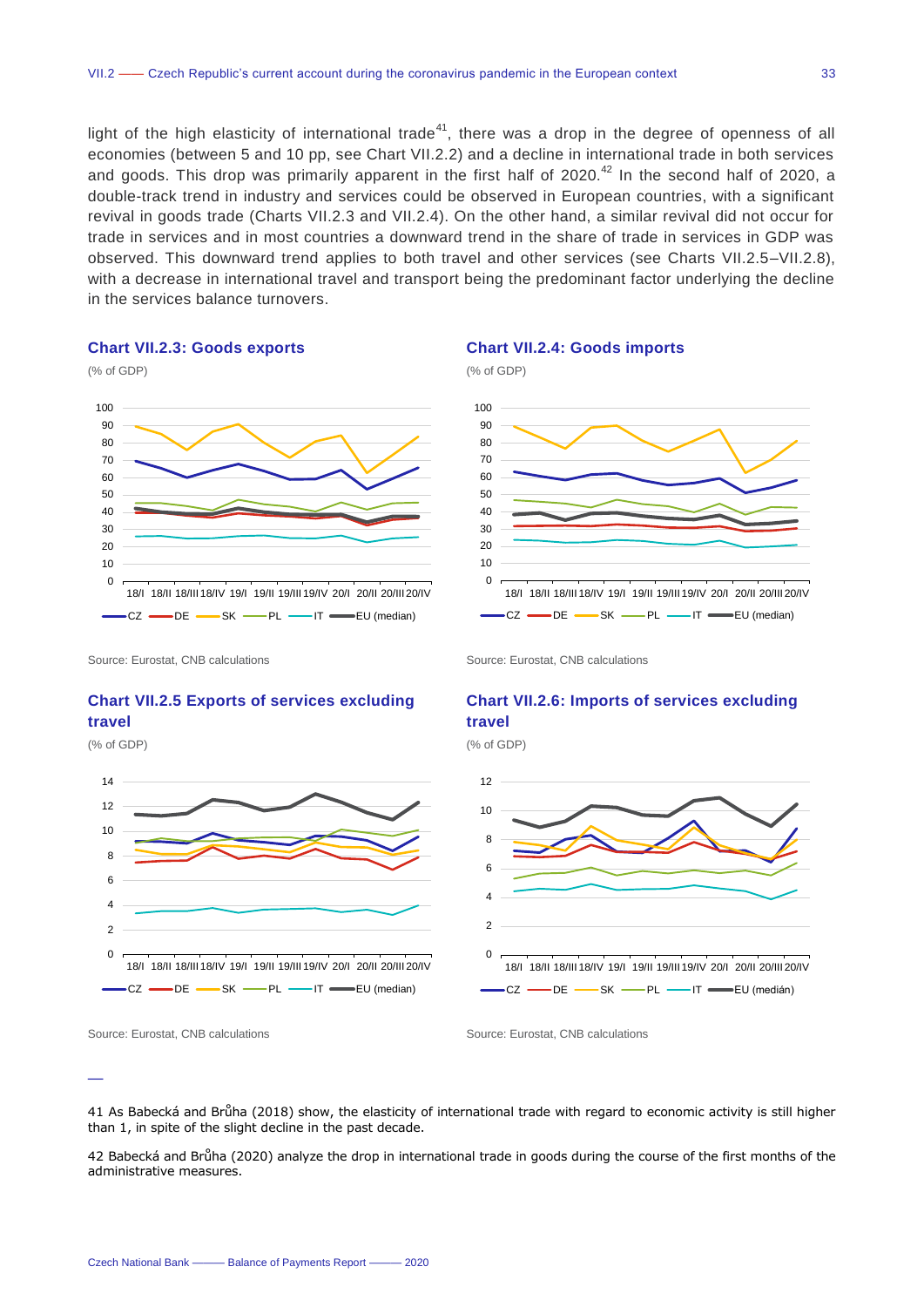

## **Chart VII.2.7 Exports of services in travel**

**The drop in primary income was roughly comparable with GDP dynamics in most EU countries.**  The credit and debit sides of the two most important items of primary income (i.e., compensation of employees and investment income) developed in line with economic activity in most countries. Thus, the ratio of these items to GDP remained broadly unchanged and the observed changes did not go beyond the usual volatility (Charts VII.2.9–VII.2.12). One of the few countries to which this statement does not fully apply is the Czech economy, which showed a decrease in the outflow of investment income. This outflow dropped more than economic activity. The decline in the outflow of investment income was due not only to a drop in profits posted by the financial and non-financial sectors, but also to the CNB's recommendation that dividends for the record year 2019 should not be paid out in 2020.



#### **Chart VII.2.10: Compensation of employees: debit**

**Chart VII.2.8: Imports of services in travel**



Source: Eurostat, CNB calculations **Source: Eurostat, CNB calculations** Source: Eurostat, CNB calculations

Source: Eurostat, CNB calculations Source: Eurostat, CNB calculations Source: Eurostat, CNB calculations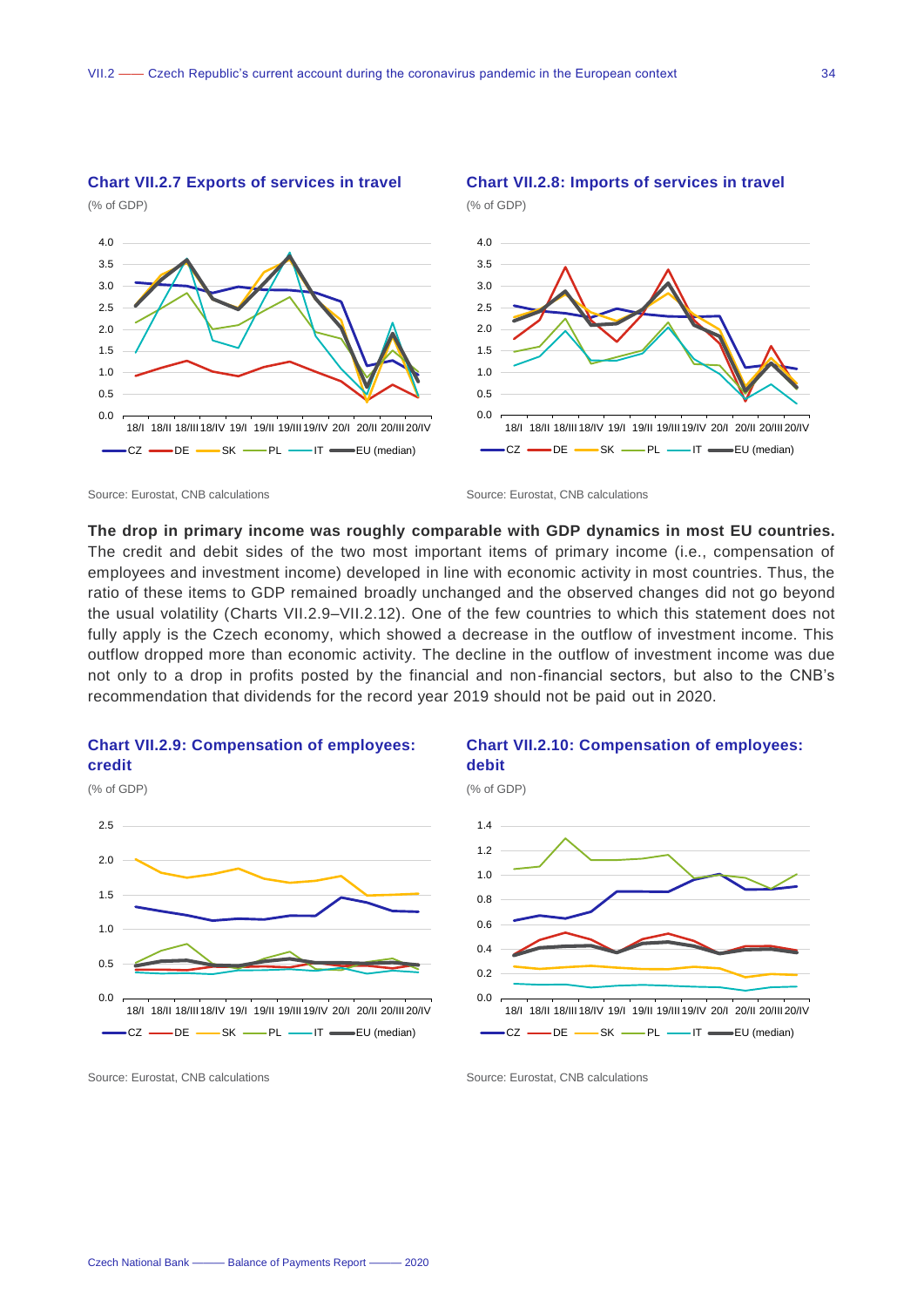#### **Chart VII.2.11: Investment income: credit**







**Chart VII.2.12: Investment income: debit**

Source: Eurostat, CNB calculations **Source: Eurostat, CNB calculations** Source: Eurostat, CNB calculations

**In the pandemic year 2020, the Czech economy showed a record-high current account surplus both in absolute terms and relative to GDP.** As in other European countries, the anti-pandemic measures hit manufacturing to a larger extent only during the spring months of 2020 and this exportoriented sector recorded a robust recovery in the rest of the year. The recovery in imports was much lower, owing among other factors to a drop in the prices of mineral fuels, of which the Czech economy is a net importer. This resulted in positive net exports of goods. The services surplus was maintained in 2020, as a shortfall in the travel surplus was to an extent dampened by a higher balance on computer and information services. The positive goods and services balance coupled with a marked decline in the investment income outflow led to a record-high current account balance.

**There are many differences between EU countries in how the coronavirus pandemic affected their current accounts.** Although exports and imports of goods and services fell significantly in all the countries, the effect on the resulting balances differed across the individual countries. For exportoriented economies, such as the Czech Republic and Germany, the change in the goods balance is negative, while for many other European countries it is positive. The change in the primary income balance is similarly diverse, especially investment income. Unsurprisingly, the V4 countries (the Czech Republic, Hungary, Poland and Slovakia) have reported an investment income deficit due to an inflow of foreign direct investment over the past decades. However, the deficit decreased in these countries during the coronavirus pandemic, due to decreases on both sides of the balance, which generally led to an increase in the ratio of the current account to GDP. The opposite took place in advanced economies such as Germany and France, which have shown a long-running investment income surplus. The surplus declined in 2020 (both in absolute terms and relative to GDP).

**So, how specific are the dynamics of the Czech current account in the European context? The synthetic variable method is helpful in answering this question.** The synthetic variable method is a modern econometric method that can be used to compare economic units, e.g., countries or regions, over time or in the application of different economic policy measures.<sup>43</sup> On the basis of the

<sup>—</sup>

<sup>43</sup> Curious readers can learn more about this method in a review article by Abadie (2021). This method was applied successfully in the past on a wide range of interesting issues, such as the economic expenses of the unification of Germany (Abadie et al. 2015), the adoption of a common currency (Žúdel and Melioris, 2016), the introduction of the CNB's foreign exchange commitment (Opatrný, 2017, or Brůha and Tonner, 2018), the effectiveness of anti-epidemic measures (Huber, 2020) and many more.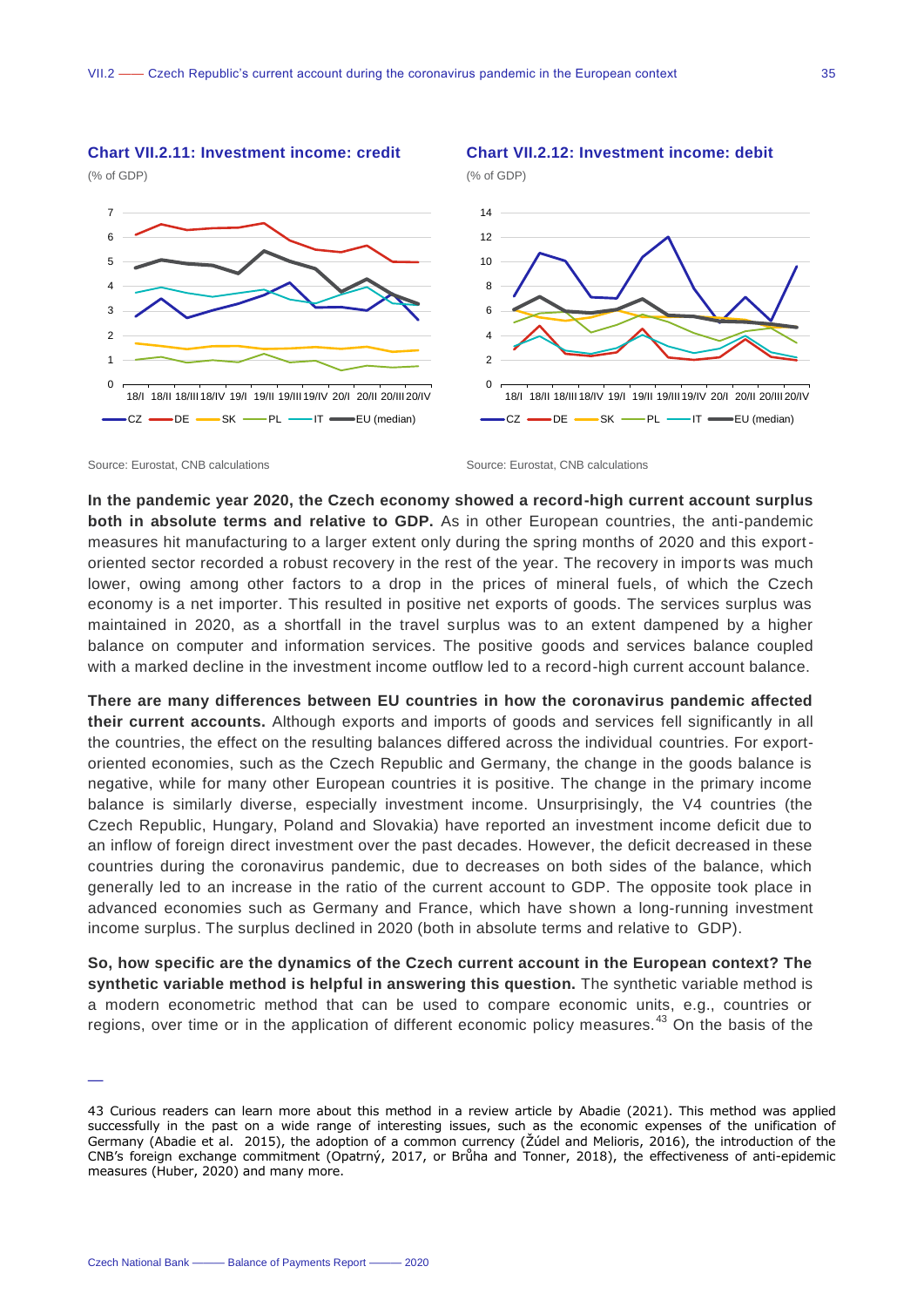pre-pandemic characteristics of the EU economies<sup>44</sup>, the method identifies which countries are similar to the Czech Republic in the sense that the observed data for the Czech economy are close to a weighted average of these countries. On the basis of these weights, we subsequently construct a "synthetic" current account of the Czech Republic for the pandemic year of 2020. If such a "synthetic" current account is close to the actually observed current account (in terms of structure and size), the effects of the pandemic on the external position of the Czech Republic can be considered similar to the effects on other similar European countries. If the actual and "synthetic" current accounts differ significantly, the transmission of the pandemic shock to the Czech economy was significantly different from the other countries, which could have a potential impact on the Czech Republic's external balance.

**Using pre-pandemic data and the synthetic variable method, we have identified countries that can be used to replicate the Czech Republic's current account.** We have collected a set of economic pre-pandemic indicators<sup>45</sup> which include the GDP structure by expenditure and sector, GDP per capita (relative to the EU median), the current account structure and the structure of goods exports (in SITC breakdown). Based on these data, the weights of the individual countries that synthesise the Czech economy were estimated. The countries with the greatest weight include Germany, Italy, Poland and Slovakia. These countries combined account for more than 95% of the resulting synthetic indicator, with Slovakia representing more than one-half.

(% of GDP)





**Chart VII.2.14: Results of the synthetic variable method: income items**



**The results of the synthetic variable method precisely replicate the developments in exports and imports of goods and services in the pre-pandemic period**. The fact that the replication of the observed historical data is highly accurate, which is evident from Charts VII.2.13 and VII.2.14, means that the method can be used to compare actual data in 2020 with their synthetic counterpart. If we compare the ratio of trade to GDP in 2020, real and synthetic, both values are also very similar. This means that the effects of the pandemic on Czech international trade were similar to those in

Source: Eurostat, calculations Source: Eurostat, CNB calculations Source: Eurostat, CNB calculations

<sup>—</sup>

<sup>44</sup> Without the United Kingdom and Croatia. In the case of Croatia, the time series contains too much missing data, and therefore we exclude it from the analysis.

<sup>45</sup> We consider annual averages for 2017–2019. We apply three-year averages in order to adjust for any one-off influences in 2019.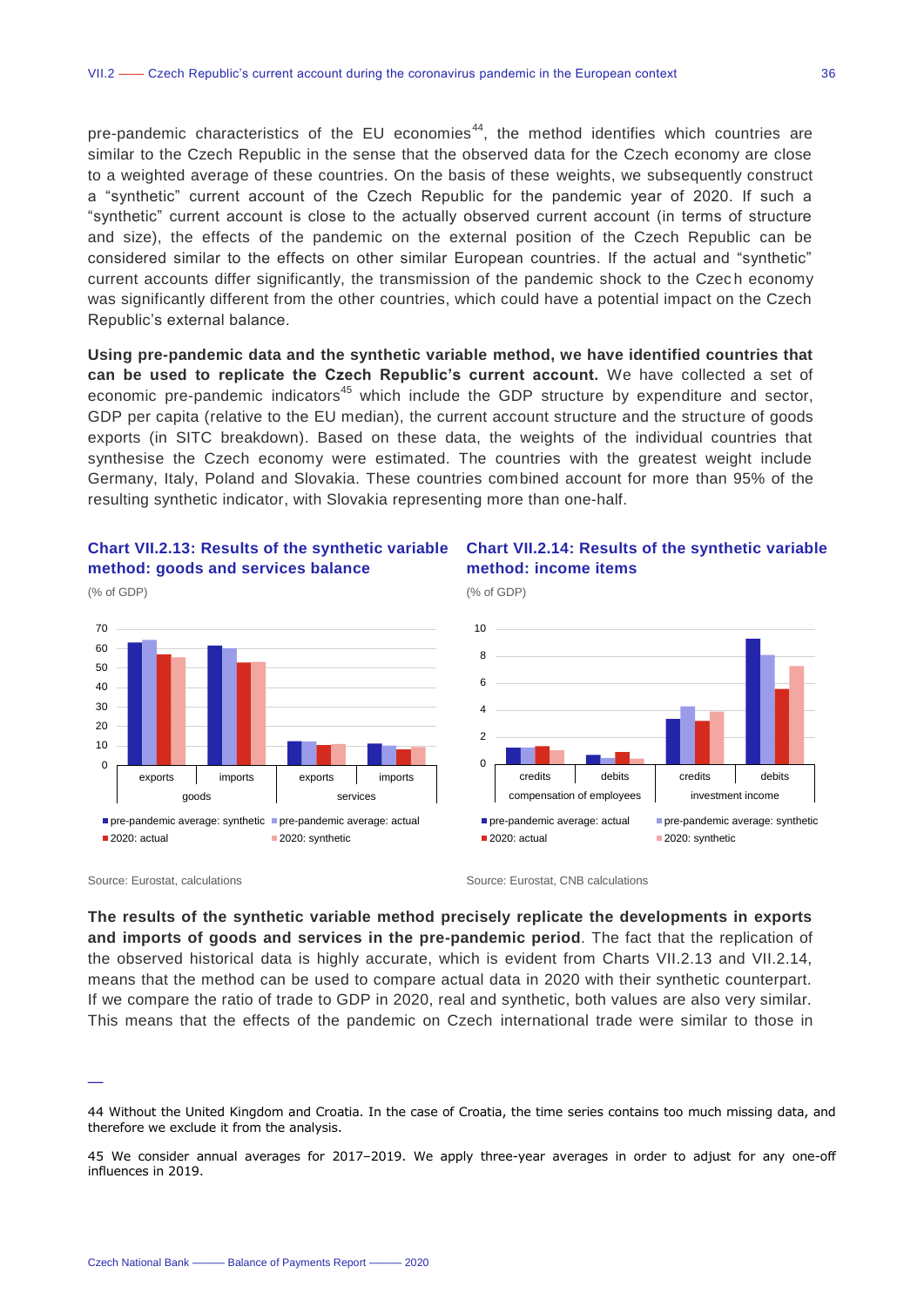structurally similar economies. From this perspective, the Czech Republic's trade dynamics in 2020 were therefore not exceptional.

**The situation is slightly different for primary income.** Compensation of employees is relatively accurately replicated by the synthetic indicator in the pre-pandemic period. In 2020, the synthetic variable method shows somewhat smaller turnovers of employee compensation than actually observed, though the differences are quantitatively insignificant. As far as investment income is concerned, based on the synthetic variable method, we would expect a somewhat higher outflow for this item in 2020. As stated above, the decline in the investment income outflow was due not only to purely macroeconomic factors (a drop in corporate profitability in the pandemic year and a decrease in yields on koruna instruments), but also to the CNB's recommendation that bank dividends for 2019 should not be paid. The discrepancy between the actual and synthetic investment income outflow may therefore indicate that the CNB's recommendation was effective. Despite the discrepancy, the resulting investment income balances in 2020 (actual and synthetic) are similar. For primary income, therefore, it is also possible to summarise that the transmission of the pandemic shock to the current account items was qualitatively similar as in other countries, albeit partly influenced by the central bank's recommendation.

**The synthetic variable method was applied to the current account of the Czech economy in this article.** On the basis of the results of the analyses and data for the pandemic year of 2020, we can conclude that the transmission of the pandemic shock to the Czech external balance was very similar to that in other EU countries. This applies primarily to trade in goods and services and, on a qualitative level, also to primary income.

#### **Bibliography:**

- Abadie, A. (2021): Using Synthetic Controls: Feasibility, Data Requirements, and Methodological Aspects. Forthcoming in Journal of Economic Literature, available at <https://economics.mit.edu/files/17847>
- Abadie, A., A. Diamond, J. Hainmueller (2015). Comparative politics and the synthetic control method. *American Journal of Political Science 59(2)*, pp 495–510
- Babecká, O., Brůha, J. (2018). International trade developments with a focus on the EU. Global Economic Outlook, October, 2018.
- Babecká, O., Brůha, J. (2020). A tale of two crises: An early comparison of foreign trade and economic activity in EU countries. Global Economic Outlook, September 2020.
- Brůha, J., J. Tonner (2018). An Exchange Rate Floor as an Instrument of Monetary Policy: An Ex-Post Assessment of the Czech Experience, Czech Journal of Economics and Finance 68(6), pp 537–549, December.
- Opatrný, M. (2017). Quantifying the Effects of the CNB's Exchange Rate Commitment: A Synthetic Control Method Approach," Czech Journal of Economics and Finance 67(6), pp 539–577, October.
- Žúdel, B., L. Melioris (2016): Five years in a balloon: Estimating the effects of euro adoption in Slovakia using the synthetic control method. OECD Economics Department Working Papers 1317.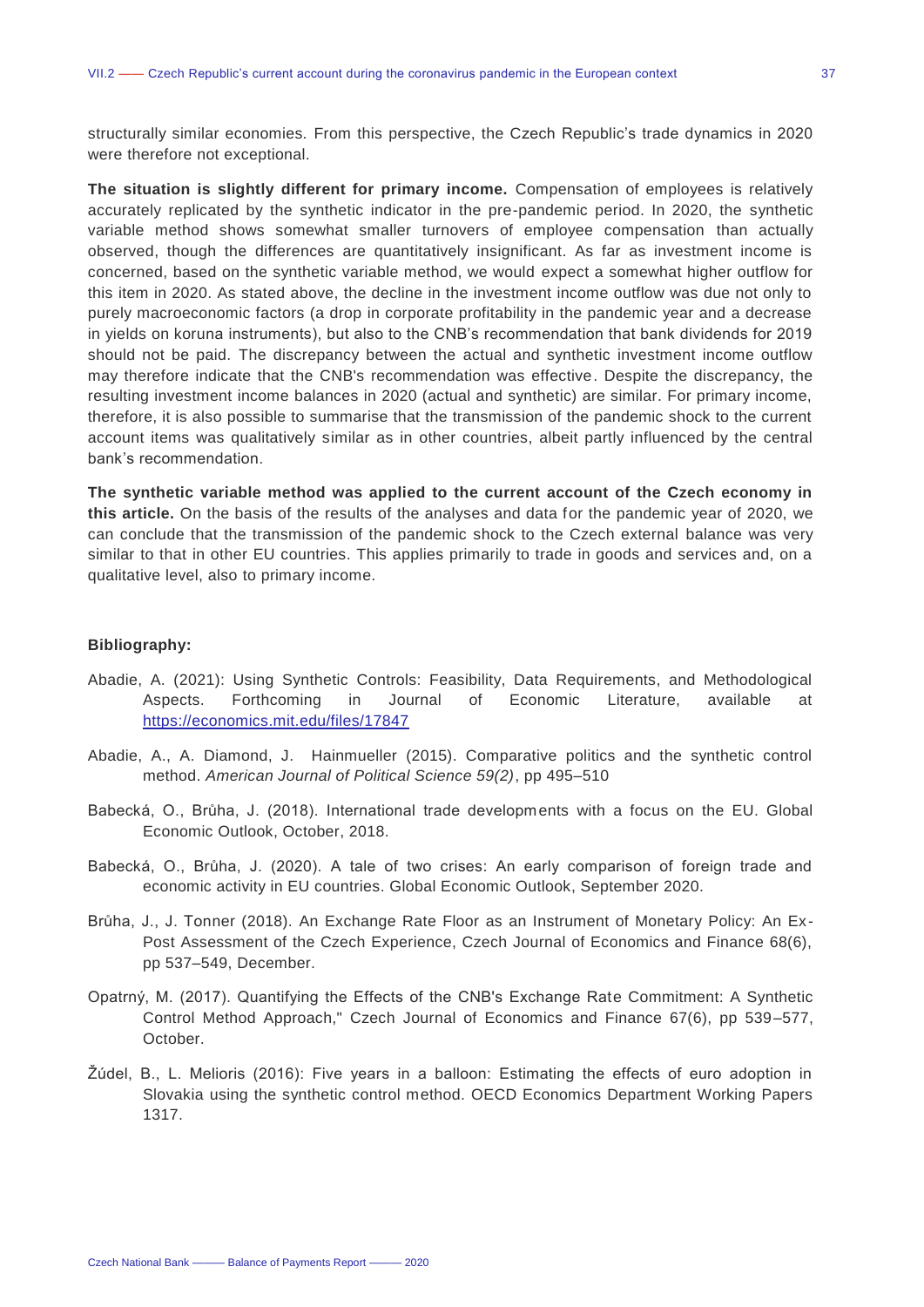<span id="page-37-0"></span>

| <b>CZK billions</b>                              | 2016     | 2017     | 2018     | 2019     | prel. 2020 |
|--------------------------------------------------|----------|----------|----------|----------|------------|
| A. Current account                               | 85.2     | 79.1     | 24.1     | 19.2     | 203.5      |
| Goods                                            | 258.5    | 259.3    | 200.9    | 239.8    | 285.2      |
| Exports                                          | 3199.1   | 3402.0   | 3497.4   | 3579.1   | 3436.1     |
| <b>Imports</b>                                   | 2940.6   | 3142.7   | 3296.5   | 3339.2   | 3150.9     |
|                                                  |          |          |          |          |            |
| Services                                         | 106.6    | 124.6    | 120.0    | 106.0    | 104.6      |
| Manufacturing and repair services                | 31.8     | 40.7     | 41.3     | 47.3     | 45.8       |
| Transport                                        | 29.9     | 32.6     | 34.8     | 23.3     | 21.2       |
| Travel                                           | 34.0     | 34.9     | 32.1     | 32.4     | 4.8        |
| Other services                                   | 10.9     | 16.5     | 11.8     | 3.0      | 32.9       |
| <b>Total credits</b>                             | 595.4    | 636.4    | 665.5    | 698.3    | 604.4      |
| Total debits                                     | 488.9    | 511.8    | 545.6    | 592.3    | 499.8      |
|                                                  |          |          |          |          |            |
| Primary income                                   | $-253.2$ | $-255.3$ | $-260.2$ | $-292.2$ | $-157.8$   |
| Compensation of employees                        | 35.0     | 37.2     | 30.5     | 16.3     | 23.7       |
| Investment income                                | $-312.9$ | $-315.2$ | $-313.3$ | $-333.6$ | $-207.9$   |
| Other primary income                             | 24.6     | 22.7     | 22.6     | 25.1     | 26.5       |
| <b>Total credits</b>                             | 202.8    | 271.7    | 258.8    | 304.9    | 285.7      |
| Total debits                                     | 456.0    | 527.0    | 519.0    | 597.1    | 443.4      |
|                                                  |          |          |          |          |            |
| Secondary income                                 | $-26.7$  | $-49.5$  | $-36.6$  | $-34.4$  | $-28.5$    |
| Credits                                          | 72.6     | 60.4     | 81.0     | 91.4     | 107.4      |
| Debits                                           | 99.3     | 109.9    | 117.6    | 125.8    | 135.9      |
| <b>B.</b> Capital account                        | 51.7     | 44.9     | 12.7     | 24.5     | 71.2       |
| Credits                                          | 56.4     | 61.7     | 61.5     | 104.3    | 163.1      |
| Debits                                           | 4.7      | 16.8     | 48.9     | 79.8     | 91.9       |
| C. Financial account                             | 122.1    | 115.6    | 60.8     | 8.4      | 243.9      |
| Direct investment                                | $-186.5$ | $-45.9$  | $-51.0$  | $-137.1$ | $-73.1$    |
| of which: net reinvested earnings                | $-46.0$  | $-80.2$  | $-38.9$  | $-39.4$  | $-52.2$    |
| abroad                                           | 78.6     | 218.0    | 132.3    | 109.0    | 71.8       |
| in the Czech Republic                            | 265.2    | 263.8    | 183.3    | 246.2    | 144.9      |
|                                                  | 0.0      | 0.0      | 0.0      | 0.0      | 0.0        |
| Portfolio investment                             | $-169.5$ | $-268.3$ | 30.1     | $-104.7$ | $-135.7$   |
| Assets                                           | 21.9     | 67.5     | $-9.8$   | $-4.1$   | 50.8       |
| Equity and IF shares (equity securities)         | 11.2     | 63.8     | 19.3     | 10.2     | 41.1       |
| Debt securities                                  | 10.8     | 3.6      | $-29.1$  | $-14.3$  | 9.7        |
| Liabilities                                      |          |          |          |          |            |
|                                                  | 191.5    | 335.7    | -40.0    | 100.6    | 186.5      |
| Equity and IF shares (equity securities)         | 9.7      | 20.3     | 2.4      | $-2.4$   | 3.0        |
| Debt securities                                  | 181.7    | 315.4    | $-42.4$  | 103.0    | 183.5      |
|                                                  | 0.0      | 0.0      | 0.0      | 0.0      | 0.0        |
| Financial derivatives                            | 11.3     | $-14.2$  | $-15.3$  | 1.0      | 12.2       |
|                                                  | 0.0      | 0.0      | 0.0      | 0.0      | 0.0        |
| Other investment                                 | $-96.6$  | $-802.5$ | 47.0     | 138.9    | 392.7      |
| of which: government                             | 13.7     | 7.7      | $-31.2$  | 34.6     | 18.7       |
| corporations                                     | 155.9    | $-138.1$ | 36.5     | $-3.8$   | 59.3       |
| banks                                            | $-266.3$ | $-672.0$ | 41.6     | 108.2    | 314.7      |
|                                                  | 0.0      | 0.0      | 0.0      | 0.0      | 0.0        |
| Reserve assets                                   | 563.5    | 1246.4   | 50.0     | 110.2    | 47.8       |
|                                                  |          |          |          |          |            |
| D. Balance from current and capital account      | 136.8    | 124.0    | 36.8     | 43.6     | 274.7      |
| Balance from fin. acc. (+ lending / - borrowing) | 122.1    | 115.6    | 60.8     | 8.4      | 243.9      |
| Errors and omissions                             | $-14.7$  | $-8.4$   | 24.0     | $-35.3$  | $-30.8$    |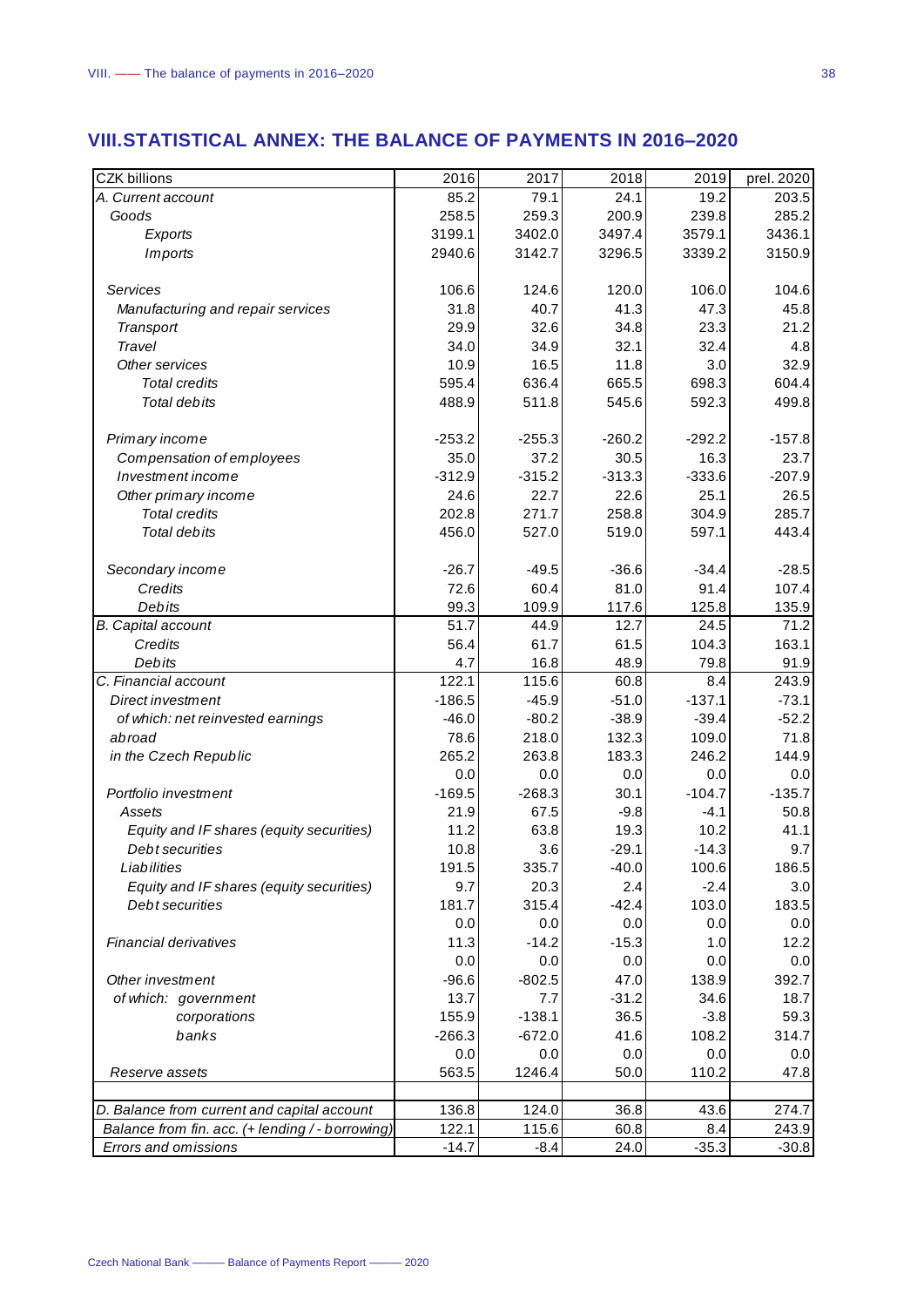## <span id="page-38-0"></span>**ABBREVIATIONS**

| <b>AUD</b>       | Australian dollar                                             |
|------------------|---------------------------------------------------------------|
| BPM <sub>6</sub> | Balance of Payments Manual, 6 <sup>th</sup> edition           |
| CAD              | Canadian dollar                                               |
| CapA             | capital account                                               |
| CA               | current account                                               |
| <b>CNB</b>       | <b>Czech National Bank</b>                                    |
| CZ               | <b>Czech Republic</b>                                         |
| CZ-CPA           | classification of products                                    |
| <b>CZK</b>       | Czech koruna                                                  |
| <b>CZSO</b>      | <b>Czech Statistical Office</b>                               |
| DI               | direct investment                                             |
| <b>DSGE</b>      | dynamic stochastic general equilibrium                        |
| <b>ECB</b>       | <b>European Central Bank</b>                                  |
| EIB.             | European Investment Bank                                      |
| ERM II           | European Exchange Rate Mechanism                              |
| EU               | European Union                                                |
| <b>EUR</b>       | euro                                                          |
| FA               | financial account                                             |
| <b>FDI</b>       | foreign direct investment                                     |
| GDP              | gross domestic product                                        |
| <b>GNI</b>       | gross national income                                         |
| <b>GNP</b>       | gross national product                                        |
| IF               | investment fund                                               |
| <b>IFO</b>       | Leibniz Institute for Economic Research, University of Munich |
| IMF              | International Monetary Fund                                   |
| <b>JPY</b>       | Japanese yen                                                  |
| <b>MIP</b>       | Macroeconomic Imbalance Procedure                             |
| <b>NACE</b>      | classification of economic activities                         |
| pp               | percentage point(s)                                           |
| prel.            | preliminary outcome                                           |